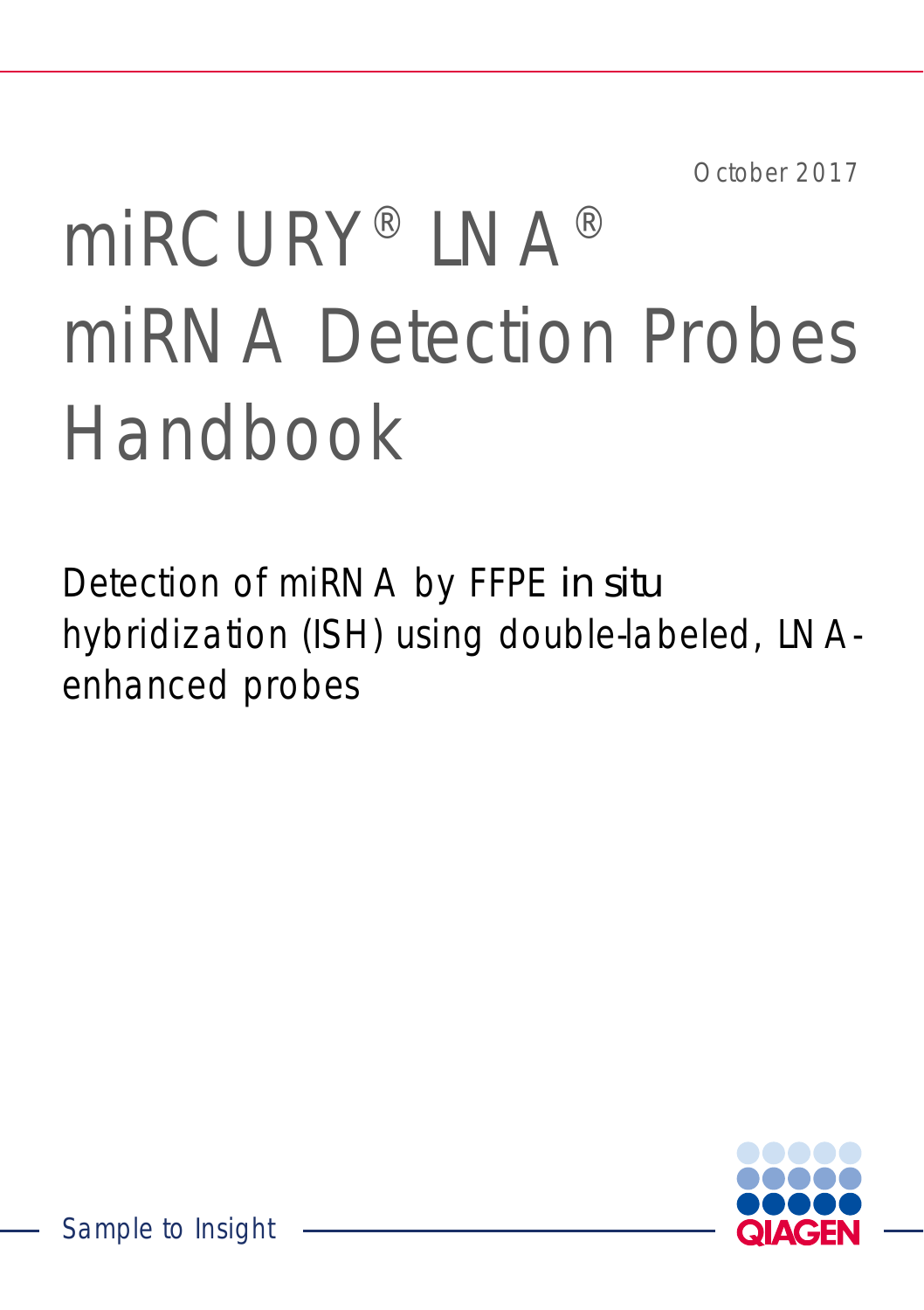# Contents

| Preparing and aliquoting DIG- and FAM-labeled LNA probes before first use  19 |
|-------------------------------------------------------------------------------|
|                                                                               |
|                                                                               |
|                                                                               |
|                                                                               |
|                                                                               |
|                                                                               |
|                                                                               |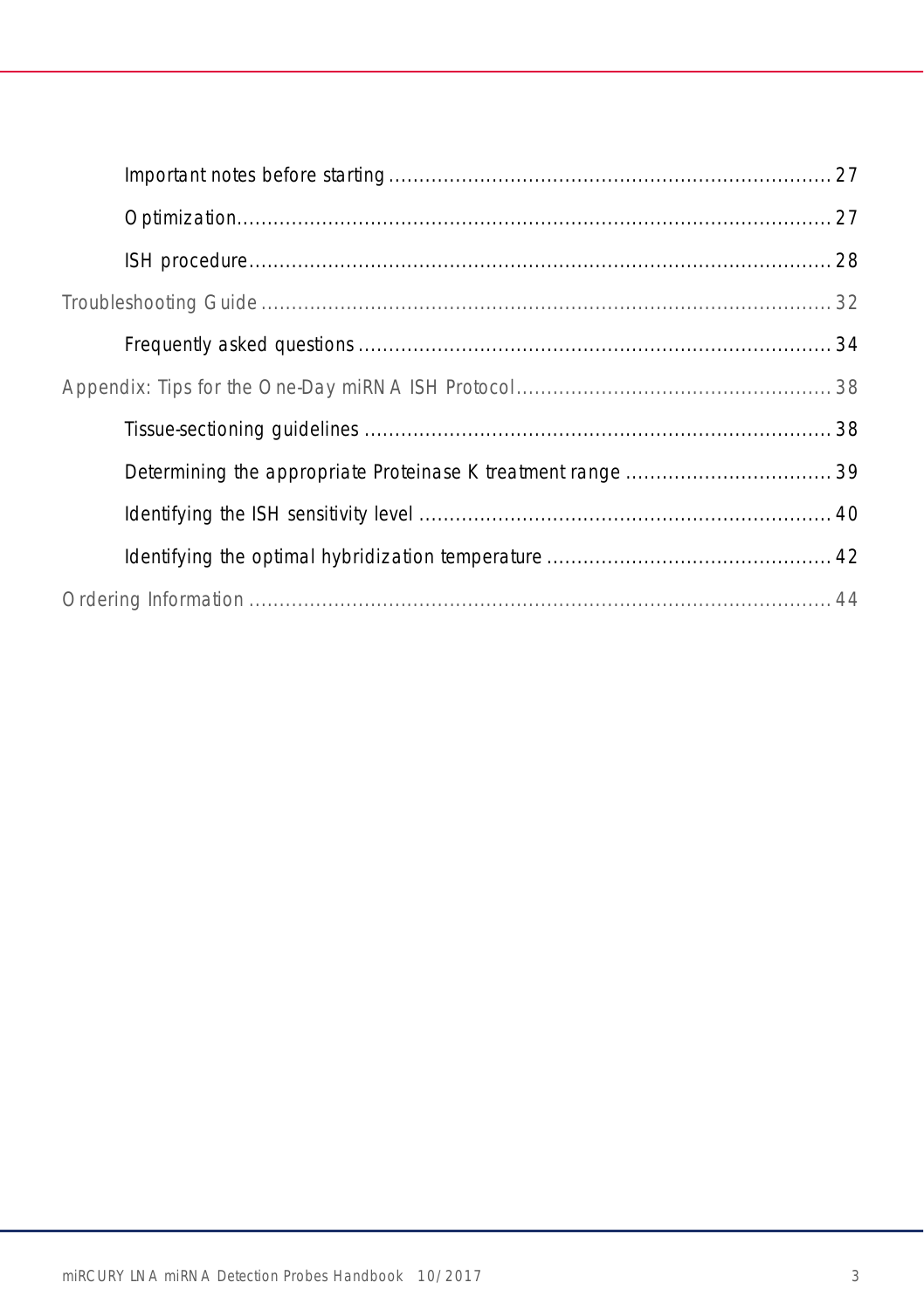# <span id="page-3-0"></span>Kit Contents

| Product                                                  | Cat. no. | Amount supplied                                                                                                                                       |
|----------------------------------------------------------|----------|-------------------------------------------------------------------------------------------------------------------------------------------------------|
| miRCURY INA miRNA Detection Probe<br>$(1 \text{ nmol})$  | 339111   | 1 nmol oligonucleotide, dried down in tube format                                                                                                     |
| miRCURY INA miRNA Detection Probe<br>$(10 \text{ nmol})$ | 339112   | 10 nmol oligonucleotide, dried down in tube format                                                                                                    |
| miRCURY INA miRNA Custom<br>Detection Probe (1 nmol)     | 339115   | 1 nmol oligonucleotide, dried down in tube format                                                                                                     |
| miRCURY INA miRNA Custom<br>Detection Probe (10 nmol)    | 339116   | 10 nmol oligonucleotide, dried down in tube format                                                                                                    |
| miRCURY INA miRNA ISH Buffer and<br>Control              | 339459   | Scramble miRNA Negative Control Probe, U6 snRNA<br>Positive Control Probe, 25 ml 2x Formamide-free<br>miRNA ISH buffer, 1.25 ml Proteinase K Solution |
| miRCURY INA miRNA ISH Buffer Set<br>(FFPE)               | 339450   | 25 ml 2x Formamide free miRNA ISH buffer, 1.25 ml<br>Proteinase K Solution                                                                            |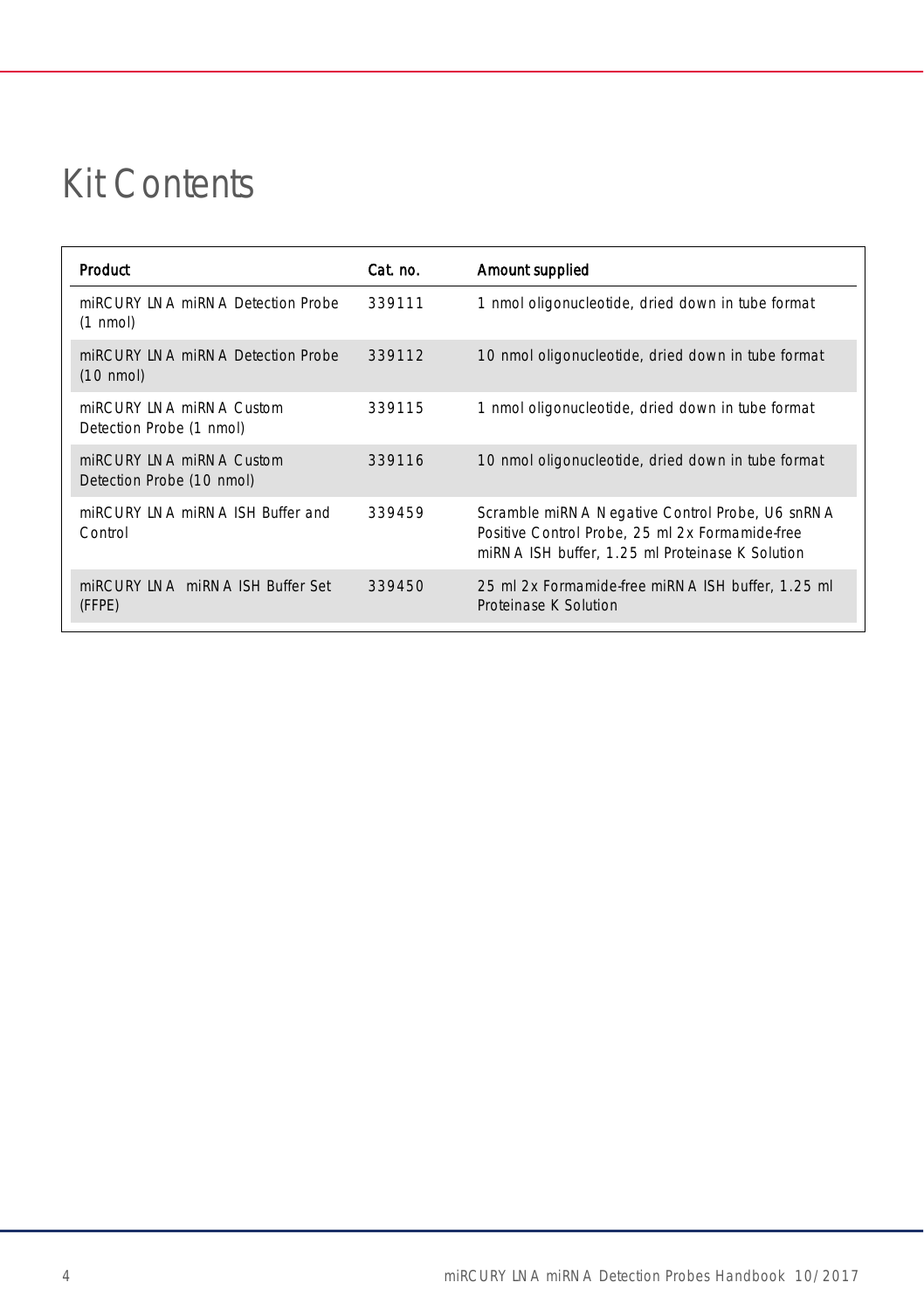# <span id="page-4-0"></span>Storage

The miRCURY LNA miRNA Detection Probes and the miRCURY LNA miRNA ISH Buffer Set (FFPE) are shipped at room temperature. Immediately upon receipt, the miRCURY LNA miRNA ISH Buffer should be stored at  $2-8^{\circ}$ C. Store the Proteinase K Solution at room temperature (15 25°C). For storage longer than one year or if ambient temperature often exceeds 25°C, we suggest storing Proteinase K Solution at 2–8°C. Store the DIG- and FAMlabeled miRCURY LNA miRNA Detection Probes at  $-15$  to  $-30^{\circ}$ C or below. Under these conditions the probes are stable for at least 6 months. It is recommended to store the probes in aliquots and to avoid multiple freeze-thaw cycles. Do not store in frost-free freezers with automatic thaw-freeze cycles.

# <span id="page-4-1"></span>Intended Use

The miRCURY LNA miRNA Detection Probes are intended for molecular biology applications. These products are not intended for the diagnosis, prevention or treatment of a disease.

All due care and attention should be exercised in the handling of the product. We recommend all users of QIAGEN® products to adhere to the NIH guidelines that have been developed for recombinant DNA experiments, or to other applicable guidelines.

# <span id="page-4-2"></span>Quality Control

In accordance with QIAGEN's ISO-certified Quality Management System, each lot of miRCURY LNA miRNA Detection Probes is tested against predetermined specifications to ensure consistent product quality.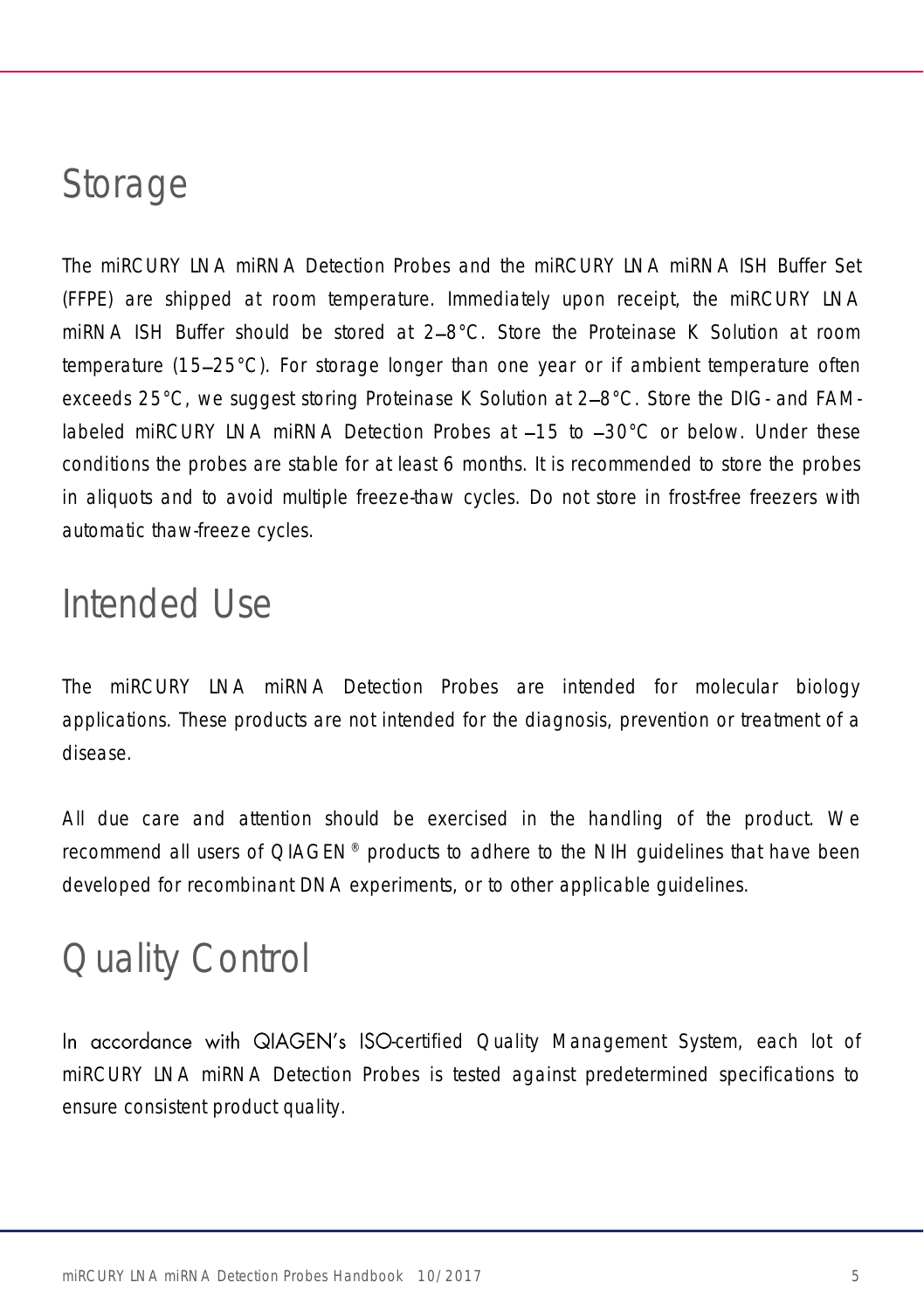# <span id="page-5-0"></span>Safety Information

When working with chemicals, always wear a suitable lab coat, disposable gloves and protective goggles. For more information, please consult the appropriate safety data sheets (SDSs). These are available online in convenient and compact PDF format at [www.qiagen.com/safety](http://www.qiagen.com/safety) where you can find, view and print the SDS for each QIAGEN kit and kit component.

# <span id="page-5-1"></span>Introduction

miRCURY LNA miRNA Detection Probes, miRCURY LNA miRNA ISH Buffer and Controls, and the miRCURY LNA miRNA ISH Buffer Set (FFPE) are designed for specific miRNA detection by *in situ* hybridization (ISH). This handbook includes our "One-Day miRNA ISH Protocol," which was developed specifically for ISH on formalin-fixed paraffin embedded (FFPE) tissue samples. The protocol can also be easily adapted for ISH on fresh frozen tissue.

The One-Day miRNA ISH Protocol minimizes time-consuming optimization steps and enables a fast and optimal miRNA ISH analysis using a colorimetric, antibody-based development system for the DIG-labeled probes. The protocol also covers each step of the FFPE ISH procedure, including tissue sectioning, recommended selection of miRNA-specific, positive and negative control probes, incubation intervals and temperatures, miRCURY LNA miRNA Detection Probe concentrations and substrate incubation. We also include a list of recommended equipment and reagents required to establish and optimize miRNA ISH in the lab.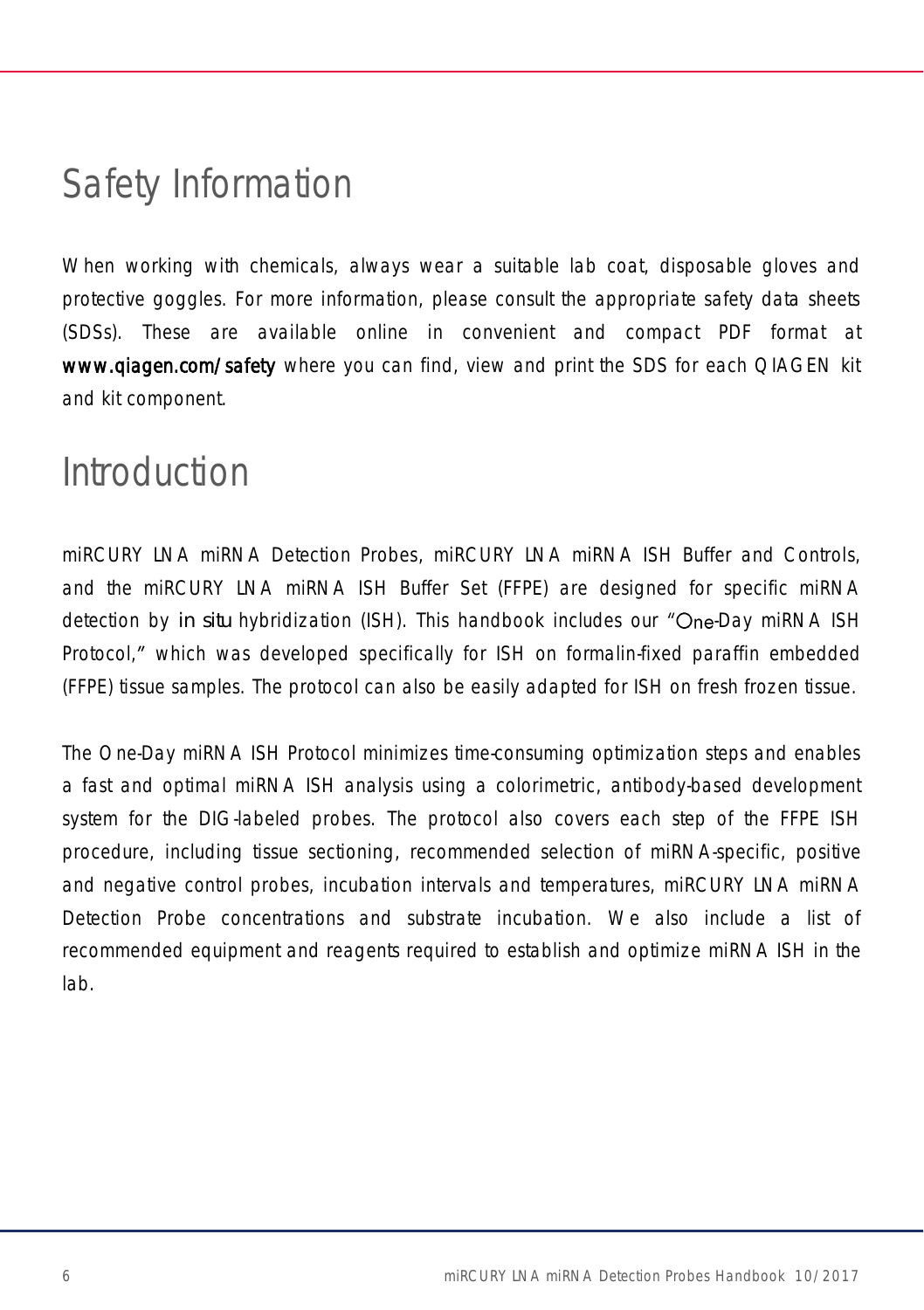### <span id="page-6-0"></span>Principle and workflow

### Overview of the One-Day miRNA ISH Protocol

The One-Day miRNA ISH Protocol is designed for detection of miRNA in FFPE tissue sections. The protocol takes advantage of the non-mammalian hapten digoxigenin (DIG) or carboxyfluorescein (FAM) and has been optimized to fit into a one-day experimental setup. During the protocol, the miRNAs are demasked using Proteinase K, which allows the access of double-DIG or double-FAM labeled LNA probes to hybridize to the miRNA sequence [\(Figure 1\)](#page-6-1). The digoxigenin and FAM haptens can then be recognized by a specific anti-DIG antibody or anti-FAM antibody, respectively, that is directly conjugated with the enzyme alkaline phosphatase (AP). AP converts the soluble substrates 4-nitro-blue tetrazolium (NBT) and 5-bromo-4-chloro-3'-indolylphosphate (BCIP) into a water- and alcohol-insoluble, darkblue NBT-BCIP precipitate. Finally, the nuclear counterstain is applied to the sections to allow better histological resolution.



<span id="page-6-1"></span>Figure 1. Principle of the miRCURY LNA miRNA ISH Optimization Kit (FFPE). First, the tissue is "opened" using Protease K. In the hybridization step, the DIG-labeled LNA probe binds specifically to its target miRNA. Alkaline phosphatase (AP)-conjugated anti-DIG antibodies are then added. This step is followed by NBT-BCIP development and optional counterstaining with Nuclear Red.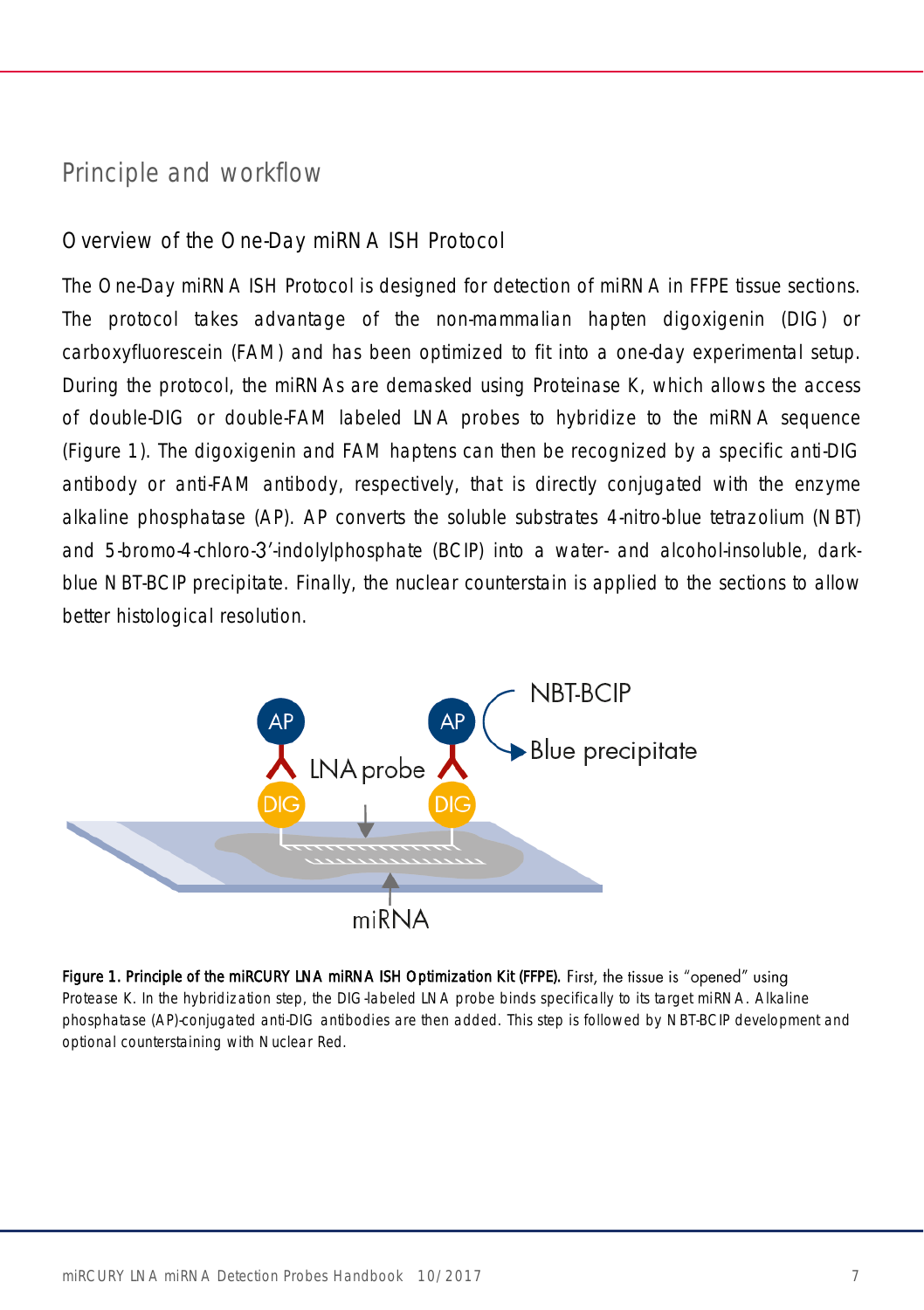Optimization of the ISH procedure is divided into three steps:

- 1. Optimization of the protocol parameters with the miRCURY LNA Detection U6 snRNA control probe (single-DIG or single-FAM labeled) by adjustment of hybridization temperature and Proteinase K treatment. A robust signal obtained with a low concentration of the U6 snRNA probe (e.g., 0.1-1.0 nM) indicates that the sensitivity is in the range suitable for detection of endogenous miRNAs.
- 2. Control study using the optimized protocol parameters with the miRCURY LNA miRNA Detection positive control probe and miRCURY LNA miRNA Detection Scramble-miR negative control probe (both double-DIG or double-FAM labeled). A strong, specific ISH signal should be obtained with minimal background. Further optimization may be required for Proteinase K treatment and hybridization temperature to minimize background staining.
- 3. Detection of the miRNA of interest using the appropriate miRCURY LNA miRNA Detection Probe (double-DIG or double-FAM labeled). [Figure 2](#page-7-0) shows a typical result of the miRNA ISH procedure. In this example, a specific hsa-miR-126-3p ISH signal is seen in endothelial cells. As expected, no signal is observed with the Scramble-miR negative control probe. Finally, overall nuclear staining is seen with the LNA U6 snRNA positive control probe.

<span id="page-7-0"></span>Figure 2. In situ hybridization on consecutive sections from FFPE tissue sample with human breast cancer. The miRCURY LNA miRNA Detection Control Probes and the miRCURY LNA miRNA ISH Buffer Set (FFPE) were used, along with the miRNA-specific miRCURY LNA miRNA Detection Probe hsa-miR-126-3p.



hsa-miR-126-3p, 40 nM Scramble-miR, 40 nM U6 snRNA, 0.1 nM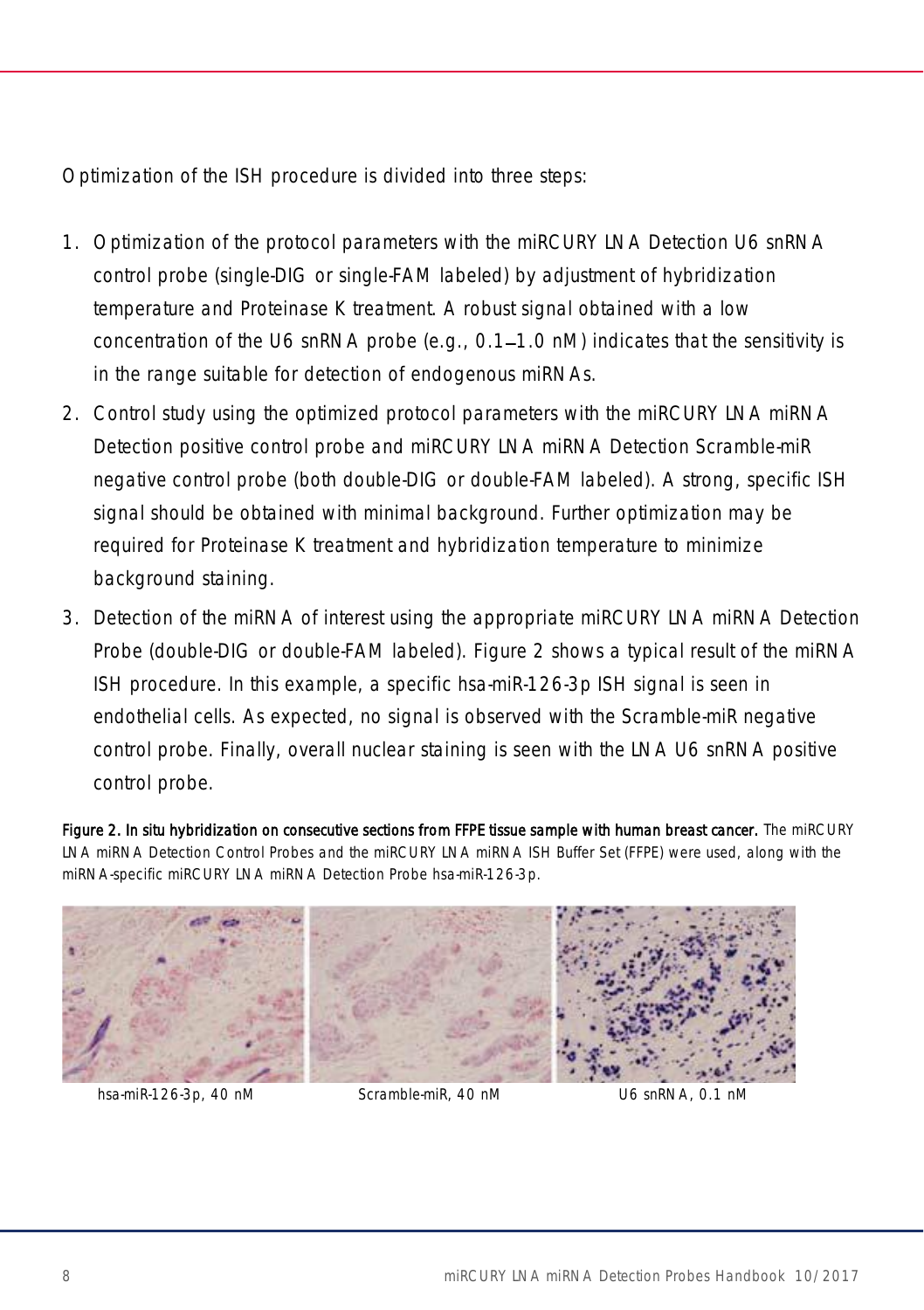Once optimized, the protocol allows exceptionally clear and specific detection of miRNA at the cellular and partly subcellular level, due to high signal-to-noise ratio. An excellent histological resolution is obtained in a wide range of tissue samples. This makes the miRCURY LNA miRNA Detection system ideal for a variety of applications, ranging from study of miRNA localization and developmental miRNA regulation to the examination of functional studies for biomarker discovery in clinical specimens and other biopsy material. The robustness of the procedure makes it advantageous for both high-throughput ISH analysis, as well as individual miRNA localization studies.

### The choice between double-DIG and double-FAM labeled probes

The One-Day miRNA ISH Protocol was originally developed for double-DIG labeled LNA probes (see Jorgensen et al, Methods 2010). However, the miRCURY LNA miRNA Detection Probes are available with other label options as well, including 6-carboxyfluorescein (FAM) and biotin. The double-FAM labeled LNA probes show similar staining intensities and signalto-noise as the double-DIG labeled LNA probes. In the One-Day miRNA ISH Protocol, the FAM-labeled probes can therefore easily replace the DIG-labeled probes and have been implemented in the protocol as an alternative to the original DIG-based method (see Gould et al, Methods Mol Biol. 2017). Applicable in general, the concentration of the LNA probe (protocol step [4](#page-27-1) on page [28\)](#page-27-1) and the detecting antibody (protocol step [9](#page-29-0) on page [30\)](#page-29-0) should be optimized for best performance (for applications, see Nielsen et al, Methods Mol Biol 2014 and Knudsen et al, PlosOne 2015).

As described above, detection of the FAM label (or hapten) is performed with an alkaline phosphatase (AP)-conjugated anti-FAM antibody similarly as performed with the anti-DIG antibody used for detection of the DIG-labeled LNA probes. The detecting AP-conjugated anti-FAM antibody thus replaces the anti-DIG antibody, and is essentially the only modification in the miRNA ISH protocol.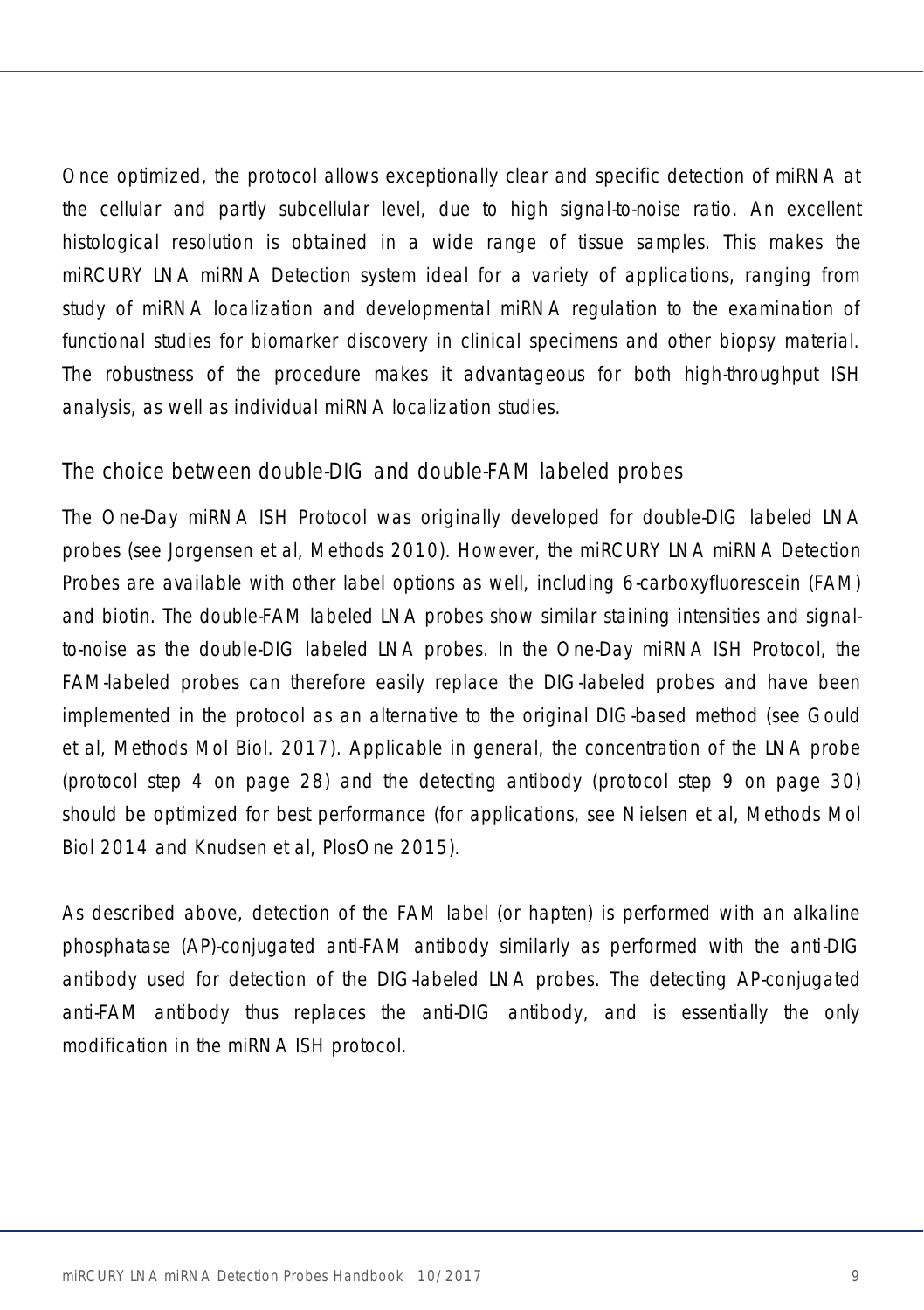# <span id="page-9-0"></span>LNA technology

Locked nucleic acids (LNA) are a class of high-affinity RNA analogs in which the ribose ring is "locked" in the ideal conformation for Watson-Crick binding. As a result, LNA oligonucleotides exhibit unprecedented thermal stability when hybridized to a complementary DNA or RNA strand. For each incorporated LNA monomer, the melting temperature  $(T_m)$  of the duplex increases by 2–8°C. In addition, LNA oligonucleotides can be made shorter than traditional DNA or RNA oligonucleotides and still retain a high  $T_m$ . This is important when the oligonucleotide is used to detect small or highly similar targets.

Since LNA oligonucleotides typically consist of a mixture of LNA and DNA or RNA, it is possible to optimize the sensitivity and specificity by varying the LNA content of the oligonucleotide. Incorporation of LNA into oligonucleotides has been shown to improve sensitivity and specificity for many hybridization-based technologies including PCR, microarray and *in situ* hybridization.

Robust detection of all miRNA sequences, regardless of GC content.

The small sizes and widely varying GC content (5–95%) of miRNAs make them challenging to analyze using traditional methods. DNA- or RNA-based methods for miRNA analysis can introduce high uncertainty and low robustness, because the  $T_m$  of the oligonucleotide/miRNA duplex will vary greatly depending on the GC content of the sequences. This is especially problematic in applications such as microarray profiling and high-throughput experiments in which many miRNA targets are analyzed under the same experimental conditions.

Use of LNA-enhanced oligonucleotides overcomes these challenges. By simply varying the LNA content, oligonucleotides with specific duplex melting temperatures can be designed, regardless of the GC content of the miRNA.  $T_m$ -normalized primers, probes and inhibitors all perform well under the same experimental conditions.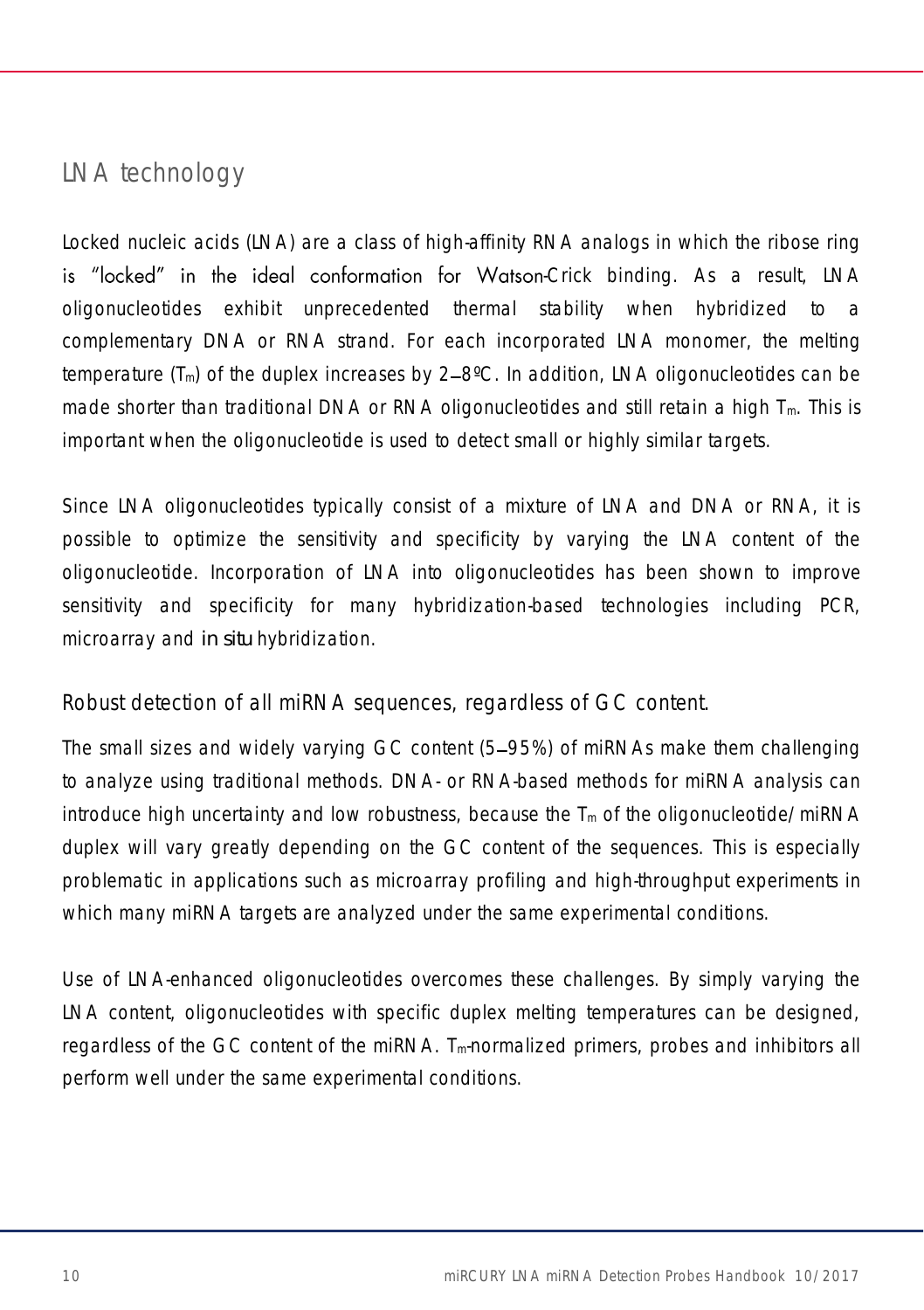### Specific discrimination of highly similar targets

Another challenge of studying miRNAs is the high degree of similarity between the sequences. Some miRNA family members vary by only a single nucleotide. LNA can be used to enhance the discriminatory power of primers and probes to allow excellent discrimination of closely related miRNA sequences. LNA offers significant improvement in sensitivity and specificity and ensures optimal performance for all miRNA targets.

An LNA oligonucleotide offers substantially increased affinity for its complementary strand, compared to traditional DNA or RNA oligonucleotides. This results in unprecedented sensitivity and specificity and makes LNA oligonucleotides ideal for the detection of small or highly similar DNA or RNA targets.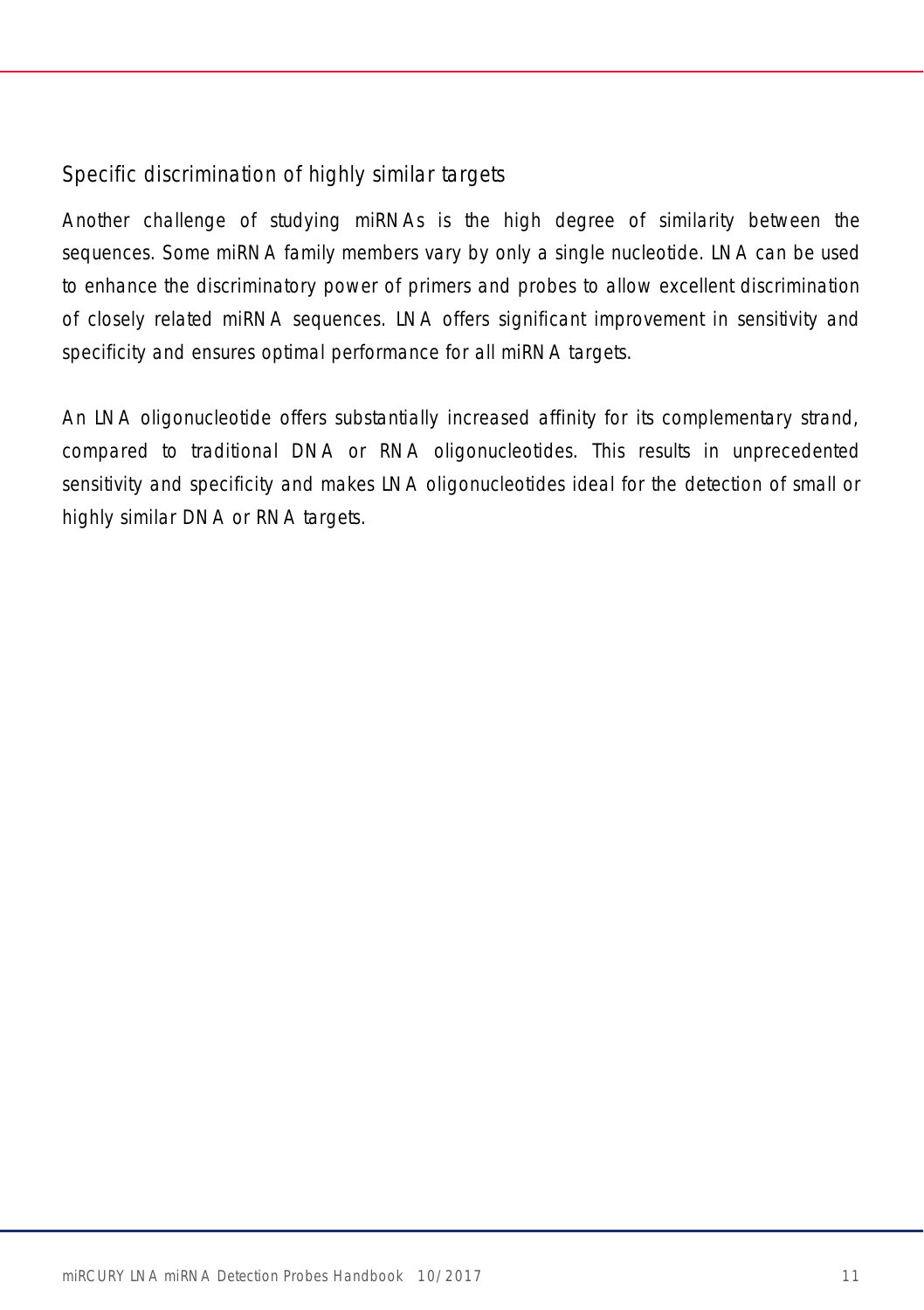# <span id="page-11-0"></span>Important Notes

# <span id="page-11-1"></span>Required probes and reagents

#### <span id="page-11-2"></span>Table 1. Recommended control probes and reagents for the One-Day miRNA ISH Protocol.

| Product                                                                                                                           | Cat. no.                                                                                                                                                                | Purpose                                                                                                                                          |
|-----------------------------------------------------------------------------------------------------------------------------------|-------------------------------------------------------------------------------------------------------------------------------------------------------------------------|--------------------------------------------------------------------------------------------------------------------------------------------------|
| U6 snRNA, hsa/mmu/rno, miRCURY<br>LNA miRNA Detection Probe, positive<br>control, 5'-DIG labeled                                  | Included in the miRCURY INA<br>miRNA ISH Buffer and Control<br>(cat. no. 339459); also available<br>separately                                                          | Initial optimization of protocol and<br>assessment of sample quality                                                                             |
| Positive Control Probe miRCURY INA<br>miRNA Detection Probe.<br>5'-DIG and 3'-DIG labeled                                         | Select one of our wet-lab validated<br>positive control probes (refer to<br>Table 2)                                                                                    | Positive control miRNA known to be<br>expressed in a cell type present in<br>the tissue used. For verification of<br>specific hybridization      |
| Universal Negative Control Probe<br>Scramble-miR, miRCURY LNA<br>Detection Probe, negative control, 5'-<br>DIG and 3'-DIG labeled | Included in the miRCURY INA<br>miRNA ISH Buffer and Control<br>(cat. no. 339459); also available<br>separately                                                          | Negative control to assess level of<br>background signal from the probe<br>chemistry (e.g., binding to scaffold<br>proteins and cellular matrix) |
| miRCURY INA miRNA Detection<br>Probe, 5'-DIG and 3'-DIG labeled                                                                   | Select a predesigned probe<br>targeting your miRNA of interest<br>(cat. nos. 339111, 339112) or<br>order a custom designed miRNA<br>probe (cat. nos. 339115,<br>339116) | Detection of your miRNA of interest;<br>double-DIG labeling is<br>recommended for increased<br>sensitivity                                       |
| miRCURY I NA miRNA ISH Buffer Set                                                                                                 | 339450                                                                                                                                                                  | A formamide-free hybridization<br>buffer developed specifically for<br>miRCURY INA miRNA Detection<br>Probe-based ISH                            |
| Proteinase K Solution                                                                                                             | Included in the miRCURY INA<br>miRNA ISH Buffer Set (cat. no.<br>339450) and miRCURY LNA<br>miRNA ISH Optimization Kits (cat.<br>nos. 339451-339459)                    | Demasks miRNAs, allowing probes<br>to hybridize. Optimized treatment is<br>essential to enable retention of the<br>miRNA target                  |

Proper controls and reliable reagents are crucial for optimal setup and performance of the ISH procedure steps and for ensuring successful results. [Table 1](#page-11-2) lists the required control probes and reagents for use with the One-Day miRNA ISH Protocol. The importance of each control is explained in more detail in the next section with examples in [Table 2.](#page-14-0)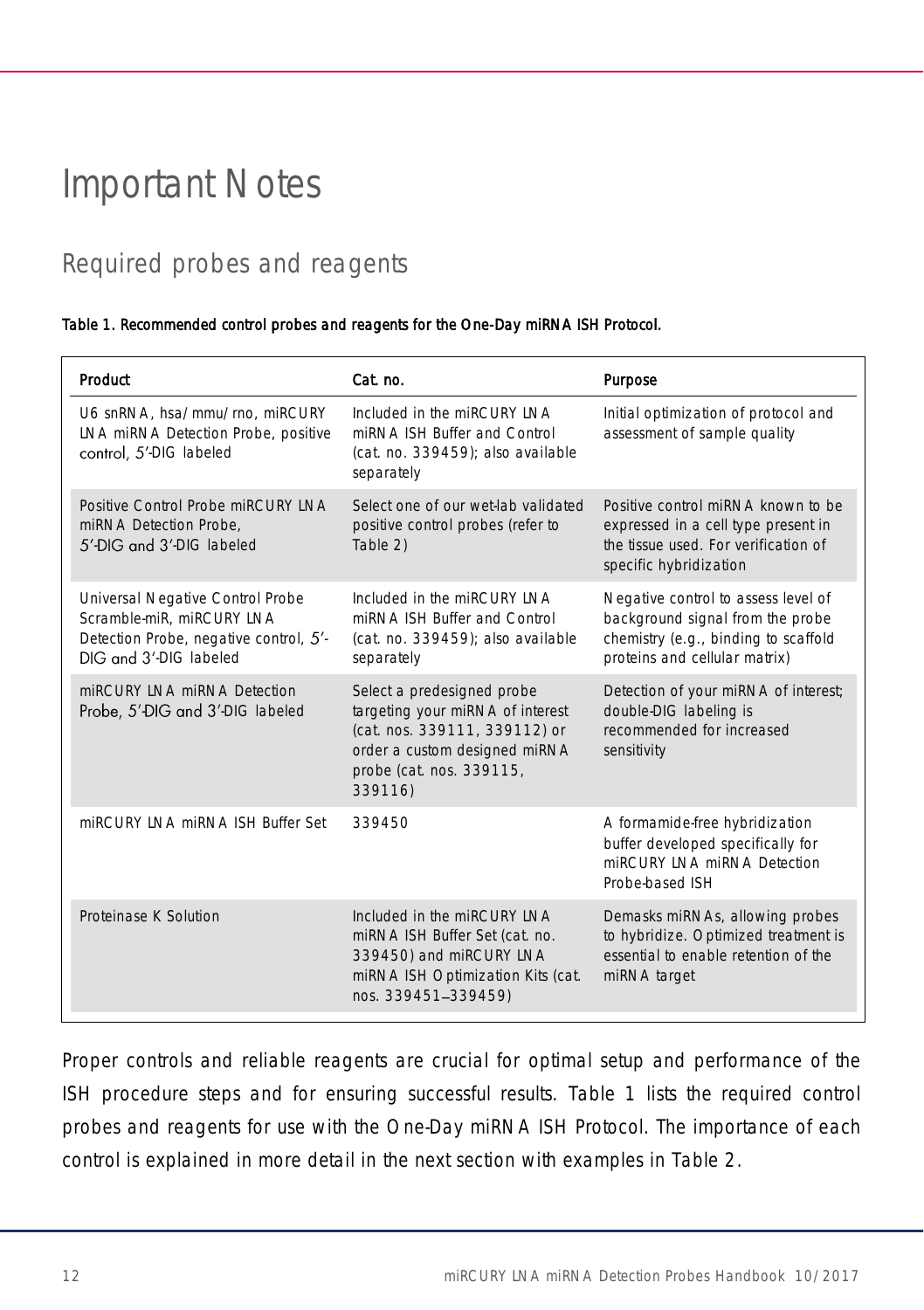### <span id="page-12-0"></span>Optimizing the ISH procedure  $-$  the importance of controls

ISH is a powerful technique and the most common method for visualizing gene expression and localization in specific tissue and cell types. The technology is far from trivial and is often a very time-consuming and difficult procedure, requiring many steps of protocol optimization to achieve satisfactory ISH results. Detection of miRNA by conventional ISH analysis is no exception. The use of proper controls is crucial to limit the time spent on obtaining successful results.

### LNA U6 snRNA control probe

The LNA U6 snRNA control probe stains rather easily if the protocol is followed and the sample is intact. Therefore, the signal can be used for the initial optimization of the protocol parameters by adjustment of Proteinase K treatment (concentration and duration) and the hybridization temperature (concentration and duration), as well as for testing the quality of the sample.

### Positive miRNA control probe

The positive control miRNA miRCURY LNA Detection Probe is used as a control to verify that you are getting a good level of specific signal in the tissue type used. [Table 2](#page-14-0) shows a selection of miRNAs that have we have experimentally validated to be readily detectable in particular tissues, within a specific cell type. The positive miRNA control is important, as it readily shows that the signal you see is specific and limited to the relevant cells and cell types in the section. The positive miRNA control probe is also important for fine-tuning the Proteinase K treatment conditions. The U6 snRNA control probe will usually give a robust signal, even if Proteinase K treatment conditions are not fully optimized. Therefore, further fine-tuning might be needed when using the positive miRNA control probe and the actual miRNA probes of interest. See the [Troubleshooting Guide](#page-31-0) for more information.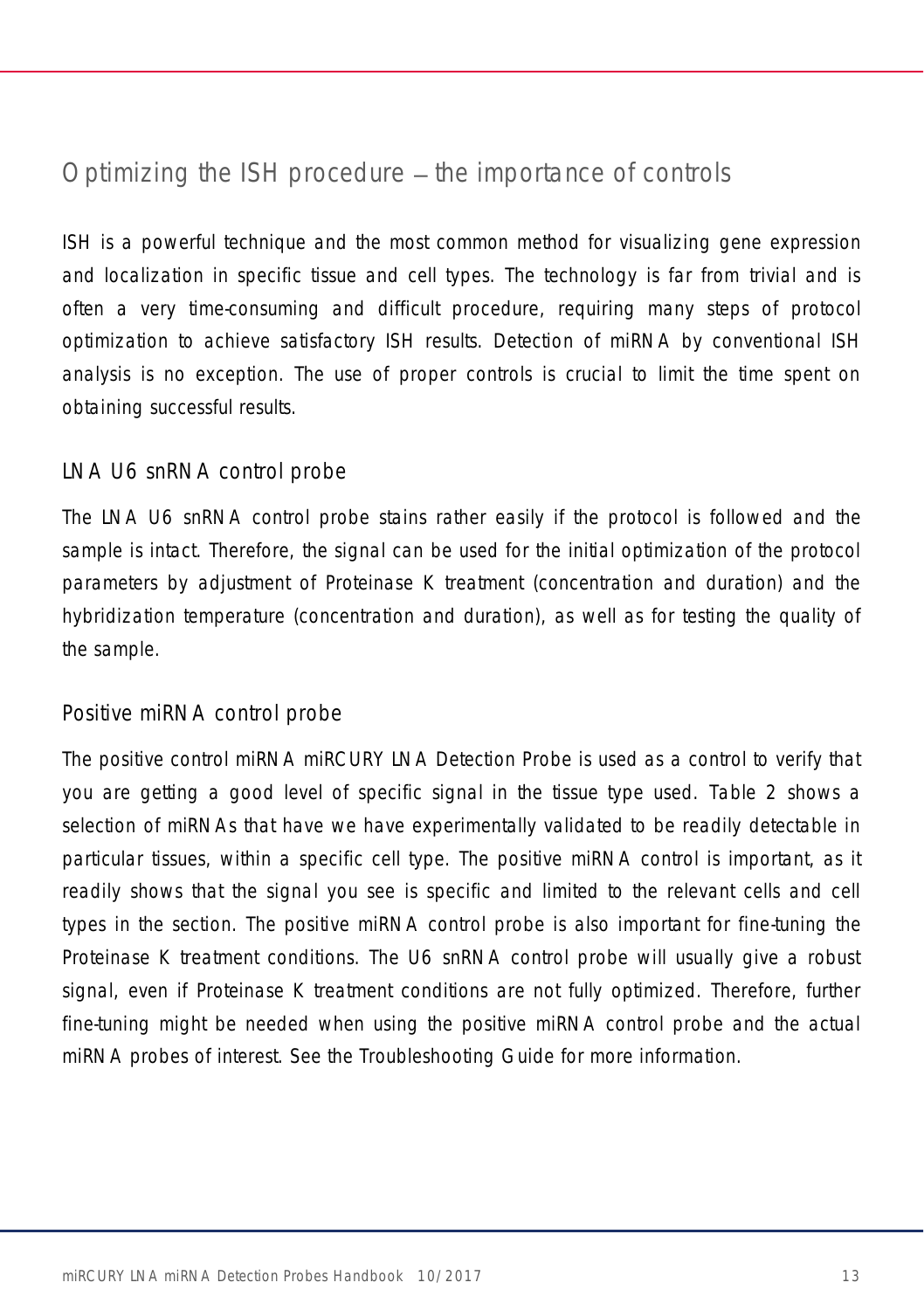### Negative scramble-miR control

The scramble-miR negative control probe is used once the Proteinase K treatment has been optimized. This control probe should give no signal. The scramble-miR negative control probe is designed to not have any targets, so any potential staining provides an indication of the level of background staining (noise). Further optimization might be needed to lower the background staining. For more information, see the suggestions about "Non-specific staining" in the [Troubleshooting Guide.](#page-31-0)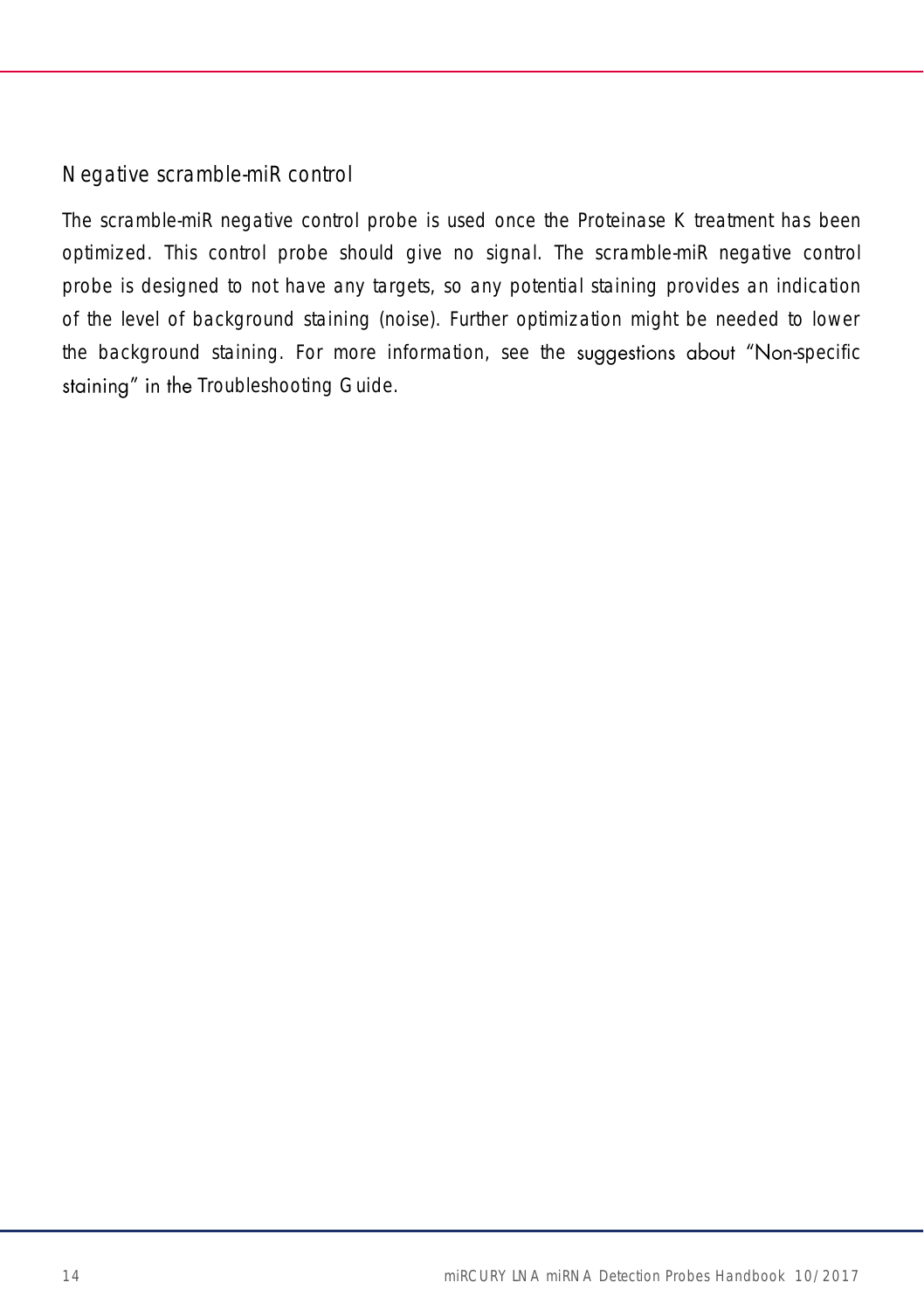<span id="page-14-0"></span>Table 2. Selecting the appropriate positive control miRNA. The table displays the tissue(s) in which we have experimentally validated each of the miRNAs as a positive control, and in which cell type(s) the miRNA is typically detected. miRCURY LNA miRNA Detection Probes for each of these positive control miRNAs may be purchased separately, or as part of a miRCURY LNA miRNA ISH Optimization Kit.

| Positive control<br><b>miRNAs</b>                   | hsa-miR-<br>$1-3p$ | hsa-miR-<br>$21-5p$ | hsa-miR-<br>122-5p | hsa-miR-<br>124-3p | hsa-miR-<br>126-3p | hsa-miR-<br>145-5p | hsa-miR-<br>205-5p | hsa-miR-<br>223-3p |
|-----------------------------------------------------|--------------------|---------------------|--------------------|--------------------|--------------------|--------------------|--------------------|--------------------|
| <b>Brain</b>                                        |                    |                     |                    | $\checkmark$       |                    |                    |                    |                    |
| Eye                                                 |                    |                     |                    | $\checkmark$       | $\checkmark$       |                    |                    |                    |
| Muscle                                              | $\checkmark$       |                     |                    |                    | √                  |                    |                    |                    |
| Lung                                                |                    |                     |                    |                    | √                  | $\checkmark$       |                    |                    |
| Kidney                                              |                    |                     |                    |                    | √                  |                    |                    |                    |
| Liver                                               |                    |                     | $\checkmark$       |                    | $\checkmark$       |                    |                    |                    |
| Colon                                               |                    |                     |                    |                    | $\checkmark$       | $\checkmark$       |                    | √                  |
| Cervix                                              |                    |                     |                    |                    |                    |                    | $\checkmark$       |                    |
| Heart                                               | $\checkmark$       |                     |                    |                    | √                  | $\checkmark$       |                    |                    |
| Mammary gland                                       |                    |                     |                    |                    | $\checkmark$       |                    | $\checkmark$       |                    |
| Lung cancer                                         |                    | $\checkmark$        |                    |                    | √                  | $\checkmark$       | $\checkmark$       |                    |
| Colorectal cancer                                   |                    | $\checkmark$        |                    |                    | √                  | ✓                  |                    |                    |
| Breast cancer                                       |                    | $\checkmark$        |                    |                    | √                  | $\checkmark$       | $\checkmark$       |                    |
| Kidney cancer                                       |                    | $\checkmark$        |                    |                    | ✓                  | ✓                  |                    |                    |
| Cervix cancer                                       |                    | $\checkmark$        |                    |                    | ✓                  | ✓                  | $\checkmark$       |                    |
| Testis cancer                                       |                    |                     |                    |                    | $\checkmark$       | $\checkmark$       |                    |                    |
| Esophagus cancer                                    |                    |                     |                    |                    |                    |                    |                    | $\checkmark$       |
| Cell entity                                         | Myocyte            | Varies              | Hepato-<br>cyte    | Neuron             | Endo-<br>thelial   | Smooth<br>muscle   | Basal<br>cells     | Granulo-<br>cyte   |
| Product. number.<br>(for purchasing the             | YDOO<br>619868-    | YD00<br>619870-     | YD00<br>619864-    | YD00<br>619867-    | YD00<br>619866-    | YD00<br>619865-    | YD00<br>619873-    | YD00<br>619871-    |
| miRCURY LNA<br>miRNA Detection<br>Probe separately) | XXX                | XXX                 | XXX                | XXX                | XXX                | XXX                | XXX                | XXX                |
| Cat. no. for                                        | 339451             | 339452              | 339453             | 339454             | 339455             | 339457             | 339458             | 339459             |
| miRCURY LNA<br>miRNA ISH<br>Optimization Kit        | Kit 1              | Kit 2               | Kit 3              | Kit 4              | Kit 5              | Kit 7              | Kit 8              | Kit 9              |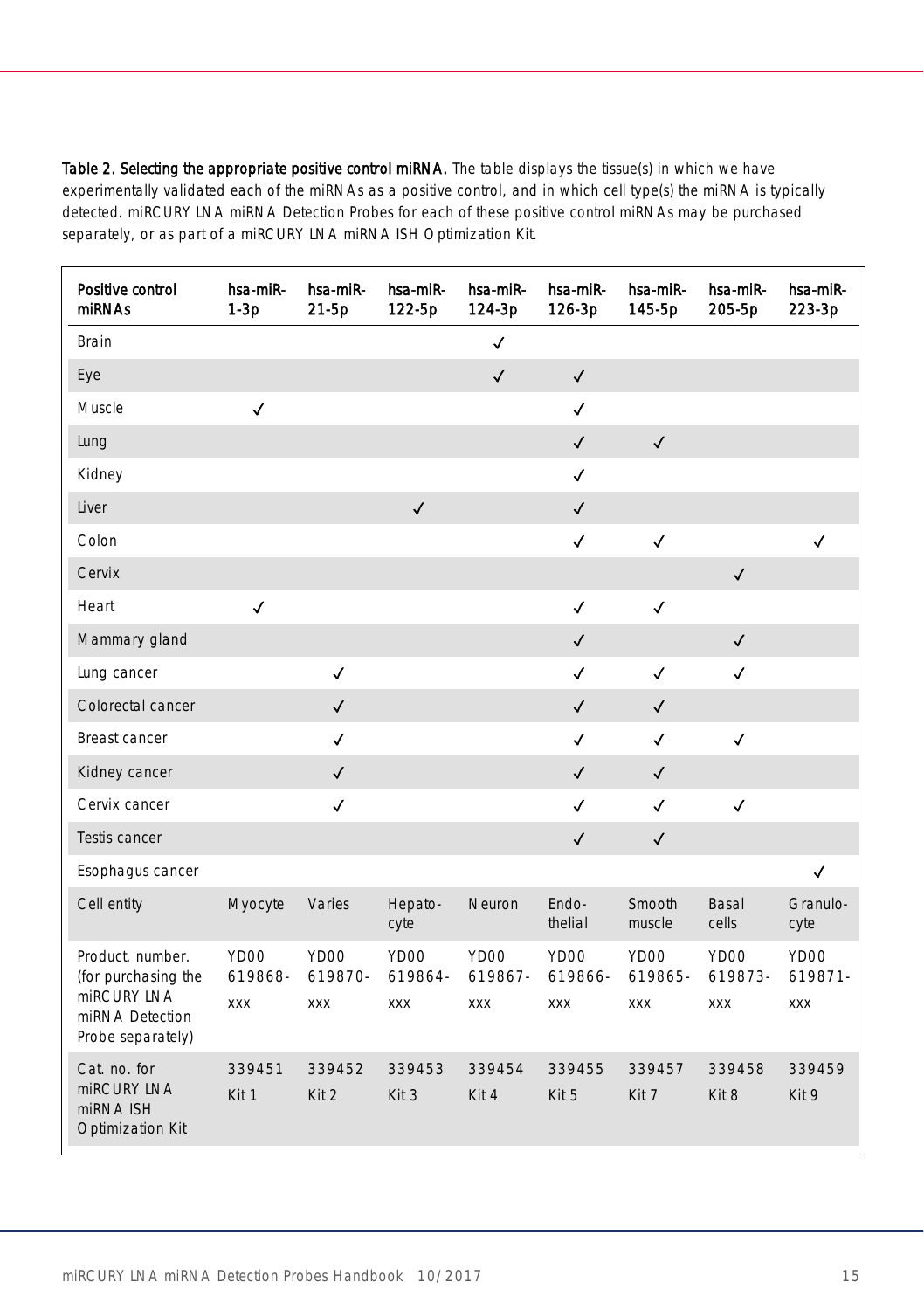# <span id="page-15-0"></span>Equipment and Reagents to be Supplied by User

When working with chemicals, always wear a suitable lab coat, disposable gloves and protective goggles. For more information, consult the appropriate safety data sheets (SDSs) available from the product supplier.

### <span id="page-15-1"></span>Protocol and equipment considerations

ISH protocols vary extensively due to different equipment setup and laboratory routines. The One-Day miRNA ISH Protocol details the process of manual ISH on formalin-fixed and paraffin embedded tissue samples using double-DIG or double-FAM labeled miRCURY LNA miRNA Detection Probes. For the ISH steps, we recommend a hybridization station that allows precise and rapid temperature adjustments, such as the Dako Hybridizer. The One-Day miRNA ISH Protocol was developed using a hybridization station, but if one is not available, conventional hybridization ovens may be used (see "Can I use a hybridization [oven instead of a Dako Hybridizer?](#page-33-0)" on page [34\)](#page-33-0).

For the immunohistochemical steps, we have had good experience with both horizontal humidifying chambers and Shandon<sup>tm</sup> Sequenza slide rack systems. The chromogenic ISH assay is based on the use of DIG- or FAM-labeled probes and therefore requires proper detection reagents, such as alkaline phosphatase-conjugated anti-DIG and NBT-BCIP substrate for DIG-labeled probes.

In addition to the miRCURY LNA miRNA Detection Probes and the miRCURY LNA miRNA ISH Buffer Set (FFPE), various reagents and equipment are needed to perform the ISH experiments as described in the protocol. The list below includes recommendations for specific products that have been shown to work well with the One-Day miRNA ISH Protocol. Refer to section "[Preparation of reagents and buffers](#page-21-0)" for detailed instructions on preparing the buffers and reagents.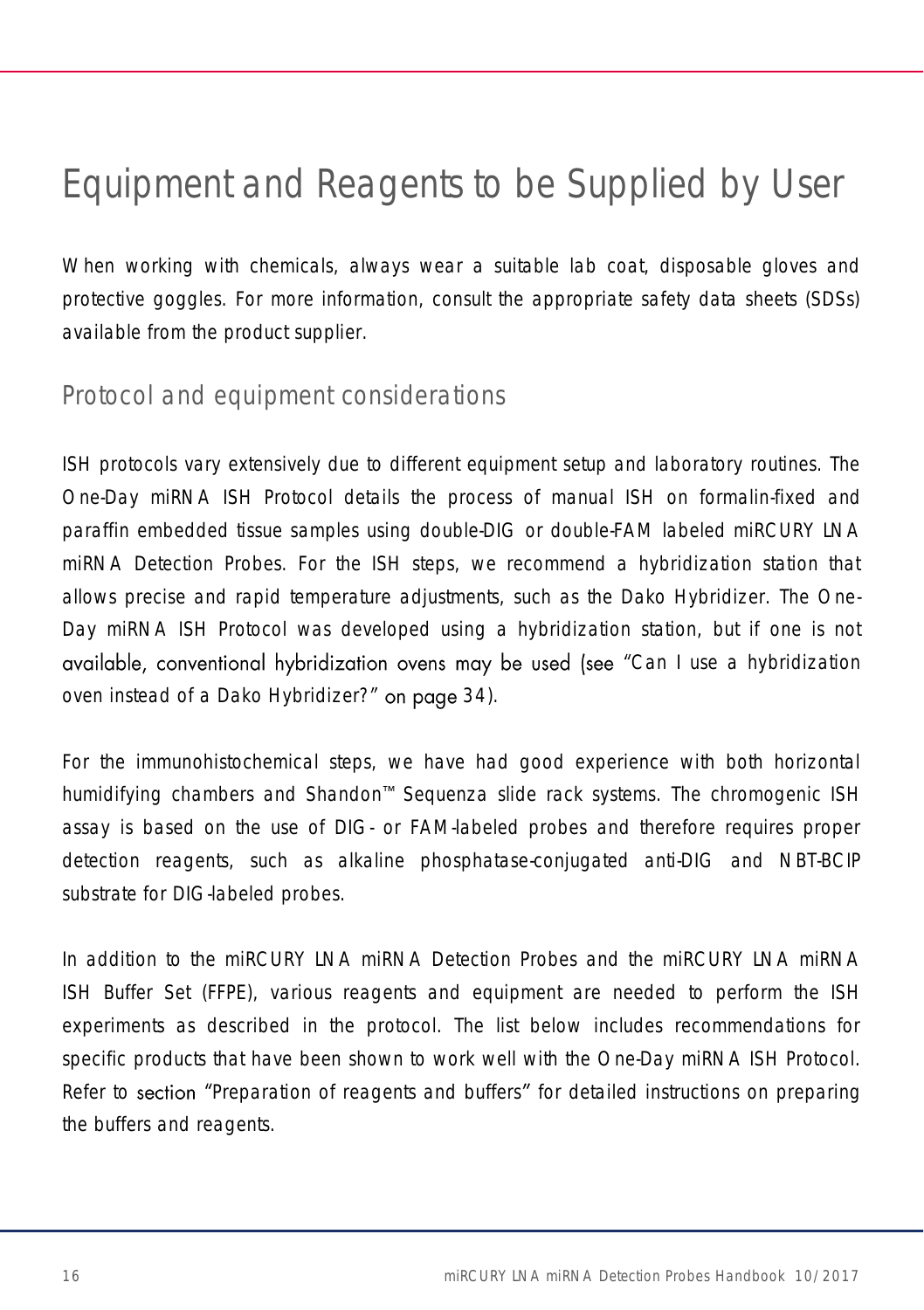Reagents and equipment:

- For DIG-labeled probes: Sheep anti-DIG-AP from Roche (Sigma-Aldrich, cat. no. 11093274910)
- For FAM-labeled probes: Sheep anti-fluorescein-AP from Roche (Sigma-Aldrich, cat. no. 11426338910)
- Sheep serum (Jackson Immunoresearch, cat. no. 013-000-121)
- NBT/BCIP ready-to-use tablets (Roche, cat. no. 11 697 471 001) or equivalent
- Levamisole (Fluka, cat. no. 31742 or equivalent)
- Syringe and Whatman<sup>™</sup> 1001–125 filter paper for filtering nuclear counterstaining solution
- Nuclear Fast Red nuclear counterstain (Vector laboratories, cat. no. H-3403) or equivalent
- Mounting medium, Eukitt® (VWR, cat. no. 361894G)
- RNaseZap<sup>®</sup> (Ambion)
- Hybridizer, such as Dako Hybridizer, Vysis ThermoBrite or Invitrogen Spotlight Hybridizer
- Humidifying chamber or equivalent for immunohistochemical detection
- $\bullet$  Superfrost<sup> $m$ </sup> Plus slides
- Coverslips
- Slide rack(s) and several glass jars for deparaffinization, dehydration and washes
- Xylene (for deparaffinization)
- Ethanol (for hydration and dehydration)
- PBS, sterile
- SSC buffer, ultrapure
- $\bullet$  1 M Tris-HCl, pH 7.4
- 0.5 M EDTA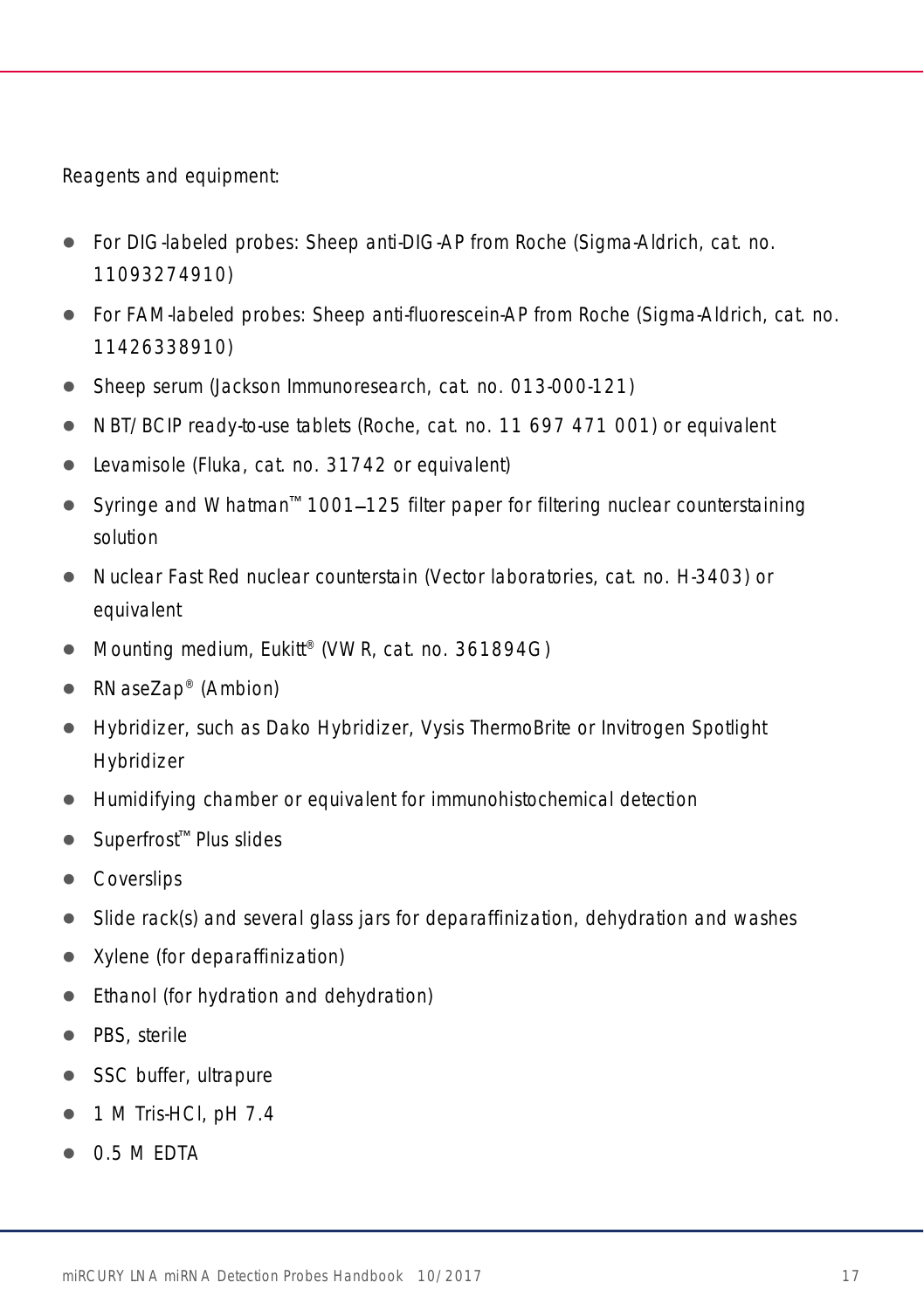- 5 M NaCl
- Tween-20 (Sigma, cat. no. P1379)
- 30% BSA (Sigma, cat. no. A9576)
- For KTBT buffer: Tris-HCl, NaCl and KCl (see [Table 4](#page-22-0) on page [24\)](#page-23-0)
- Dako Pen (or equivalent hydrophobic PAP pen)
- Non-stick, RNase-free microcentrifuge tubes
- Sterile filter tips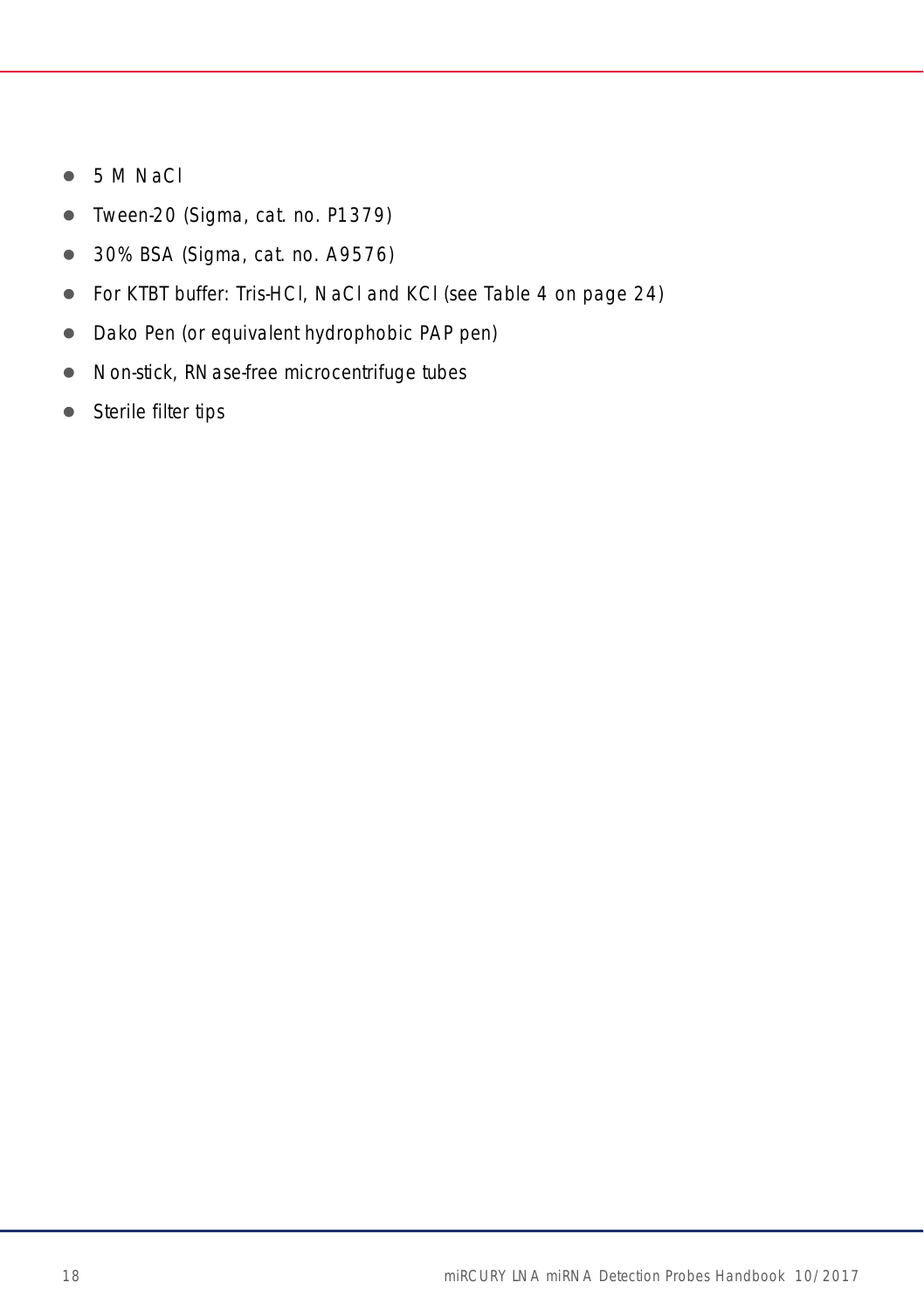# <span id="page-18-0"></span>Preparing for the ISH Protocol

<span id="page-18-1"></span>Preparing and aliquoting DIG- and FAM-labeled LNA probes before first use

The following options are possible for aliquoting and storing the miRCURY LNA miRNA Detection Probes:

- 1. The probes may be stored at  $2-8^{\circ}$ C if they will be used within 4 weeks.
- 2. For longer storage, divide the miRCURY LNA miRNA Detection Probes into 5  $\nu$ L or 10  $\nu$ L aliquots in non-stick, RNase-free tubes and store at  $-15$  to  $-30^{\circ}$ C or below. Avoid multiple freeze-thaw cycles.
- 3. If you have already determined the optimal probe concentration, you can prepare prediluted probe aliquots in miRNA ISH Buffer and store at -15 to -30°C or below. For details on making 1x miRNA ISH Buffer and how to denature and dilute the probes, refer to [Table 5](#page-23-0) on page [24.](#page-23-0) On the day of use, thaw the pre-diluted probe to room temperature and apply directly to the sections.

Note: The probe concentration must be optimized. Refer to "[Identifying the](#page-39-0) ISH sensitivity [level](#page-39-0)" on page [40.](#page-39-1)

### <span id="page-18-2"></span>Checking that equipment and reagents are ready for use

Before starting the experiment, we recommend that you follow the steps below to ensure that all required lab equipment and reagents for the miRNA ISH procedure are available and ready for use.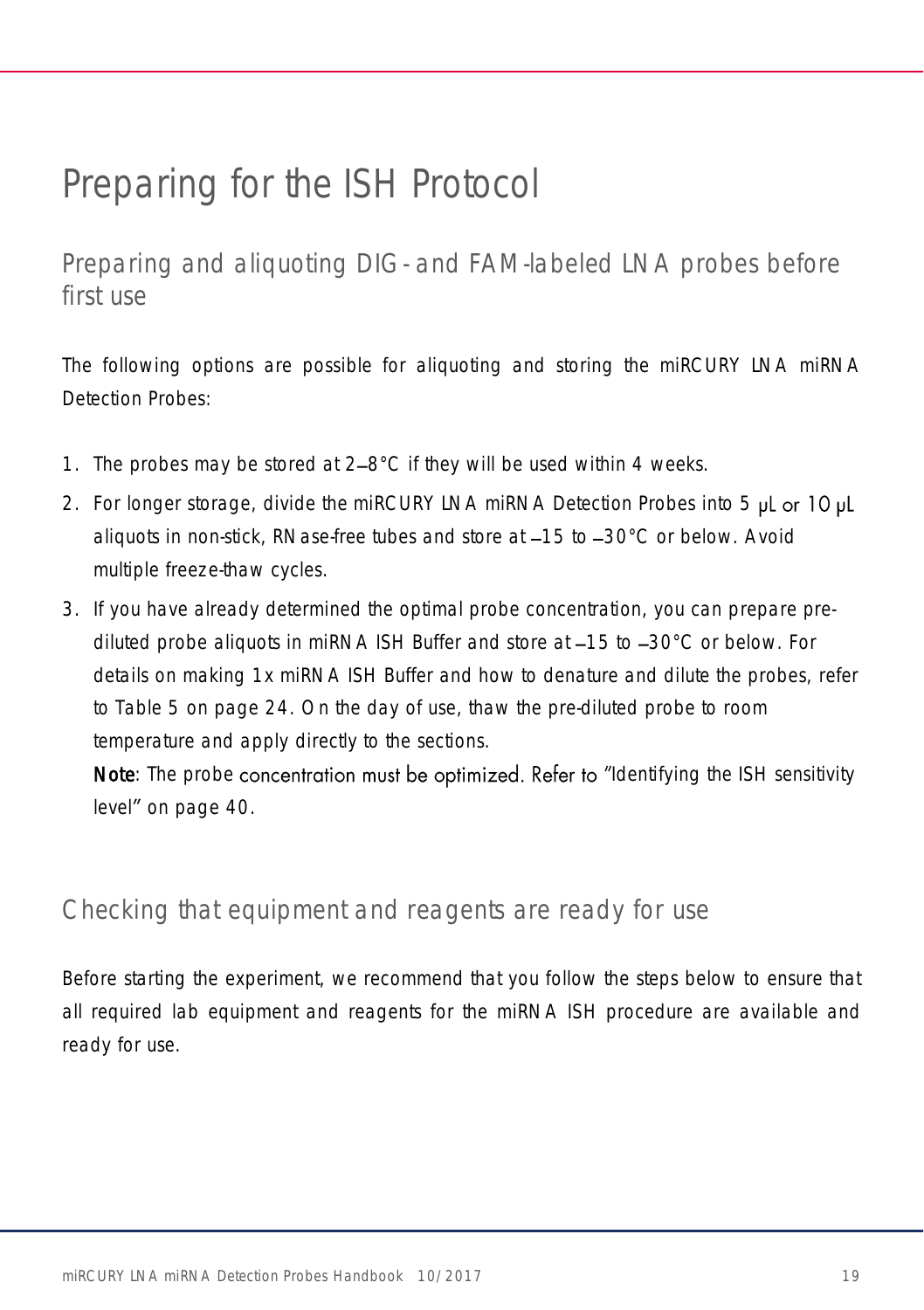- 1. Prepare and store miRCURY LNA miRNA Detection Probes and ISH Buffer as described in "Preparing and aliquoting DIG- [and FAM-labeled LNA probes before first use](#page-18-1)" on page [19.](#page-18-1)
- 2. The Proteinase K is already in solution and should be diluted immediately before use, as described in [Table 5](#page-23-0) on page [24.](#page-23-0)
- 3. Establish histology lab environment for RNA work (refer to pages [21](#page-20-0)-[21\)](#page-20-1).
- 4. Prepare samples, including fixation of tissue and FFPE preparations, as described in "[FFPE sample requirements and comments on tissue fixation](#page-20-1)" on page [21.](#page-20-1)
- 5. Cut FFPE sections according to the "[Tissue-sectioning guidelines](#page-37-1)" on page [38.](#page-37-1)
- 6. Prepare reagents and buffers that can be made ahead of time as described in "[Preparation of reagents and buffers](#page-21-0)" on page [22.](#page-21-0) Note that the reagents described in [Table 5](#page-23-0) must be prepared on the day of the miRNA ISH procedure.
- <span id="page-19-0"></span>7. Review and understand the steps of the "[Procedure: One-Day miRNA ISH Protocol](#page-26-0)" on page [27.](#page-26-0)
- <span id="page-19-1"></span>8. Evaluate the appropriate Proteinase K treatment range for each sample type. Refer to "Determining [the appropriate Proteinase K](#page-38-0) treatment range" on page [39.](#page-38-0)
- 9. Determine the ISH sensitivity level using the LNA U6 snRNA probe. It may be necessary to repeat steps [7](#page-19-0) and [8](#page-19-1) to gradually improve the performance of the protocol. Refer to "Identifying the [ISH sensitivity level](#page-39-0)" on page [40.](#page-39-1)
- 10.Run the miRNA ISH protocol with the miRCURY LNA miRNA Detection Probe and the LNA Scramble-miR probe.
- 11.Optimize the hybridization temperature and probe concentration for each probe.

An overview of the workflow for the One-Day miRNA ISH Protocol is shown on page [26.](#page-25-0)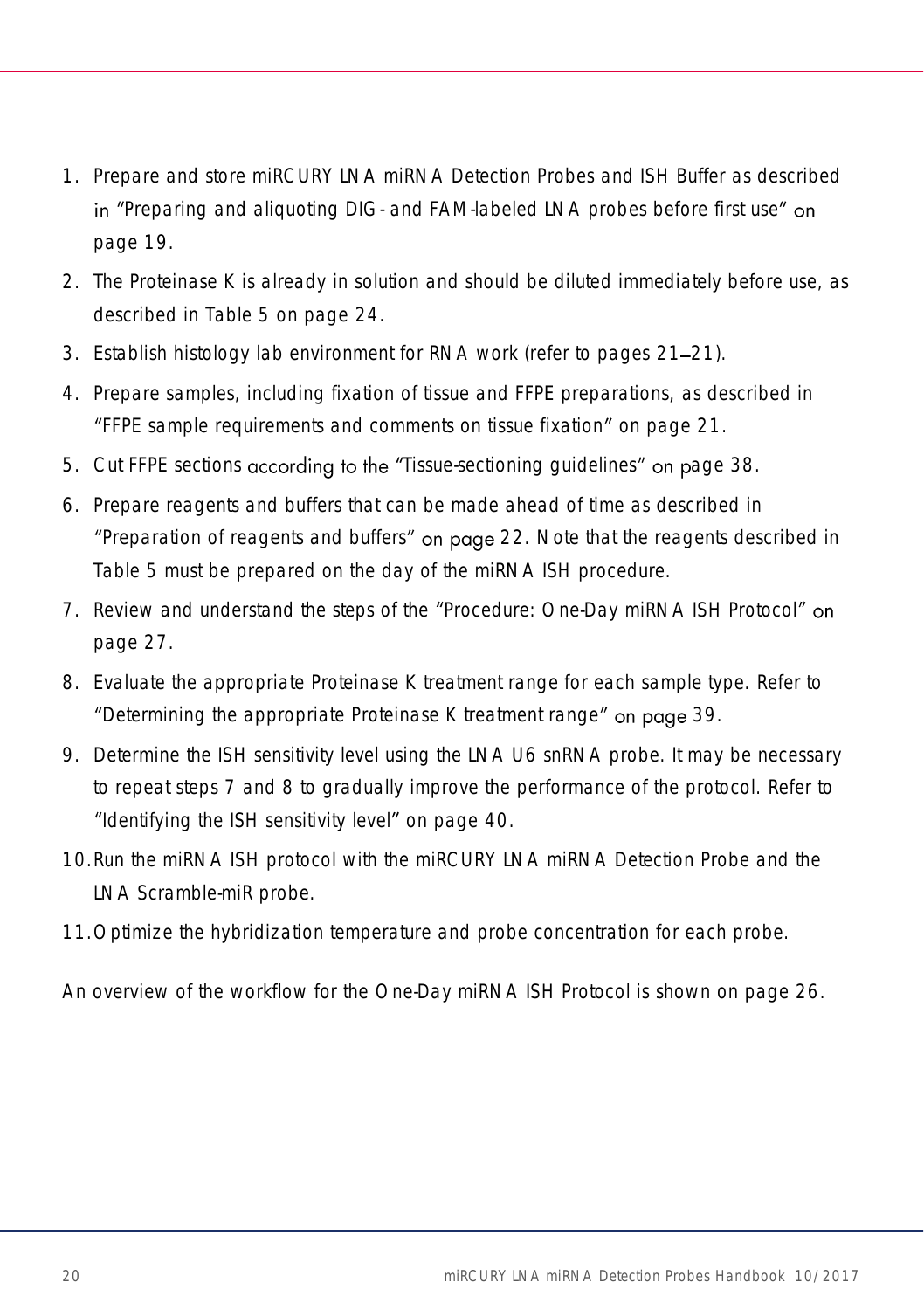### <span id="page-20-0"></span>Preventing RNase contamination

RNA work requires specific handling and precautions to prevent RNase contamination of the reagents and degradation of the RNA sample. Every step in the miRNA ISH procedure, including tissue sectioning and DIG detection, must take place in a clean and nuclease-free environment. We recommend that all surfaces are cleaned with RNaseZap, RNase AWAY® or other RNase removal solution. Wear gloves during the entire process, and only use RNase-decontaminated glassware. All buffers and reagents should be prepared using RNase-free water only, such as RNase-grade Milli-Q® water or DEPC-treated water, and should be autoclaved if specified in the preparation instructions.

### <span id="page-20-1"></span>FFPE sample requirements and comments on tissue fixation

Like other fragile RNA molecules, miRNAs are sensitive to degradation. Therefore, fast and sufficient fixation of tissue specimens is important for successful ISH analyses. For ISH analysis of human specimens, standard overnight fixation in neutral-buffered formalin, followed by paraffin-embedding often works well. For mouse tissues, perfusion fixation with 4% fresh PFA is recommended before standard overnight fixation in formalin. Consult appropriate animal care guidelines before setting up this protocol, such as: *The Laboratory Mouse* by Mark A. Suckow, Peggy Danneman, Cory Brayton (CRC Press) or *Pathology of Genetically Engineered Mice* by Jerrold Michael Ward, Joel F. Mahler, Robert R. Maronpot (Iowa State University Press). Optimization of the assay performance should preferably be based on analysis of at least four FFPE blocks. For detailed guidelines on tissue sectioning, refer to "Tissue-sectioning quidelines" on page [38.](#page-37-1)

### <span id="page-20-2"></span>Glassware

To reduce potential RNase contamination of glassware, it is recommended to autoclave all glassware or to heat-treat all glassware for 8 hours at 180°C. Prior to the heat treatment, it is recommended to wrap all items, including appropriate stacks of coverslips, in aluminum foil. Keep treated glassware separate from untreated glassware.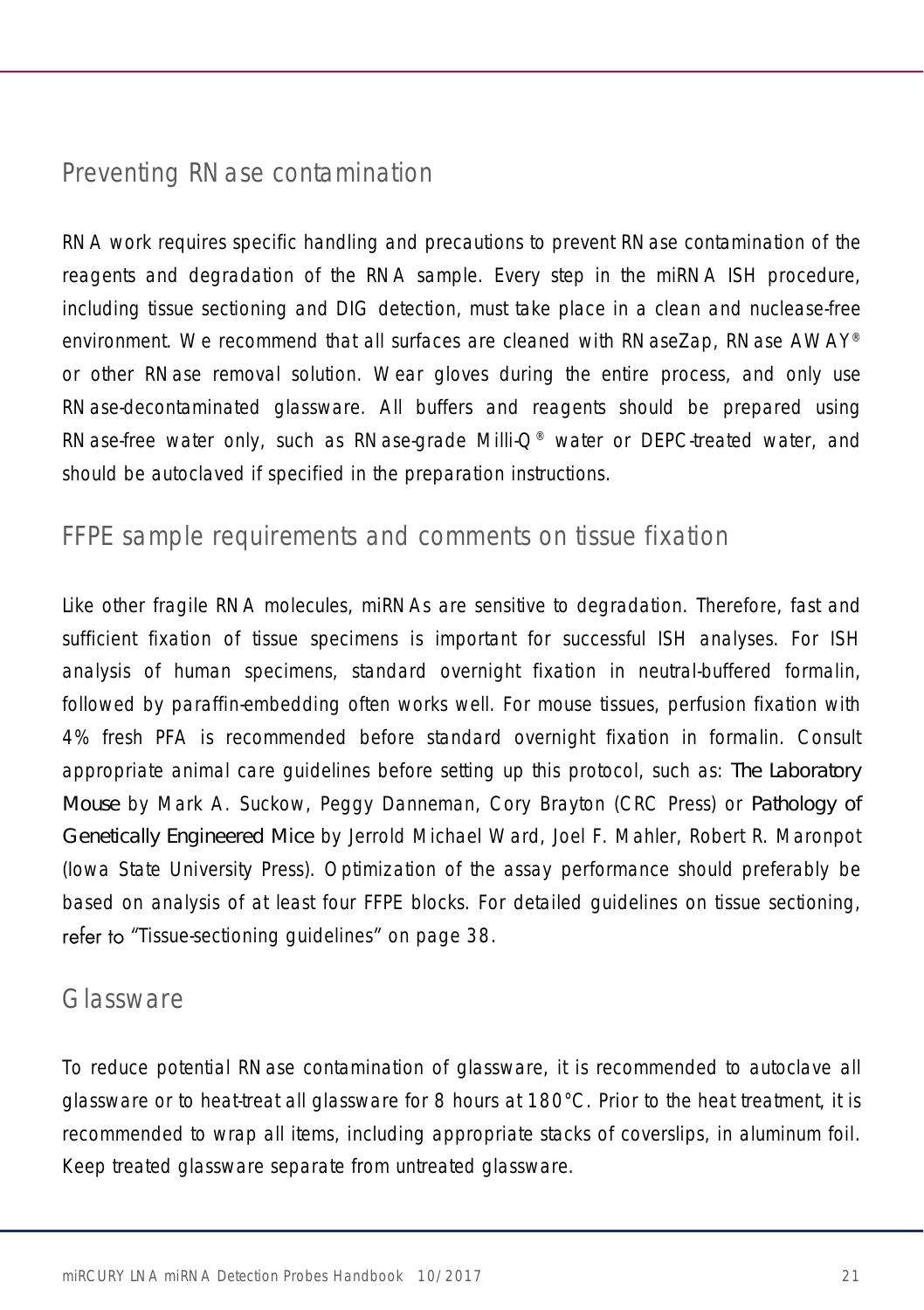### <span id="page-21-0"></span>Preparation of reagents and buffers

In addition to the hybridization buffer and Proteinase K buffer supplied with the miRCURY LNA miRNA ISH Buffer Set, a number of other reagents, buffers and materials must be prepared prior to initiating the miRNA ISH experiment. Refer to page [16](#page-15-0) for a list of recommended materials. Recipes for preparing the required reagents and buffers are listed in Tables  $3-5$  $3-5$ .

Important: Note that many of the reagents should be freshly prepared on the day of the experiment, or even immediately before use.

| Reagent                          | <b>Details</b>                                                        |
|----------------------------------|-----------------------------------------------------------------------|
| Antibody blocking solution       | PBS, 0.1% Tween, 2% Sheep serum, 1% BSA, (see table 3 for<br>details) |
| Antibody dilutant solution       | PBS, 0.05% Tween, 1% sheep serum, 1% BSA (see table 3 for<br>details) |
| Sheep anti-DIG-AP or anti-FAM-AP | See table 3                                                           |
| NBT/BCIP ready-to-use tablets    | See table 3                                                           |
| Levamisole                       | For blocking endogenous AP activity. Prepare a 100 mM stock           |
| Nuclear Fast Red                 | Nuclear counterstain                                                  |

#### <span id="page-21-1"></span>Table 3. Reagents needed for the ISH procedure.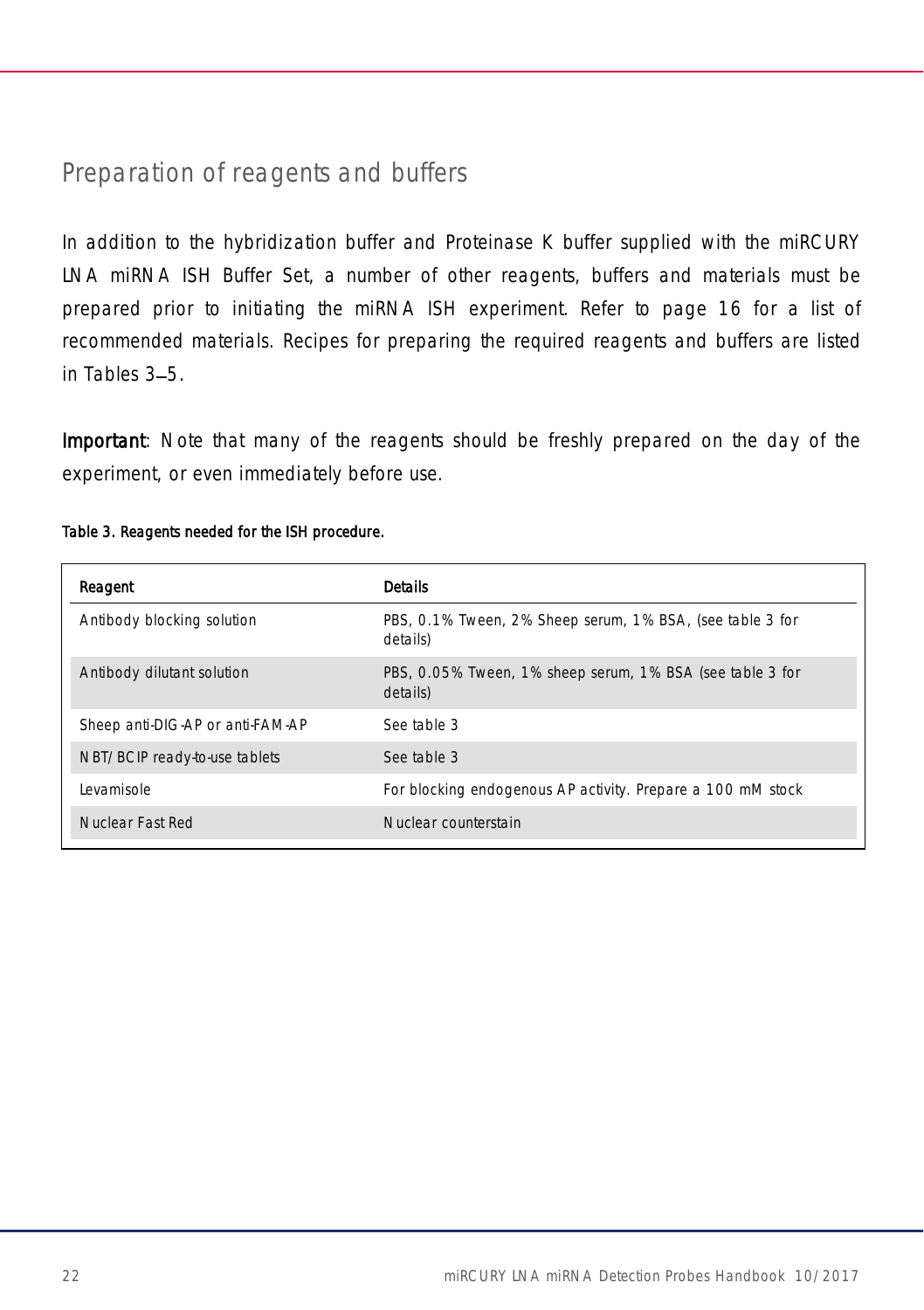#### <span id="page-22-0"></span>Table 4. Buffers and stocks to prepare and autoclave\* prior to the miRNA ISH procedure.

| <b>Buffer</b>           | Preparation instructions                                                                                                                                                                                                       |
|-------------------------|--------------------------------------------------------------------------------------------------------------------------------------------------------------------------------------------------------------------------------|
| Proteinase K buffer     | To 900 ml RNase-free water, add:<br>5 ml of 1 M Tris-HCl, pH 7.4<br>2 ml of 0.5 M FDTA<br>$0.2$ mLof 5 M NaCl<br>Adjust volume to 1000 ml and autoclave*                                                                       |
| 20x SSC, pH 7.0.        | If purchased as RNase-free, then use as-is.                                                                                                                                                                                    |
| SSC solutions           | 5x SSC: 250 ml 20x SSC + 750 ml water<br>1x SSC: 50 ml 20x SSC + 950 ml water<br>$0.2x$ SSC: 10 mL 20x SSC + 990 mL water<br>Autoclave                                                                                         |
| PBS-T 0.1%, pH 7.4      | Add 1 ml of Tween-20 to 1 liter of PBS and autoclave*                                                                                                                                                                          |
| KTBT (AP stop solution) | To 900 ml RNase-free water, add:<br>7.9 g Tris-HCI (50 mM final concentration)<br>8.7 g NaCl (150 mM final concentration)<br>0.75 g KCI (10 mM final concentration)<br>Adjust volume to 1000 ml. Do not adjust pH. Autoclave*. |

\* Autoclave buffers as indicated to minimize RNase activity. The RNaseAlert® Lab test Kit (Ambion) is an easy and fast test that is recommended for optional testing for potential RNase activity in buffers and reagents.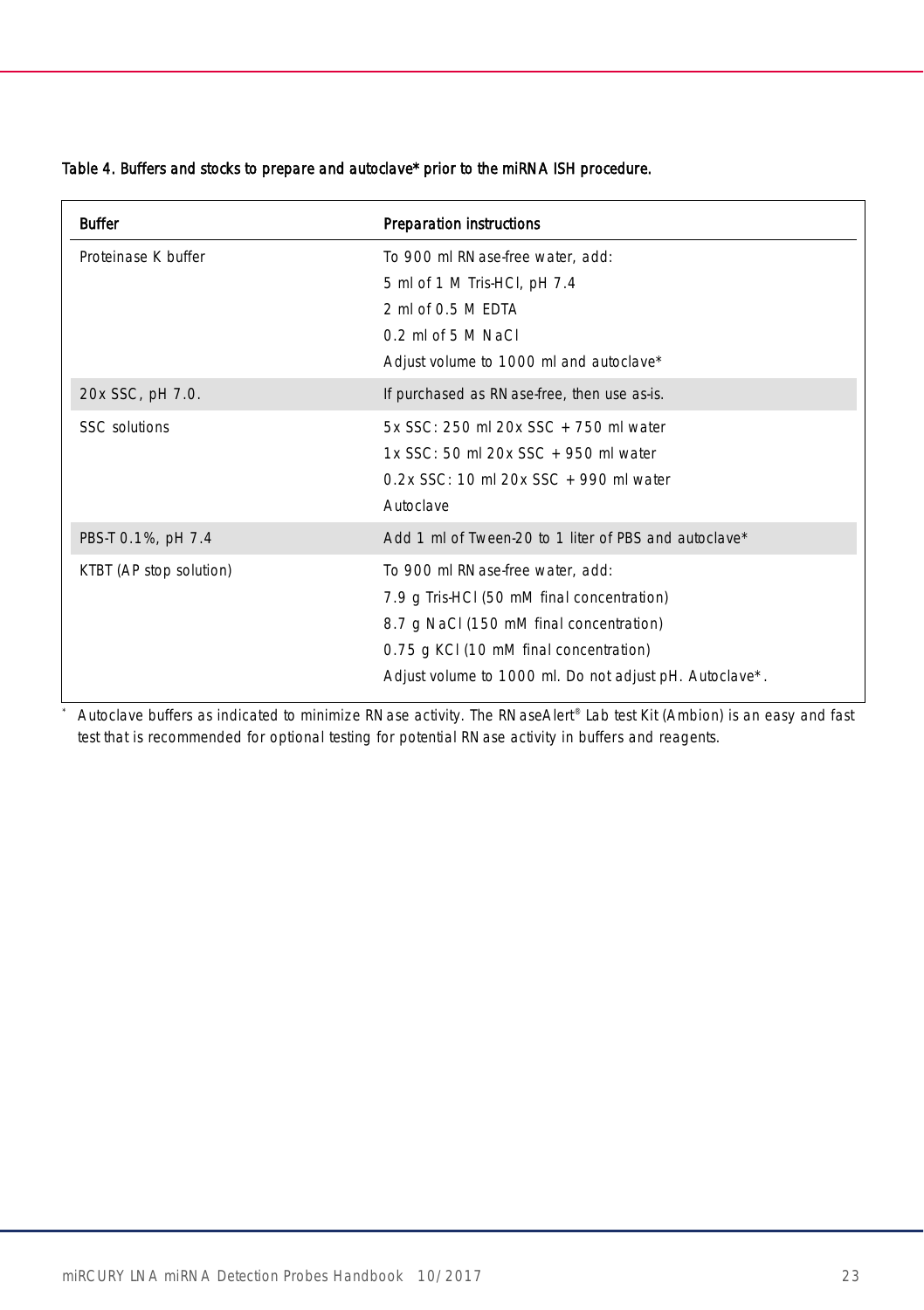#### <span id="page-23-0"></span>Table 5. Reagents that must be prepared on the day of the miRNA ISH procedure.

| Reagent                                                                 | Preparation instructions                                                                                                                                                                                                                                                                                                                                                                                                                                                                                                                                                                                                                                           |              |                        |                                      |
|-------------------------------------------------------------------------|--------------------------------------------------------------------------------------------------------------------------------------------------------------------------------------------------------------------------------------------------------------------------------------------------------------------------------------------------------------------------------------------------------------------------------------------------------------------------------------------------------------------------------------------------------------------------------------------------------------------------------------------------------------------|--------------|------------------------|--------------------------------------|
| Proteinase K reagent (1x)                                               | Prepare immediately before use.<br>To prepare the 1x Proteinase K reagent, add 7.5 µl of the Proteinase<br>K Solution to 10 ml Proteinase K buffer (prepared in Table 4).<br>See further recommendations in "Determining the appropriate<br>Proteinase K treatment range" on page 39.                                                                                                                                                                                                                                                                                                                                                                              |              |                        |                                      |
| Hybridization mix (miRNA ISH buffer and<br><b>LNA Detection Probes)</b> | 1. Dilute the 2x miRNA ISH buffer 1:1 with RNase-free water. For<br>example, mix 1 ml of 2x miRNA ISH buffer with 1 ml RNase-free<br>water to give 2 ml 1x miRNA ISH buffer.<br>2. For each probe to be used in the experiment, place the volume of<br>LNA probe indicated below into a 2 ml non-stick, RNase-free<br>tube.<br>3. Denature the probes at 90°C for 4 minutes.<br>4. Place the tubes into a microcentrifuge and spin down briefly.<br>5. Immediately add the 2 ml of 1x miRNA ISH buffer to each of the<br>tubes containing the different LNA probes.                                                                                                |              |                        |                                      |
| Probe                                                                   | Final probe<br>concentration                                                                                                                                                                                                                                                                                                                                                                                                                                                                                                                                                                                                                                       | Probe volume | <b>Dilution factor</b> | 1x miRNA ISH<br><b>Buffer volume</b> |
| LNA U6 snRNA (0.5 µM)                                                   | 1 nM                                                                                                                                                                                                                                                                                                                                                                                                                                                                                                                                                                                                                                                               | $4 \mu$      | 1:500                  | 2 <sub>m</sub>                       |
| LNA miRNA probe (25 µM)*                                                | 20 nM                                                                                                                                                                                                                                                                                                                                                                                                                                                                                                                                                                                                                                                              | $1.6 \mu$    | 1:1250                 | $2 \mathrm{m}$                       |
| LNA miRNA probe $(25 \mu M)^*$                                          | 40 nM                                                                                                                                                                                                                                                                                                                                                                                                                                                                                                                                                                                                                                                              | $3.2 \mu$    | 1:625                  | $2 \mathrm{m}$                       |
| LNA Scramble-miR probe (25 µM)                                          | 40 nM                                                                                                                                                                                                                                                                                                                                                                                                                                                                                                                                                                                                                                                              | $3.2$ $\mu$  | 1:625                  | 2 <sub>m1</sub>                      |
| Antibody blocking and dilutant solutions                                | 1. To make 10 ml blocking and 10 ml dilutant solution, start with<br>15 ml PBS-T (prepared in Table 4) and add 300 µl sheep serum<br>(2% final concentration). Label the tube "Blocking solution".<br>2. Remove 5 ml from the tube in Step 1, place into a new tube and<br>label "Dilutant solution".<br>3. To the tube labeled "Blocking solution", add 330 µl 30% BSA, for<br>a final concentration of 1%. The blocking solution is now ready to<br>use.<br>4. To the tube labeled "Dilutant solution", add 5 ml PBS and 330 µl<br>30% BSA, for a final concentration of 0.05% Tween, 1% sheep<br>serum, and 1% BSA. The Dilutant solution is now ready for use. |              |                        |                                      |
| Anti-DIG or anti-FAM reagent                                            | Dilute the sheep anti-DIG-AP or anti-FAM-AP antibody 1:800 in<br>Antibody Dilutant solution (see above). The dilution range should be<br>1:500-1:2000.                                                                                                                                                                                                                                                                                                                                                                                                                                                                                                             |              |                        |                                      |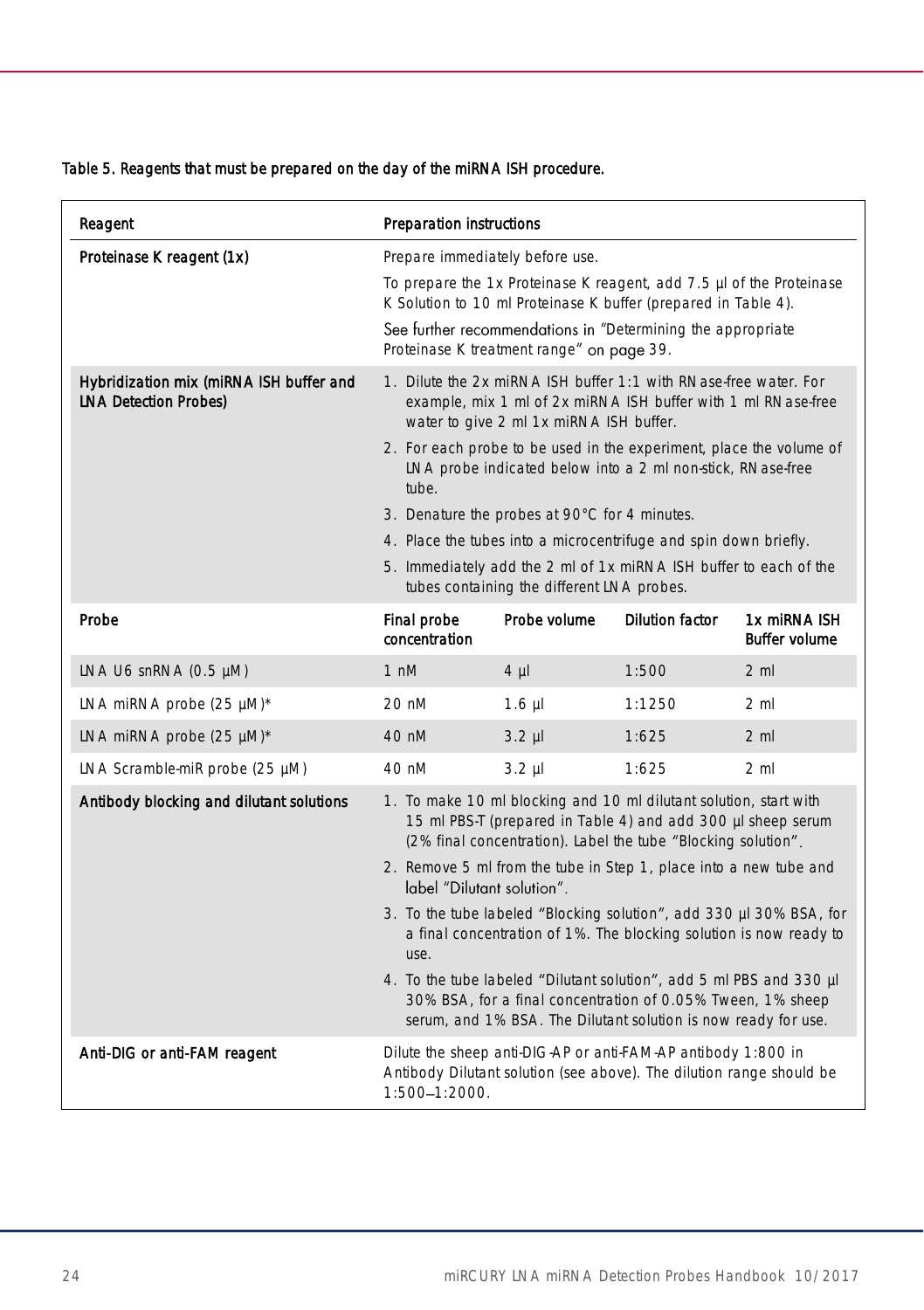| Reagent      | Preparation instructions                                                                                                                                                    |
|--------------|-----------------------------------------------------------------------------------------------------------------------------------------------------------------------------|
| AP substrate | Immediately prior to use, dissolve a NBT-BCIP tablet in Milli-Q water<br>according to the manufacturer's instructions. Add Levamisol to a final<br>concentration of 0.2 mM. |
|              | Example: For preparing 10 ml AP substrate, add 20 µl Levamisol<br>stock. Protect from light before and during incubation.                                                   |

\* Suggested starting concentrations for miRNA probes can be found in [Table 11](#page-40-0) on pag[e 41.](#page-40-0)

Left-over hybridization mix can be stored at  $-15$  to  $-30^{\circ}$ C and will be stable for up to 6 months. Avoid multiple freeze-thaw cycles.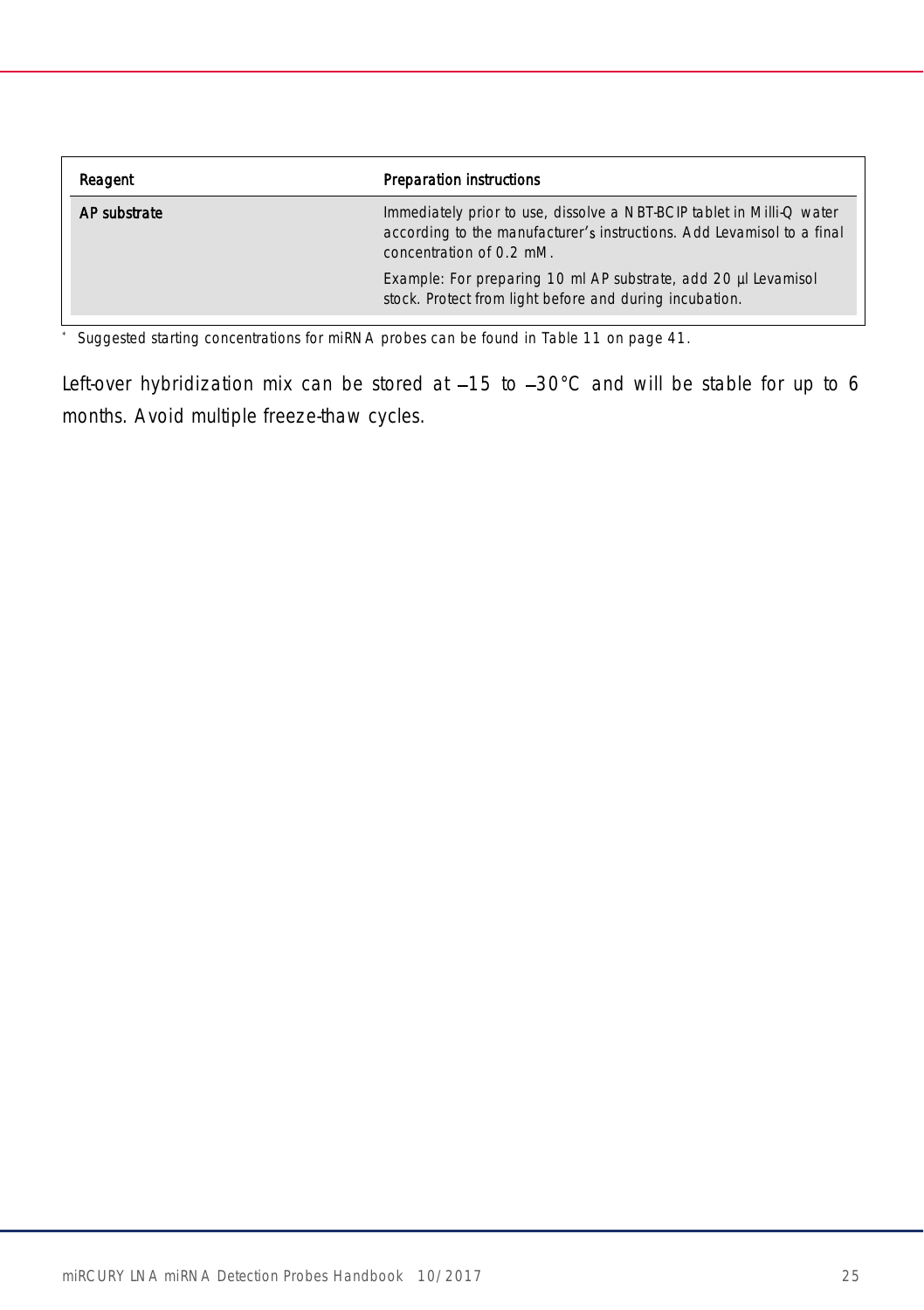## <span id="page-25-0"></span>Workflow overview for the One-Day miRNA ISH Protocol

Below is an overview of the workflow for the miRNA ISH protocol for FFPE samples. The numbers refer to the particular protocol steps. See details in the "Procedure: One-Day [miRNA ISH Protocol](#page-26-0)", on page [27.](#page-26-0) The workflow can be followed for both the initial protocol optimization with the LNA probes provided with the kit as well as the subsequent specific miRNA detection using the miRCURY LNA miRNA Detection Probes.

Table 6. One-Day miRNA ISH Protocol workflow overview.

| Step          | Process*                | Equipment                  | Time             | Temperature                |
|---------------|-------------------------|----------------------------|------------------|----------------------------|
|               | Deparaffinization       | Side rack and jars         | 40 min           | Room temperature (15-25°C) |
| $\mathcal{P}$ | Proteinase K incubation | Hybridizer                 | $10$ min         | $37^{\circ}$ C             |
| 4             | In situ hybridization   | Hybridizer                 | $60$ min         | 50-60°C                    |
| 6             | Stringent washes        | Water bath                 | $30 \text{ min}$ | $50 - 60^{\circ}$ C        |
| 8             | Blocking                | IHC staining racks         | $15 \text{ min}$ | Room temperature (15-25°C) |
| 9             | Anti-DIG-AP             | IHC staining racks         | $60$ min         | Room temperature (15-25°C) |
| 11            | AP reaction             | IHC staining racks in oven | 120 min          | $30^{\circ}$ C             |
| 14            | Counterstaining         | IHC staining racks         | 10 min           | Room temperature (15-25°C) |
| 16            | Dehydration             | Side rack and jars         | 10 min           | Room temperature (15-25°C) |
| 17            | Mounting                |                            | 5 min            | Room temperature (15-25°C) |

PBS washing steps are excluded from this overview. Total time required is 7 hours.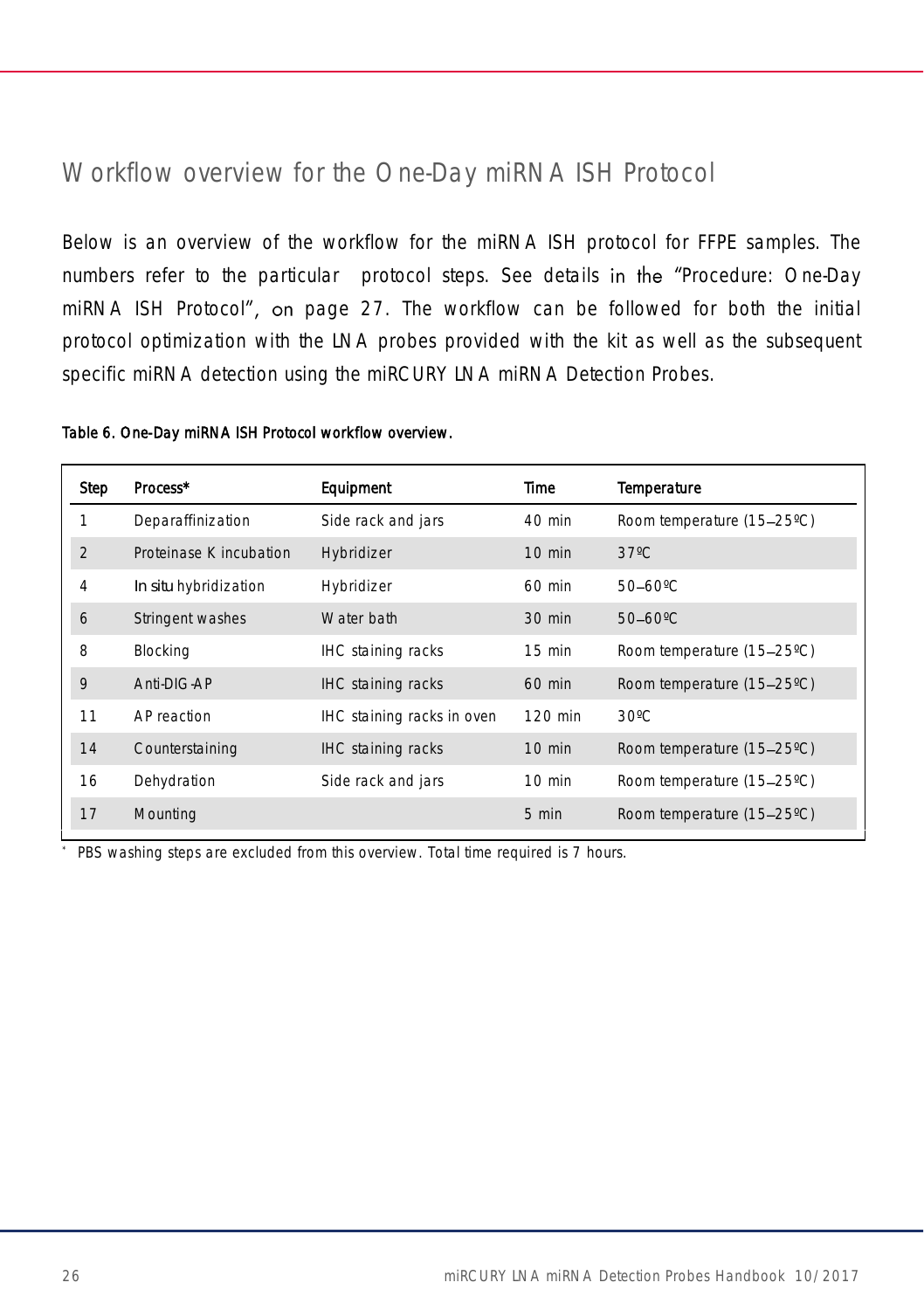# <span id="page-26-0"></span>Procedure: One-Day miRNA ISH Protocol

### <span id="page-26-1"></span>Important notes before starting

This protocol describes every step in the miRNA ISH analysis. When setting up the miRNA ISH experiment for the first time, we recommend that you follow all of the procedures described in "[Preparing for the ISH Protocol](#page-18-0)" on page [19,](#page-18-0) as well as the three optimization steps below.

### <span id="page-26-2"></span>Optimization

- 1. First, optimize the protocol parameters with the LNA U6 snRNA positive control probe by adjusting the hybridization temperature and Proteinase K treatment.
- 2. Conduct a control study using the optimized protocol parameters with the double-DIG or double-FAM LNA miRNA positive and negative control probes. Adjust the hybridization temperature and Proteinase K treatment to obtain a strong, specific miRNA ISH signal.
- 3. Finally, detect the miRNA(s) of interest using the appropriate miRCURY LNA miRNA Detection Probe(s) with the defined protocol parameters, keeping in mind that the hybridization temperature may need to be adjusted.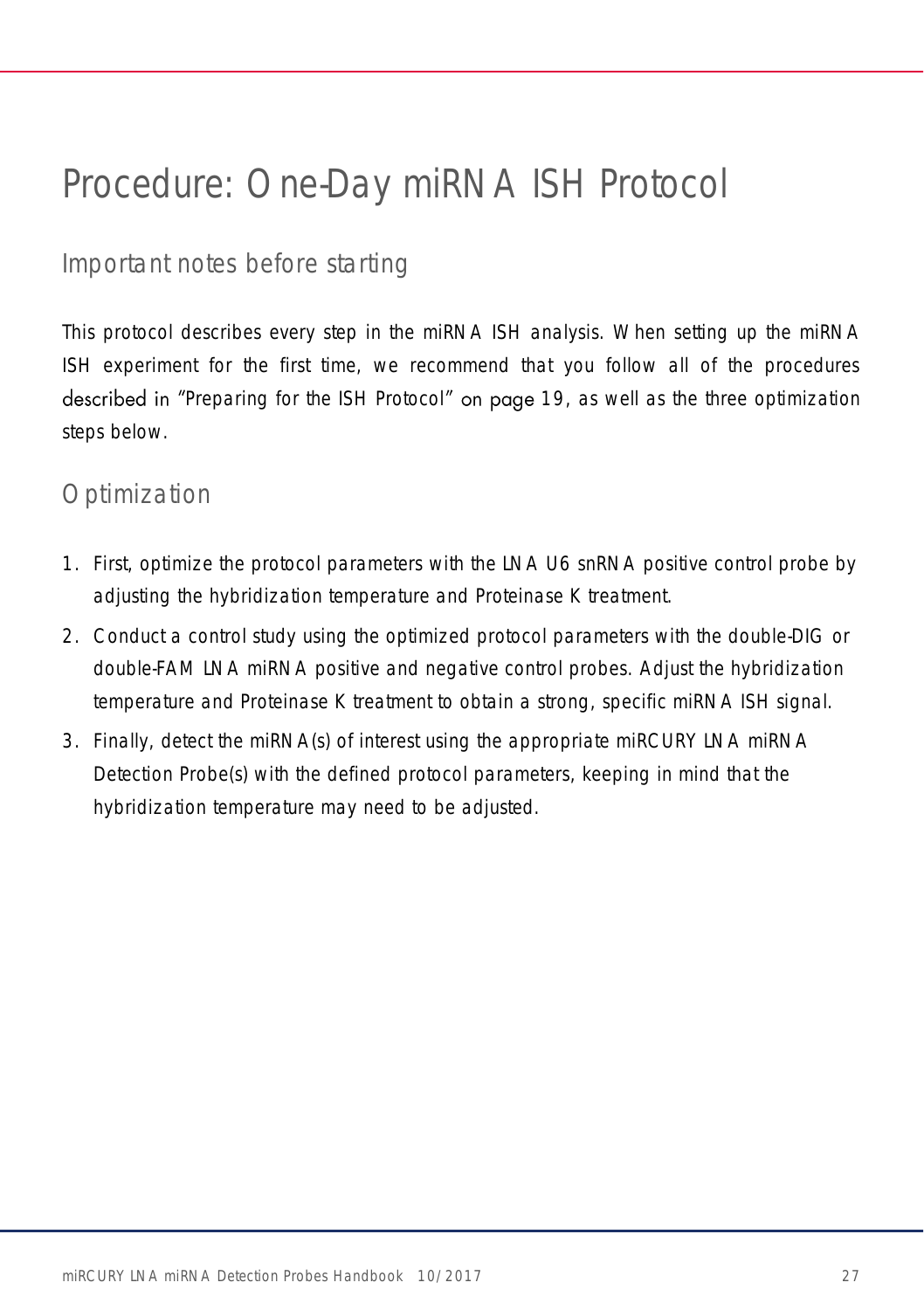# <span id="page-27-0"></span>ISH procedure

1. Deparaffinization: Deparaffinize slides in xylene and ethanol solutions at room temperature (15 25ºC) by placing the slides with sections into a slide rack and transferring the rack from glass jar to glass jar according to [Table 7,](#page-27-2) ending up in PBS.

| Deparaffinization step | Solvent       | Duration         |
|------------------------|---------------|------------------|
|                        | Xylene        | 5 min            |
| $\overline{2}$         | Xylene        | 5 min            |
| 3                      | Xylene        | 5 min            |
| $\overline{4}$         | 99.9% ethanol | Immerse 10 times |
| 5                      | 99.9% ethanol | Immerse 10 times |
| 6                      | 99.9% ethanol | 5 min            |
| 7                      | 96% ethanol   | Immerse 10 times |
| 8                      | 96% ethanol   | 5 min            |
| 9                      | 70% ethanol   | Immerse 10 times |
| 10                     | 70% ethanol   | 5 min            |
| 11                     | <b>PBS</b>    | $2-5$ min        |

#### <span id="page-27-2"></span>Table 7. Deparaffinization steps.

2. Proteinase K incubation: Immediately before use, add Proteinase K to Proteinase K buffer as described in Tables [4](#page-22-0)–[5](#page-23-0) on pages [23](#page-22-0)–[24.](#page-23-0) Place the slides onto a flat surface and apply approximately 300 µl of Proteinase K reagent to each slide, fully covering the section. Incubate slides for 10 min at 37°C (e.g., in a Dako Hybridizer).

Note: If using a hybridizer, remove the humidity control strips.

Note: The Proteinase K concentration range must be optimized for individual tissues (see "Determining [the appropriate Proteinase K](#page-38-0) treatment range" on page [39\)](#page-38-0).

- 3. Wash: Place the slides into a slide rack inside a jar containing PBS. Wash twice in PBS.
- <span id="page-27-1"></span>4. Hybridization: Place the slides onto a flat surface and apply 50 µl of hybridization mix, as prepared in [Table 5](#page-23-0) on page [24.](#page-23-0) Avoid touching the tissue sections with the pipette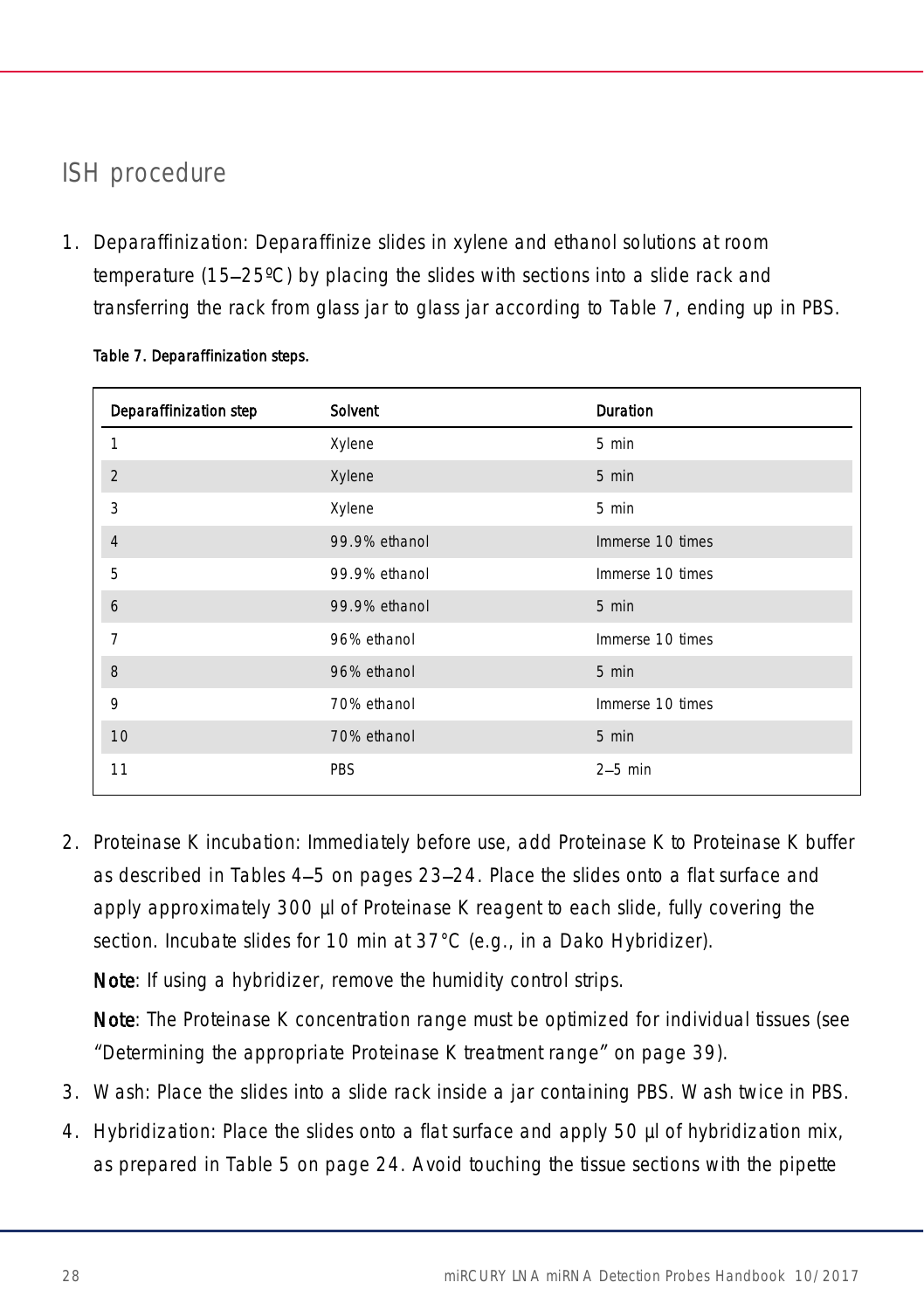tip. Then apply a sterile coverslip to each section, carefully avoiding air bubbles. Place the slides into the hybridizer (equipped with humidity control strips with Milli-Q water), and start a hybridization program for 1 hour. The hybridization temperature must be optimized for individual probes.

Note: The probe concentrations will need to be optimized for optimal miRNA ISH signal. See "Identifying the [ISH sensitivity level](#page-39-0)" on page [40.](#page-39-1) For the initial protocol optimization, the probe concentrations could be:

a) 1 nM LNA U6 snRNA probe

b) 40 nM double-DIG or double-FAM LNA miRNA probe

Note: For guidance on optimizing the hybridization temperature, see "[Identifying the](#page-41-0) [optimal hybridization temperature](#page-41-0)" on page [42.](#page-41-0)

<span id="page-28-2"></span>5. Disassembly: Prepare a jar containing 5x SSC at room temperature (15–25°C). One at a time, carefully remove the coverslip and immediately place the slide into a slide rack in the 5x SSC buffer.

Note: If the coverslips do not easily detach, place the slides directly into the 5x SSC buffer. After a few minutes, the coverslips will detach. Then place the slide without the coverslip into the jar containing 5x SSC.

<span id="page-28-1"></span>6. Stringent washes: Wash the slides in glass jars according to the steps in [Table 8.](#page-28-0) To ensure sufficient stringency, perform the washes in glass jars placed in a water bath set to the hybridization temperature.

| SSC wash step  | Buffer      | Duration        | Temperature                |
|----------------|-------------|-----------------|----------------------------|
|                | 5x SSC      | $5 \text{ min}$ | Hybridization temp         |
| $\mathfrak{D}$ | 1x SSC      | 5 min           | Hybridization temp         |
| 3              | 1x SSC      | 5 min           | Hybridization temp         |
| $\overline{4}$ | $0.2x$ SSC. | $5 \text{ min}$ | Hybridization temp         |
| 5              | $0.2x$ SSC  | $5 \text{ min}$ | Hybridization temp         |
| 6              | $0.2x$ SSC  | $5 \text{ min}$ | Room temperature (15-25°C) |

#### <span id="page-28-0"></span>Table 8. SSC wash steps.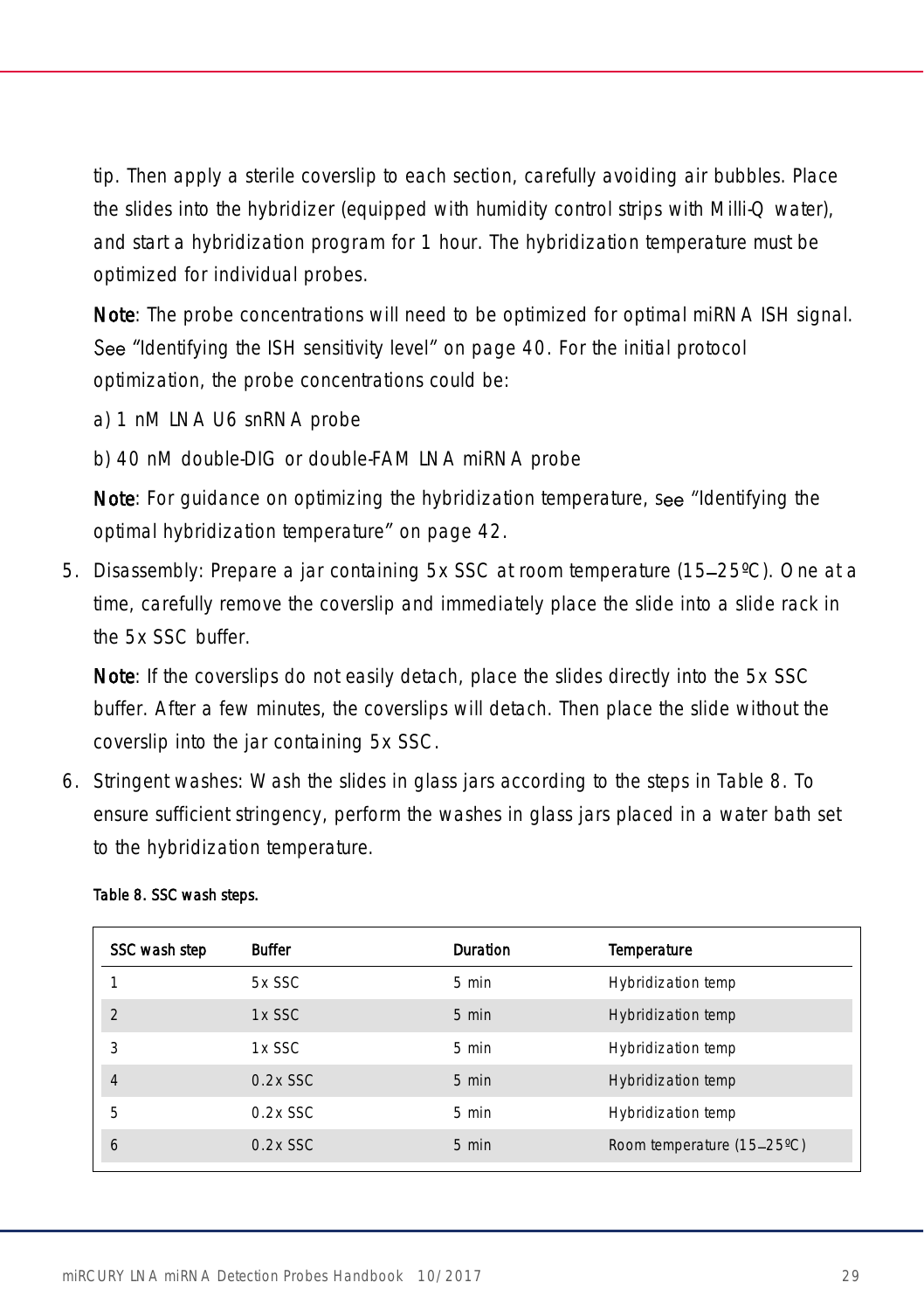7. Apply hydrophobic barrier: Transfer the slides to glass jars containing PBS. Remove each slide and apply a hydrophobic barrier around the tissue sections using a Dako Pen, following the manufacturer's instructions. Alternatively, if you are using Shandon Slide Racks, then assemble the slides on coverplates using PBS-T.

Important: Do not allow the tissue sections to dry out during this step or during the subsequent immunohistochemistry steps.

<span id="page-29-1"></span>8. Blocking: Place the slides into a humidified chamber and incubate with blocking solution for 15 min at room temperature  $(15-25^{\circ}C)$ .

**Important**: Carry out steps [8](#page-29-1)–[15](#page-29-2) in the humidifying chamber or in Shandon Slide Racks.

- <span id="page-29-0"></span>9. Anti-DIG or anti-FAM: Remove the blocking solution and apply the anti-DIG or anti-FAM reagent, as prepared in [Table 5](#page-23-0) on page [24,](#page-23-0) depending on your LNA probe label. Incubate for 60 min at room temperature (15-25°C).
- 10.Wash: Wash the slides with PBS-T, 3 times for 3 minutes each.
- <span id="page-29-3"></span>11.AP reaction: Apply the freshly prepared AP substrate to the sections (see [Table 5](#page-23-0) on page [24\)](#page-23-0) and incubate the slides for 2 H at 30°C in the humidifying chamber. Protect from light during the development.
- 12.KTBT incubation: Incubate the slides in KTBT buffer 2 times for 5 min each to stop the reaction.
- 13.Wash: Wash the slides with water, 2 times for 1 min each.
- 14. Counterstaining: Depending on the size of the tissue, apply 200-300 µl Nuclear Fast Red nuclear counterstain for 1 minute.

Note: Immediately before application, we recommend filtering the Nuclear Fast Red solution through a paper filter (e.g., Whatman 1.001–125) to remove undissolved color precipitates.

<span id="page-29-2"></span>15.Rinse: Remove the slides from the humidifying chamber and place them into a slide rack in a glass jar containing tap water. Carefully rinse the slides with running tap water for approximately 10 min.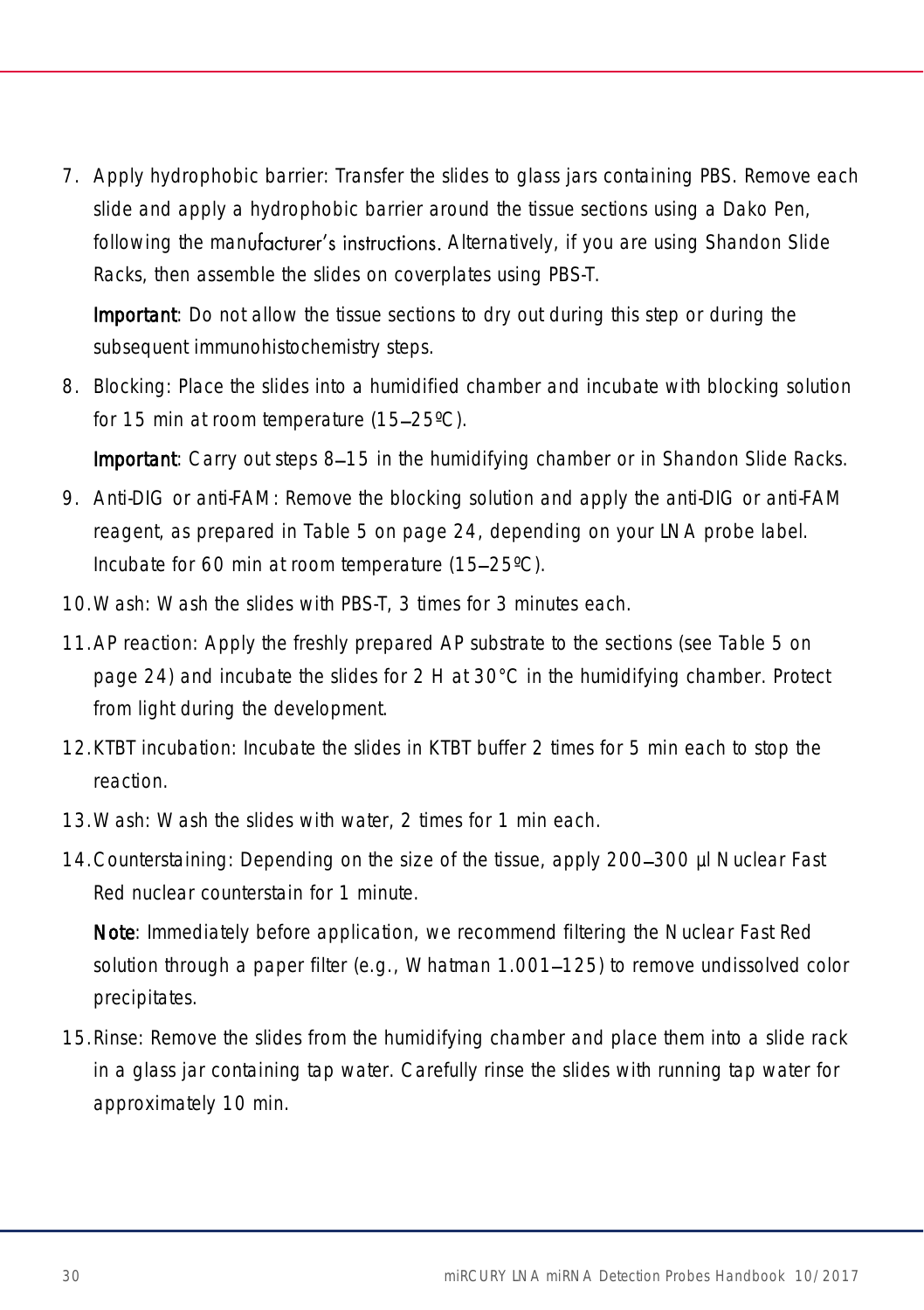16.Dehydration. Dehydrate the slides in ethanol solutions according to the steps in [Table 9.](#page-30-0) Place the slides onto clean paper towels after the final step.

| Solvent       | Duration         |
|---------------|------------------|
| 70% ethanol   | Immerse 10 times |
| 70% ethanol   | $1$ min          |
| 96% ethanol   | Immerse 10 times |
| 96% ethanol   | 1 min            |
| 99.9% ethanol | Immerse 10 times |
| 99.9% ethanol | $1$ min          |
|               |                  |

#### <span id="page-30-0"></span>Table 9. Ethanol dehydration steps.

- 17. Mounting: Mount the slides directly using 1–2 drops of mounting medium (e.g., Eukitt). Do not let the sections dry out during this step.
- 18.Microscopy: Allow the precipitate to settle overnight and analyze the slides by light microscopy the next day.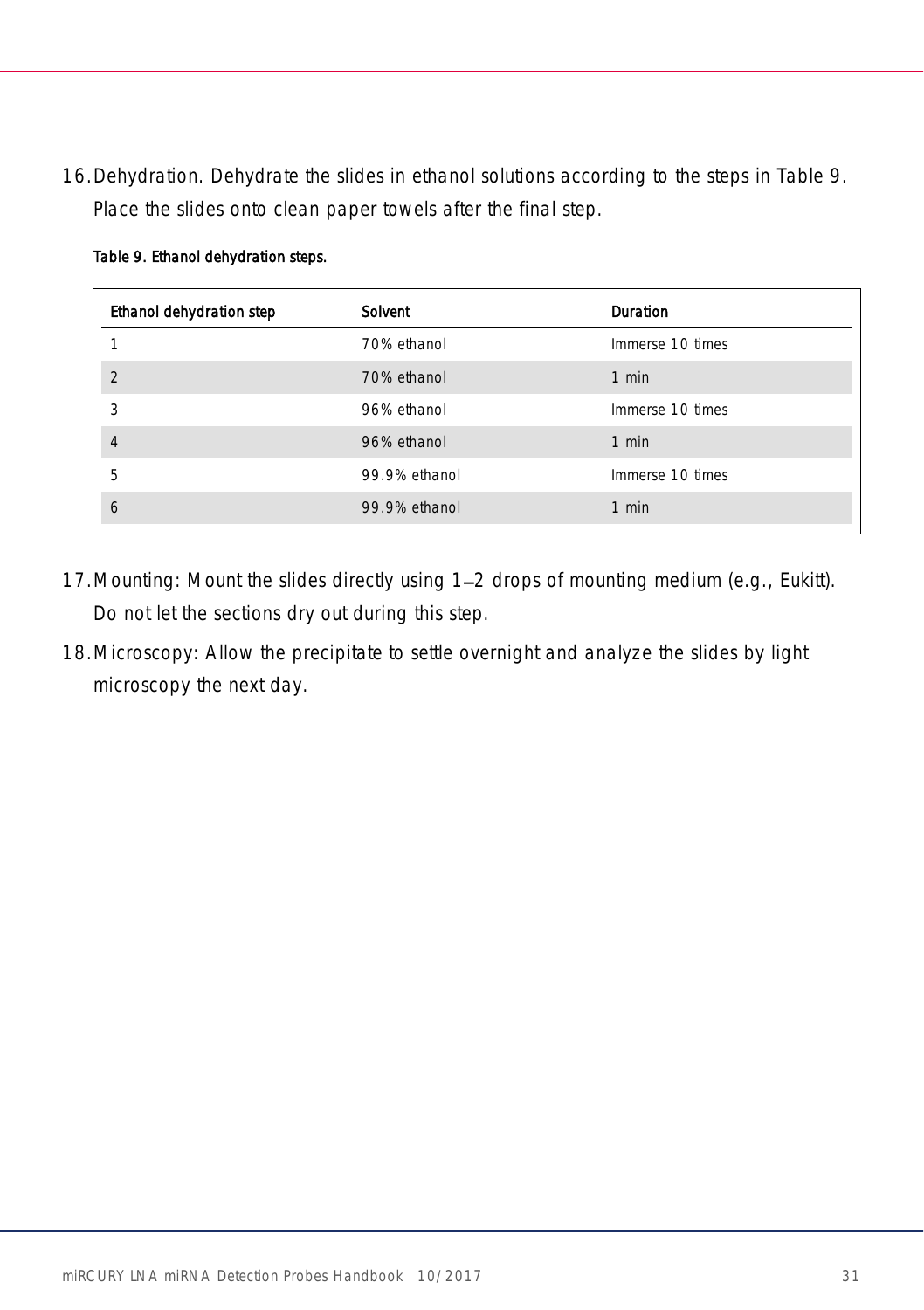# <span id="page-31-0"></span>Troubleshooting Guide

This troubleshooting guide may be helpful in solving any problems that may arise. For more information, see also the Frequently Asked Questions page at our Technical Support Center: [www.qiagen.com/FAQ/FAQList.aspx](http://www.qiagen.com/FAQ/FAQList.aspx). The scientists in QIAGEN Technical Services are always happy to answer any questions you may have about either the information and/or protocols in this handbook or sample and assay technologies (for contact information, visit [www.qiagen.com](http://www.qiagen.com/)).

| <b>Issue</b>                                                  | Comments and suggestions                                                                                                                                                                                                                                                                                                                                                                                                                                                                                                                                                                                                                                                                                                                                                                                                                     |
|---------------------------------------------------------------|----------------------------------------------------------------------------------------------------------------------------------------------------------------------------------------------------------------------------------------------------------------------------------------------------------------------------------------------------------------------------------------------------------------------------------------------------------------------------------------------------------------------------------------------------------------------------------------------------------------------------------------------------------------------------------------------------------------------------------------------------------------------------------------------------------------------------------------------|
| No signal                                                     | If no signal is obtained with the LNA U6 snRNA probe incubated at 10 nM,<br>ensure that all reagents were prepared according to the recommendations<br>and are RNase free (see "Preparation of reagents and buffers" on page 22).<br>Always test sections from more than one block; a minimum of four sections is<br>recommended.                                                                                                                                                                                                                                                                                                                                                                                                                                                                                                            |
| Insufficient sensitivity level with the<br>LNA U6 snRNA probe | The LNA U6 snRNA signal should be intense when incubated in the range of<br>0.1–1 nM. If this is not the case, ensure that the buffers have been prepared<br>correctly (see "Preparation of reagents and buffers" on page 22) and that the<br>tissue sections are 5-7 µm thick. Ensure that the AP reaction takes place at<br>30°C. Low sensitivity may also be caused by RNase contamination during<br>sectioning or handling during the ISH protocol. Make sure that all steps of the<br>ISH protocol are performed in an RNase-free environment. Be aware that both<br>insufficient and hard fixation of tissue samples may result in a low signal.<br>Therefore, it is necessary to test several blocks in parallel and avoid drawing<br>conclusions from a single sample.                                                               |
| Strong U6 snRNA signal but no or<br>low miRNA signal          | If a strong U6 snRNA signal is obtained with 0.1–0.5 nM probe, but no<br>signal is obtained with the supplied positive control LNA miRNA probe, it is<br>most likely due to sub-optimal Proteinase K treatment. Hence, the Proteinase K<br>concentration or duration of treatment should be optimized (see "Determining<br>the appropriate Proteinase K treatment range" on page 39). To boost a weak<br>signal, remove the anti-DIG reagent (protocol step 9 on page 30) halfway<br>through the incubation (e.g., after 30 minutes) and apply new, unused<br>reagent for the second half of the incubation. The same approach can also be<br>used for the AP substrate incubation in protocol step 11. For low copy number<br>targets, it may be possible to increase the signal with Tyramide Signal<br>Amplification (TSA)-based systems. |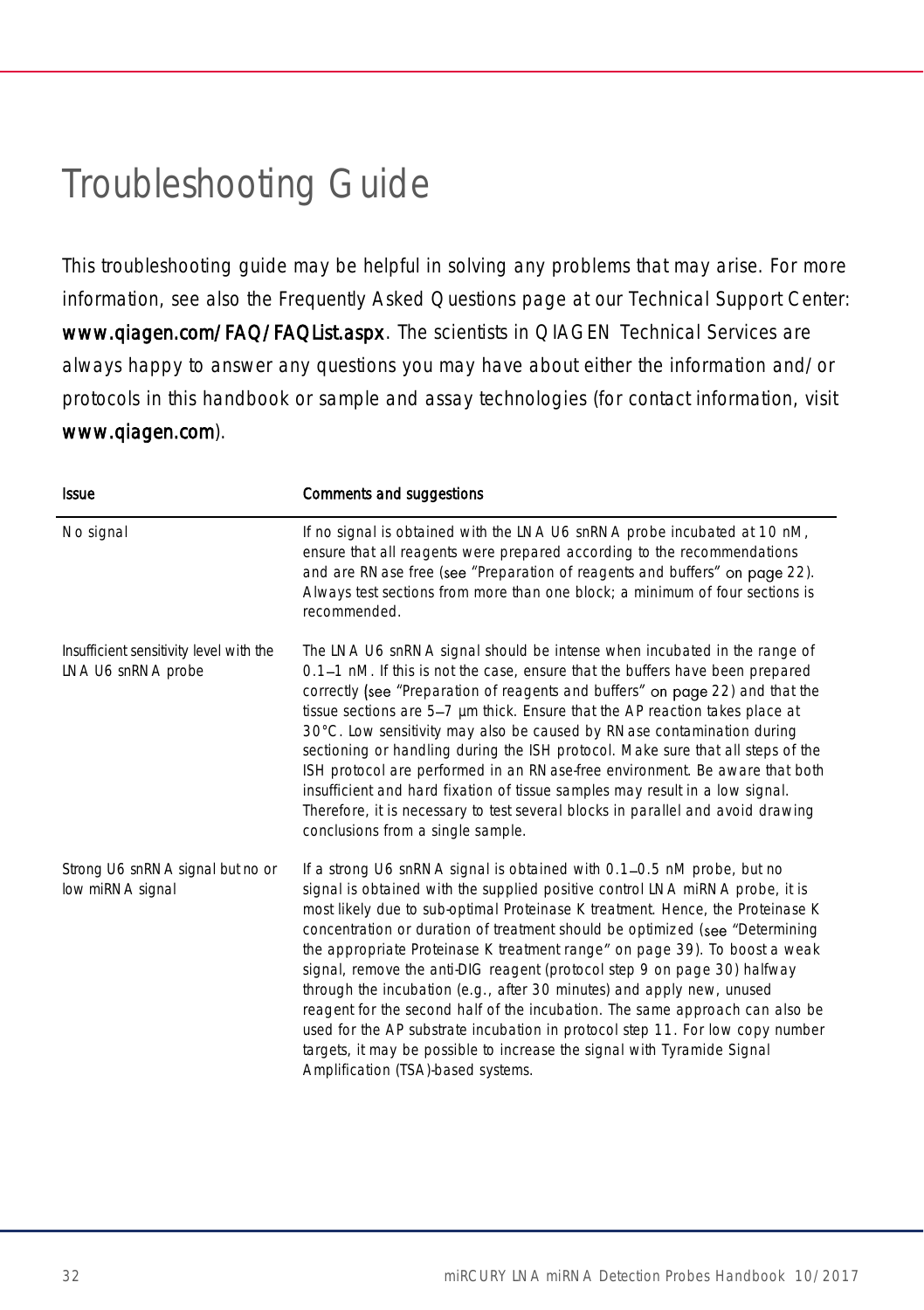<span id="page-32-0"></span>

| <b>Issue</b>                                   | Comments and suggestions                                                                                                                                                                                                                                                                                                                                                                                                                                                                                                                                                                                                        |  |  |
|------------------------------------------------|---------------------------------------------------------------------------------------------------------------------------------------------------------------------------------------------------------------------------------------------------------------------------------------------------------------------------------------------------------------------------------------------------------------------------------------------------------------------------------------------------------------------------------------------------------------------------------------------------------------------------------|--|--|
| Non-specific staining                          | It is necessary to determine whether non-specific staining obtained with the<br>LNA Scramble-miR probe is related to the DIG-labeled probe itself, the<br>detecting antibody or to endogenous enzymatic reactions. This can be done<br>using a systematic approach: test the effect of excluding individual reagents<br>including the DIG-labeled probe, the AP-conjugated anti-DIG or both.                                                                                                                                                                                                                                    |  |  |
|                                                | If staining is obtained in the absence of AP-conjugated anti-DIG, then<br>endogenous AP is present. If staining is obtained in the absence of the DIG-<br>labeled probe (and no endogenous AP activity is observed), then staining is<br>related to the detecting antibody. If abundant, endogenous enzymatic<br>reactivity (e.g., in some intestinal areas and placenta) cannot be prevented by<br>Levamisol, it may require changing to another detection approach, such as<br>TSA-based fluorescence (see Nielsen and Holmstrøm, Methods Mol. Biol.,<br>$2013$ ).                                                            |  |  |
|                                                | Some non-specific staining can be caused by improperly maintained SSC<br>wash buffer temperatures. It is important to ensure that the SSC wash buffers<br>are preheated to and maintained at the hybridization temperature (see<br>protocol step 6 on page 29).                                                                                                                                                                                                                                                                                                                                                                 |  |  |
| High background staining                       | If all possibilities for non-specific staining mentioned above have been ruled<br>out and if the specific signal from the miRNA probe is strong, high<br>background signal can often be reduced by increasing the hybridization<br>temperature and/or increasing the duration of the stringency washes.                                                                                                                                                                                                                                                                                                                         |  |  |
| Non-specific staining of ECM                   | Non-specific staining of extracellular matrix (ECM) may occur if the<br>concentration of the detecting antibody is too high.                                                                                                                                                                                                                                                                                                                                                                                                                                                                                                    |  |  |
| Sections fall off after de-<br>paraffinization | Avoid storing paraffin sections at -20°C. Small, thick sections fall off more<br>easily than large, thin sections. Ensure that the glass slides you are using have<br>electrostatic properties (e.g., SuperFrost Plus slides). When transferring<br>sections from the water bath to slides, it is important to let all excess water<br>drain/evaporate from the section and slide to avoid trapping water or air<br>bubbles under the section. For fatty tissues or loose connective tissue (e.g.,<br>tissue from normal breast), increasing the duration of the melting step from<br>45 minutes to 60 minutes sometimes helps. |  |  |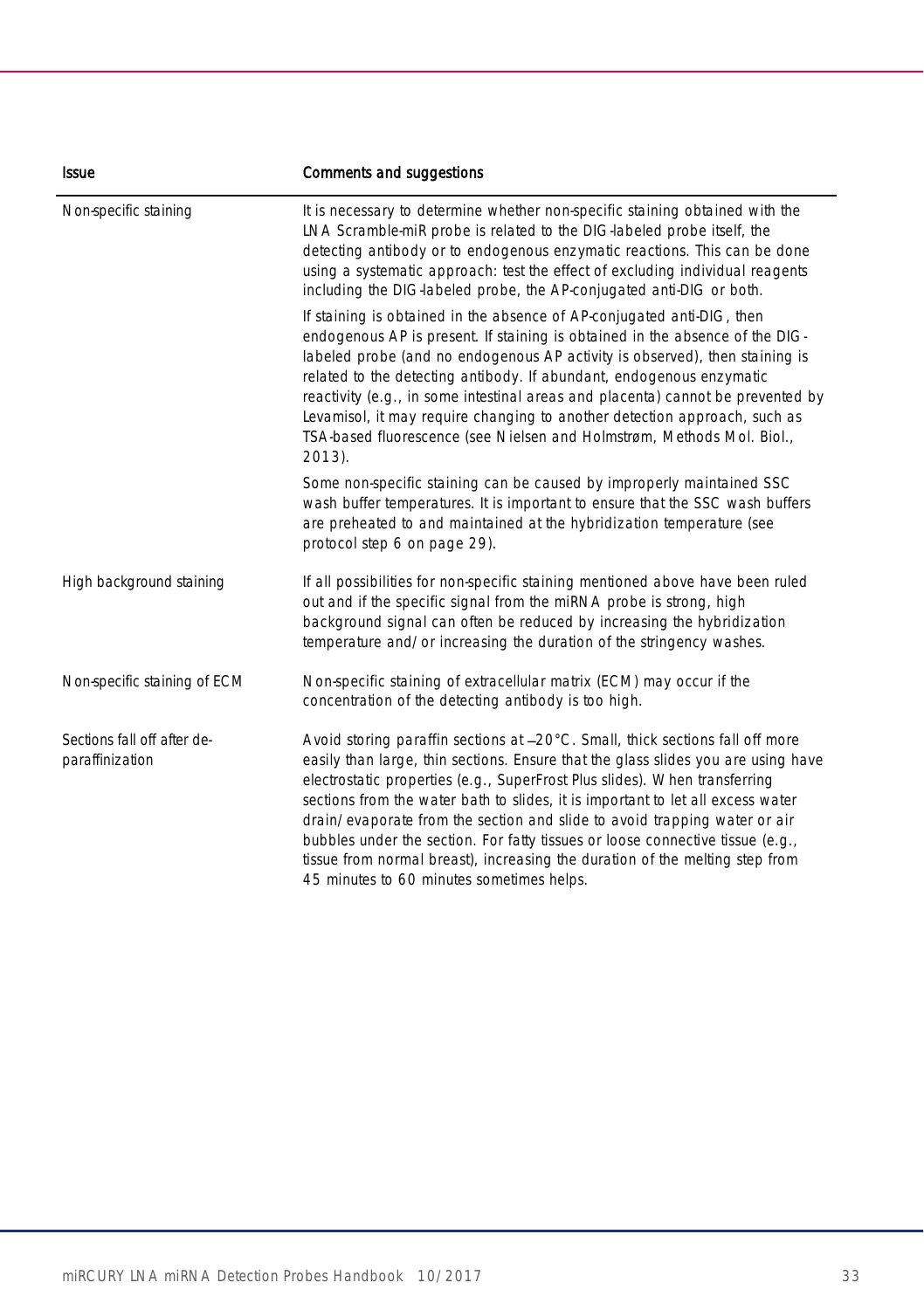### Frequently asked questions

### <span id="page-33-0"></span>Can I use a hybridization oven instead of a Dako Hybridizer?

When using a hybridization oven during the hybridization step, it may be advisable to seal the coverslips using Fixogum. The slides can be placed as such into the hybridization oven without humidifying conditions. However, humidifying conditions may be tried, e.g., by using 1x SSC buffer. To establish a more stable hybridization temperature, place a metallic plate, such as the inserts from a multiblock heater, into the oven. Place the slides onto the plate and hybridize for 1 2 hours. Then proceed with protocol step [5](#page-28-2) on page [29.](#page-28-2)

### Can I use the ISH protocol for fresh frozen tissue?

The protocol can be adapted to cryo sections (see Nielsen et al., Methods Mol. Biol. 2014). The protocol will require optimization for individual sample types and miRNA targets.

### Can I pause the ISH procedure?

The individual steps in the One-Day miRNA ISH Protocol have been optimized to accommodate a one-day protocol. The PBS steps may be prolonged, but we do not recommend extending the protocol to more than one day.

### What happens if sections dry out?

Sections should be maintained in buffered solutions after the hybridization step. Drying out of tissue sections may cause protein denaturation, which may be particularly harmful to the detecting antibody and its conjugated alkaline phosphatase. This may lower the sensitivity of the assay significantly and may also cause background staining. Drying out of tissue sections may also reduce the quality of the tissue morphology.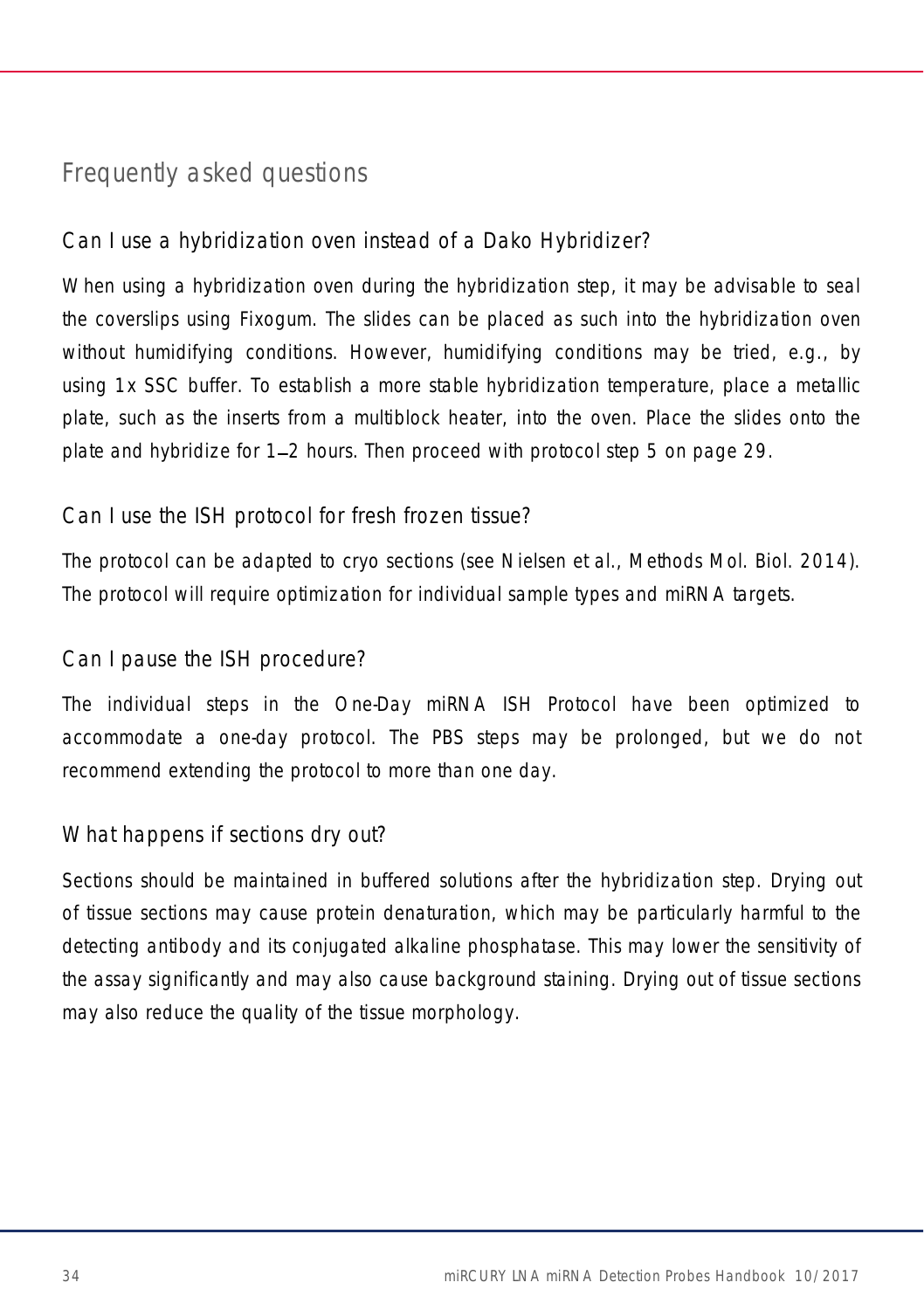#### Can I use other detection methods?

The DIG-labeled LNA probes can be detected using alternative methods for DIG detection, such as TSA-based systems. Using alternative detection systems may necessitate adding steps at various stages of the protocol and requires optimization.

#### Can I detect two different miRNAs in the same section?

Two miRNAs can be detected in the same FFPE section by double-fluorescence analysis. It may also be possible using double-chromogen detection; however, this has not been documented. The double-miRNA staining assay requires two miRCURY LNA miRNA Detection Probes with different labels (haptens), such as one LNA probe double-labeled with DIG and one LNA probe double-labeled with FAM, or alternatively, DIG and Biotin labels (see more details on page [36](#page-35-0) under "Can I use other types of double labeling as an [alternative to double-DIG?](#page-35-0) ). Fluorescence detection of miRNAs is performed using peroxidase-conjugated sheep antibodies and tyramine substrates (TSA), such as TSA-Cy3 (red fluorophore) and TSA-FITC (green fluorophore). ISH can be performed by mixing the two probes. However, if different hybridization temperatures are required for optimal hybridization, or if the two probes interact, hybridization should be performed consecutively. After the two probes have hybridized, one of them is detected with a peroxidase-conjugated antibody (e.g., anti-DIG) followed by incubation with an appropriate TSA substrate (e.g., TSA-FITC). After a peroxidase blocking step (in 3% H2O2), the other probe is detected with the proper peroxidase-conjugated antibody (e.g., anti-FAM), followed by another TSA substrate (e.g., TSA-Cy3). All steps need optimization, including stringent washes and washes in PBS after antibody incubations. The staining intensity should be significant and should be evaluated against negative control sections to adjust for background staining and autofluorescence. The slides can be mounted with DAPI mounting medium.

In the study by Sempere et al. (Clin. Cancer Res. 2010), miR-205 was co-detected with U6 snRNA using double-FAM and double-biotin labeled miRCURY LNA miRNA Detection Probes, respectively. miR-205 and U6 snRNA signals were revealed by sequential TSA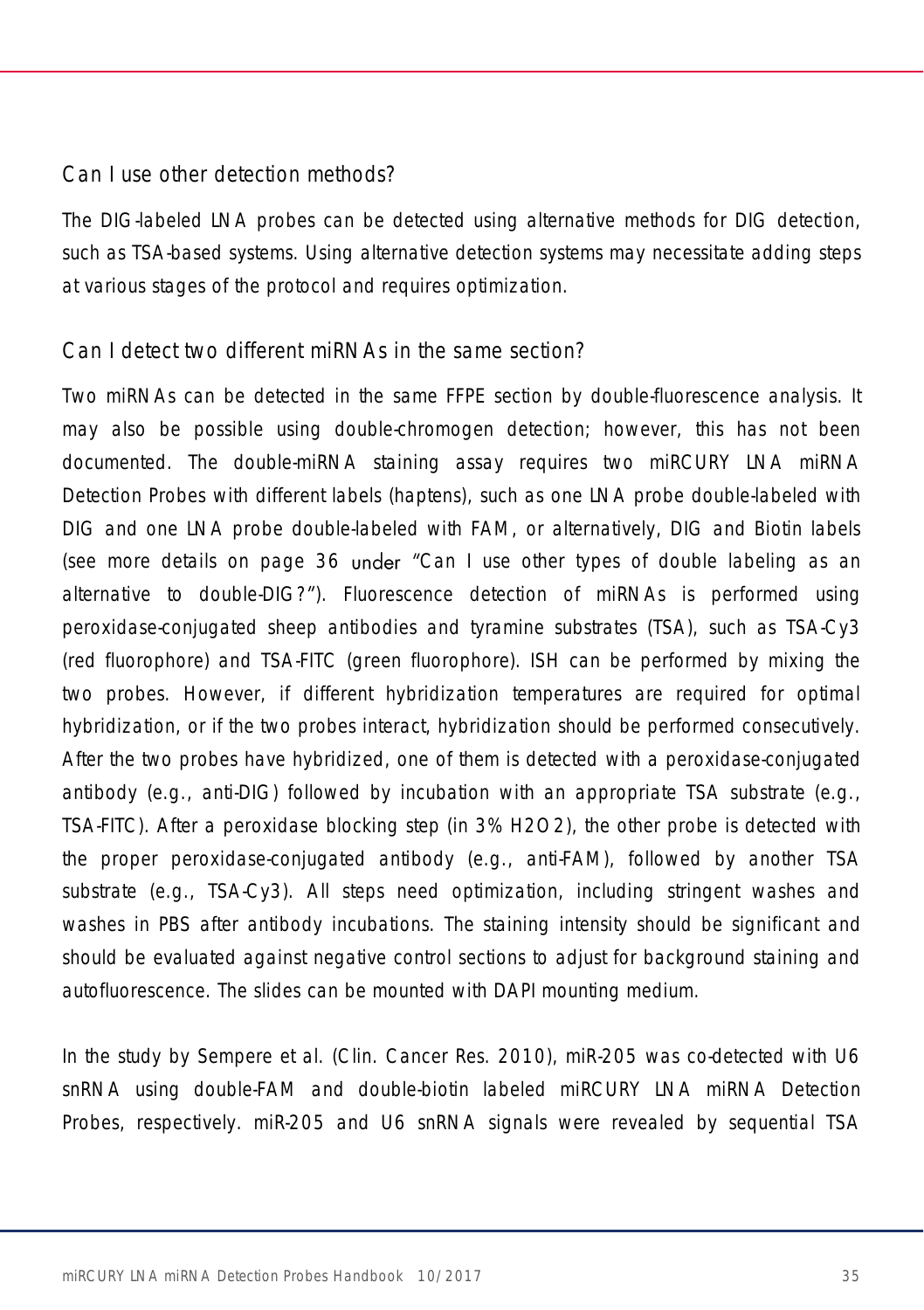reactions with TSA-FITC (green for miR-205 probe) and TSA-rhodamine (red for U6 snRNA probe) substrates.

Can I detect both miRNA and protein in the same section?

An miRNA can be detected together with a protein in tissue sections by combined ISH and immunohistochemistry double-fluorescence staining. The main limitation in such an assay is the compatibility of pretreatment procedures required for the miRNA probe and the primary antibody. miRNA ISH is limited to protease-dependent pretreatment, and therefore, some literature searches may be needed to identify an appropriate primary antibody that works well with proteolytic pretreatment. It is recommended to evaluate the performance of the antibody prior to use in the ISH study. Alternative strategies may involve cryo sections, in which miRNA ISH can be performed (Nielsen et al., Methods Mol. Biol., 2014) and most primary antibodies can be applied without pretreatment.

For the combined miRNA ISH and immunohistochemistry, the miRNA ISH is performed first, essentially as described in this protocol. The probe is detected with a peroxidase-conjugated antibody (e.g., anti-DIG) followed by an appropriate TSA substrate (e.g., TSA-FITC). After stringent washes, the sections are incubated with the primary antibody (e.g., rabbit-anticytokeratin), followed by a proper fluorophore-conjugated antibody (e.g., Cy3-conjugated anti rabbit). The One-Day miRNA ISH Protocol using miRCURY LNA miRNA Detection Probes has been described in detail by Nielsen and Holmstrøm (Methods Mol. Bio., 2013). The slides can be mounted with DAPI mounting medium.

### <span id="page-35-0"></span>Can I use other types of double labeling as an alternative to double-DIG?

The original One-Day miRNA ISH Protocol was developed using DIG-labeled miRCURY LNA miRNA Detection Probes (Jorgensen et al, Methods, 2010). However, the miRCURY LNA miRNA Detection Probes can be obtained with other labels as well, including FAM and biotin. For these probes, detection of the anti-DIG antibody is replaced by detection of APconjugated antibodies (anti-FAM or anti-biotin), or streptavidin for biotin. The double-FAM labeled LNA probes show the same signal-to-noise ratio as the double-DIG labeled LNA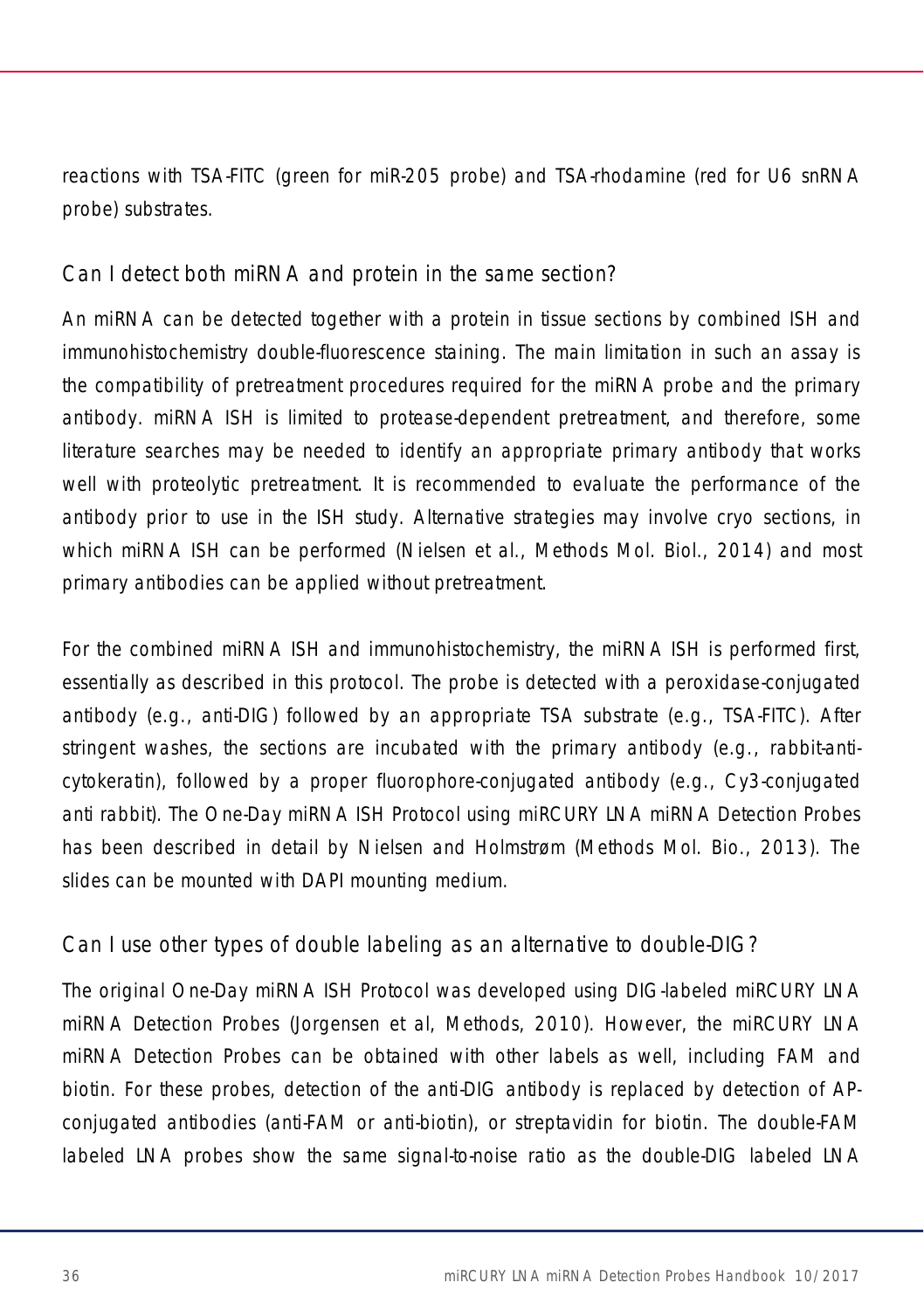probes and can be used equally well. Thus, the One-Day miRNA ISH Protocol can easily be adapted for use with FAM-labeled LNA, as it is also described in the present protocol, in which FAM-labeled LNA probes are introduced as an equally interchangeable alternative to double-DIG labeled LNA probes. The concentration of the miRCURY LNA miRNA Detection Probe and the detecting antibodies should always be optimized for best performance, regardless the choice of label type.

The use of FAM-labeled probes in miRNA ISH introduces new and interesting ISH applications. The carboxyfluorescein moiety (FAM) is a fluorophore like fluorescein isothiocyanate (FITC). The fluorescence emission from a double-FAM labeled LNA probe is not sufficient for visualizing the bound probe itself in standard epifluorescence microscopy. However, the double-FAM labeled LNA probes have at least two valuable applications. First, because antibodies can be raised against the FAM molecule, double-FAM labeled LNA probes can replace double-DIG labeled LNA probes in the standard miRNA ISH protocol, as described above. Secondly, the double-FAM labeled LNA probes can be used in double-ISH assays, in which one miRNA is detected with a double-FAM labeled LNA probe, and the other miRNA is detected with a double-DIG labeled LNA probe. A derived application thereof is the combined ISH detection of two different RNA targets performed with the two differently labeled LNA probes, respectively.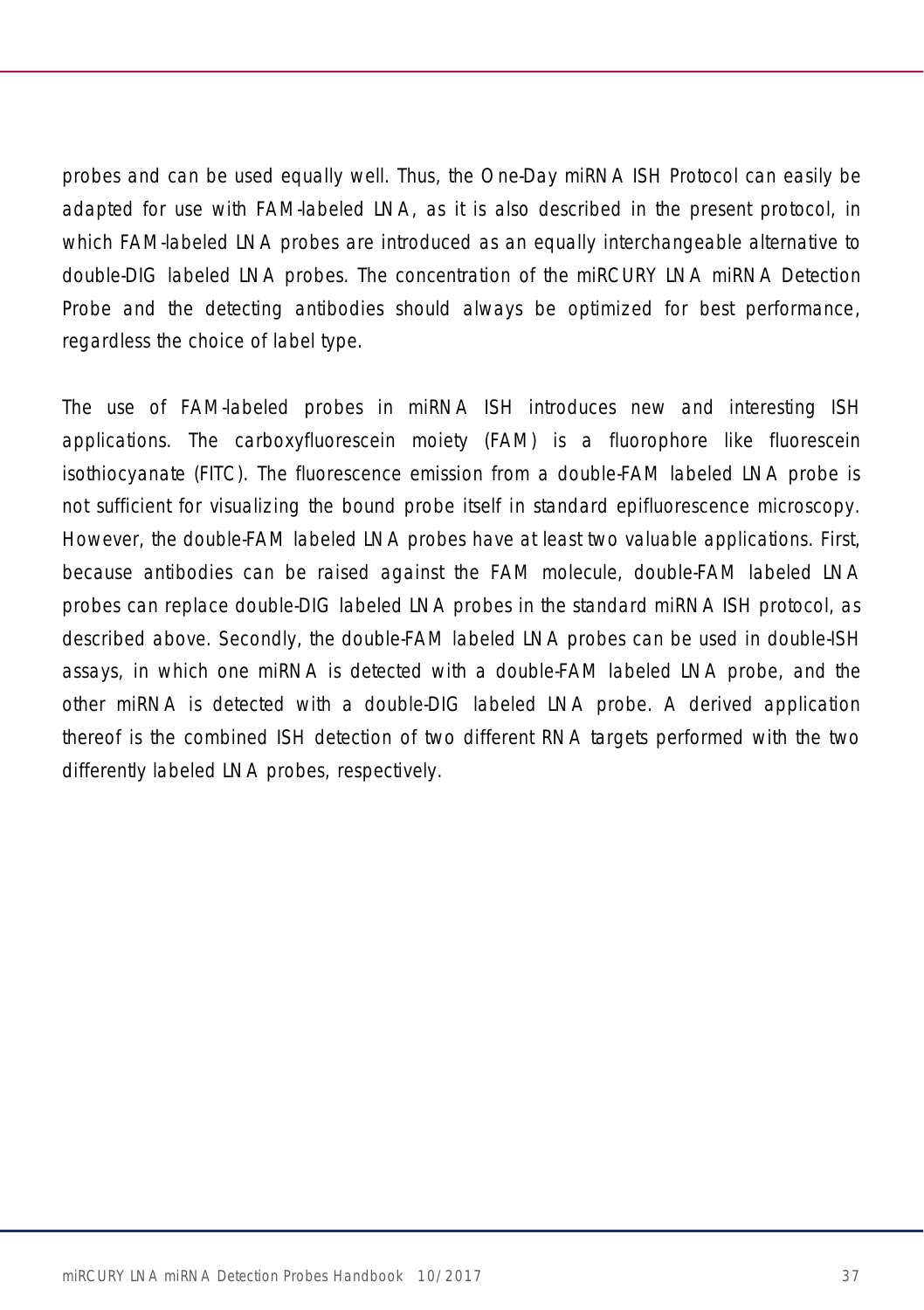# <span id="page-37-0"></span>Appendix: Tips for the One-Day miRNA ISH Protocol

# <span id="page-37-1"></span>Tissue-sectioning guidelines

It is strongly recommended that you wear gloves during paraffin sectioning and maintain an RNase-free environment during all downstream procedures. Use only heat-treated glassware and RNase-free water. Use SuperFrost Plus slides taken directly from new packages.

### Workstation and microtome

Before starting with tissue sectioning, clean the entire workstation (bench top, microtome, blade holder, brushes, tweezers, cooling plate, water bath, etc.) with RNase Zap or RNase Away.

### Cutting sections

- 1. Prepare a water bath with room temperature (15 25ºC) RNase-free water and a warmwater bath with RNase-free water at 40–50°C (depending on the paraffin type).
- 2. Insert a new, disposable blade into the knife carrier and place the paraffin block into the cassette clamp. Trim the block to avoid the first couple of sections. It is recommended to cool the FFPE blocks on a cooling plate to approximately  $-15^{\circ}$ C before cutting, to better control the section thickness.
- 3. Cut 6  $\mu$ m thick paraffin sections and place them into the room temperature (15–25 $\degree$ C) RNase-free water, so that folding can be reversed. Transfer the sections to the heated water bath, and allow the tissue sections to stretch briefly. It is recommended to mount the sections immediately thereafter onto electrostatic-treated slides, such as SuperFrost Plus slides, taken directly from a new, non-contaminated package.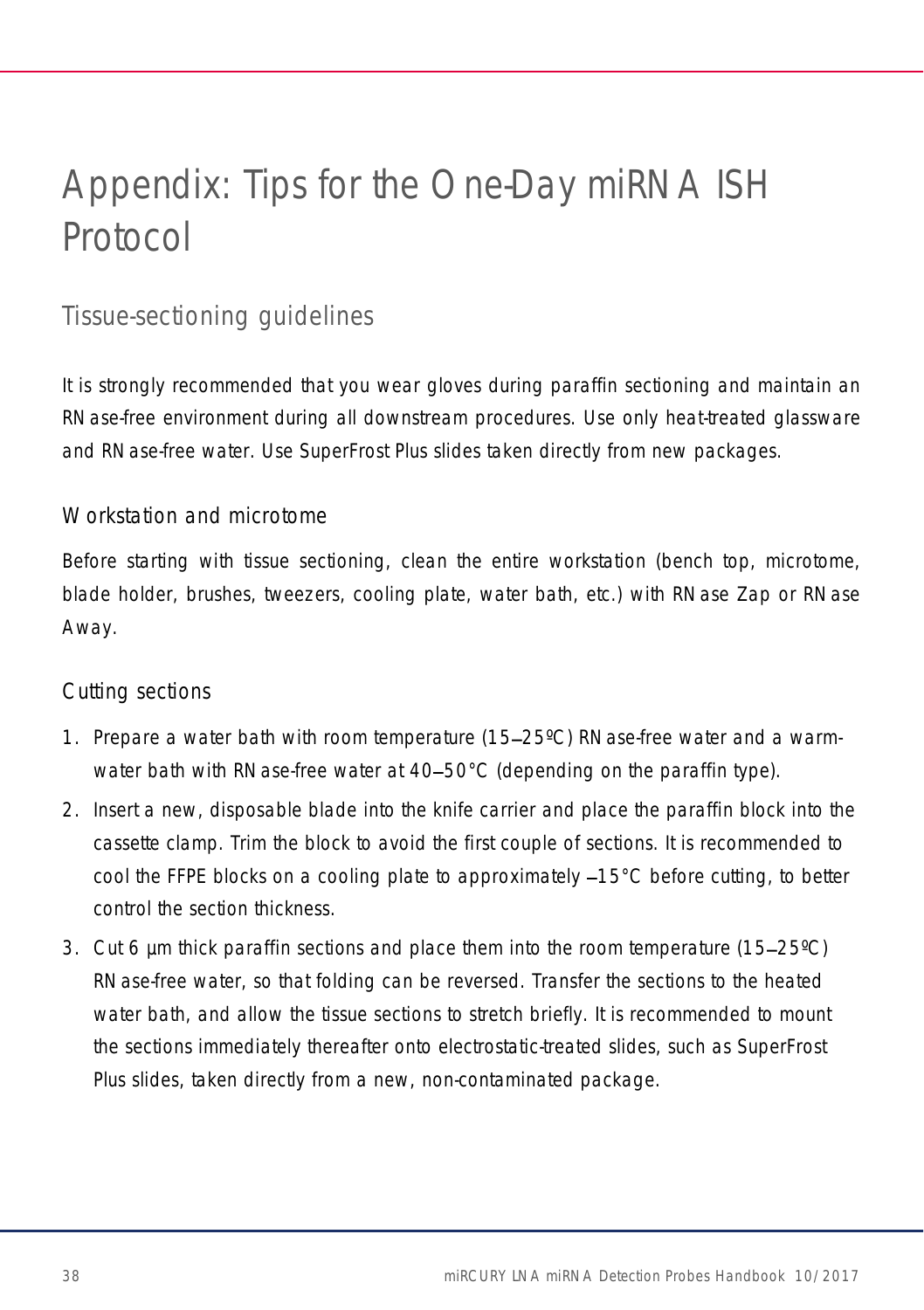- 4. Let the paraffin sections dry for 1–2 H at room temperature (15–25°C). They can be stored at 2–8°C for up to one week. Avoid melting the paraffin until the day prior to the ISH analysis.
- 5. Melt the paraffin in a 60°C oven for 45 min on the day before conducting the ISH experiment. Store the slides overnight at 2–8°C in an RNase-free environment.

### <span id="page-38-0"></span>Determining the appropriate Proteinase K treatment range

The degree of Proteinase K treatment depends on fixation and tissue of origin. In general, the harder the fixation, the more Proteinase K is needed; however, there are lower and upper limits. For the Proteinase K treatment step, we recommend that you vary the concentration or the duration, as indicated in [Table 10.](#page-39-2) Optimal starting values are indicated in parenthesis after the recommended testing ranges.

To identify the optimal Proteinase K conditions, start by testing the LNA U6 snRNA probe at 4-5 different concentrations between 0.1–2.0 nM, using the One-Day miRNA ISH Protocol. Once the optimal conditions have been established, start testing the double-DIG labeled LNA miRNA probe (positive miRNA control) and the LNA Scramble-miR probe (negative control).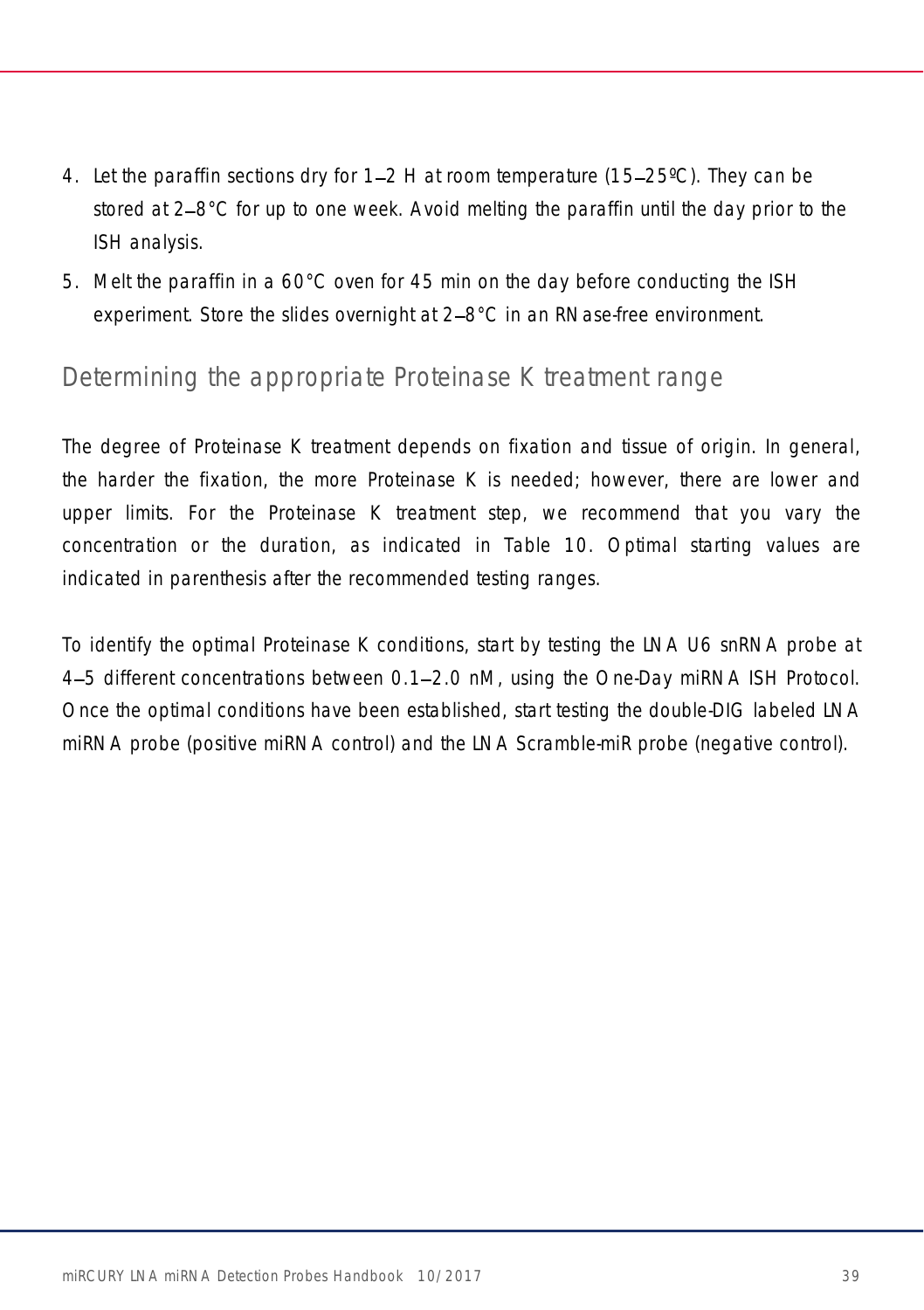#### <span id="page-39-2"></span>Table 10. Optimization of Proteinase K treatment.

<span id="page-39-1"></span>

|                                                | <b>Fixation method</b> | Temperature    | Proteinase K reagent<br>amount*        | <b>Treatment duration</b> |
|------------------------------------------------|------------------------|----------------|----------------------------------------|---------------------------|
| Adjust the concentration of Proteinase K:      |                        |                |                                        |                           |
| Human FFPF                                     | Routine formalin       | $37^{\circ}$ C | $0.33 - 2x$<br>Proteinase K reagent    | $10$ min                  |
| Mouse FFPF                                     | PFA perfusion          | $37^{\circ}$ C | $0.03 - 0.33x$<br>Proteinase K reagent | $10 \text{ min}$          |
| Adjust the duration of Proteinase K treatment: |                        |                |                                        |                           |
| Human FFPF                                     | Routine formalin       | $37^{\circ}$ C | 1x<br>Proteinase K reagent             | 5-30 min (10 min)         |
| Mouse FFPF                                     | PFA perfusion          | $37^{\circ}$ C | 0.13x<br>Proteinase K reagent          | 5-30 min (10 min)         |

Preparation of 1x Proteinase K reagent is described in [Table 5](#page-23-0) on page [24.](#page-23-0) To prepare 2x Proteinase K reagent, for example, use double the amount of Proteinase K Solution specified in the table. To prepare 0.33x Proteinase K reagent, use 1/3 of the amount of Proteinase K Solution specified.

### <span id="page-39-0"></span>Identifying the ISH sensitivity level

To identify the sensitivity of the performance of the ISH protocol, we recommend that you prepare dilutions of the LNA U6 snRNA probe. [Figure](#page-40-1) 3 shows that the LNA U6 snRNA probe should provide a significant ISH signal at a concentration between 0.03-0.3 nM. The U6 snRNA ISH signal should be intense (as shown for the 0.1 nM concentration in [Figure](#page-40-1) 3), when the probe is incubated at 0.1–2.0 nM before moving on with the double-DIG probes for miRNA ISH.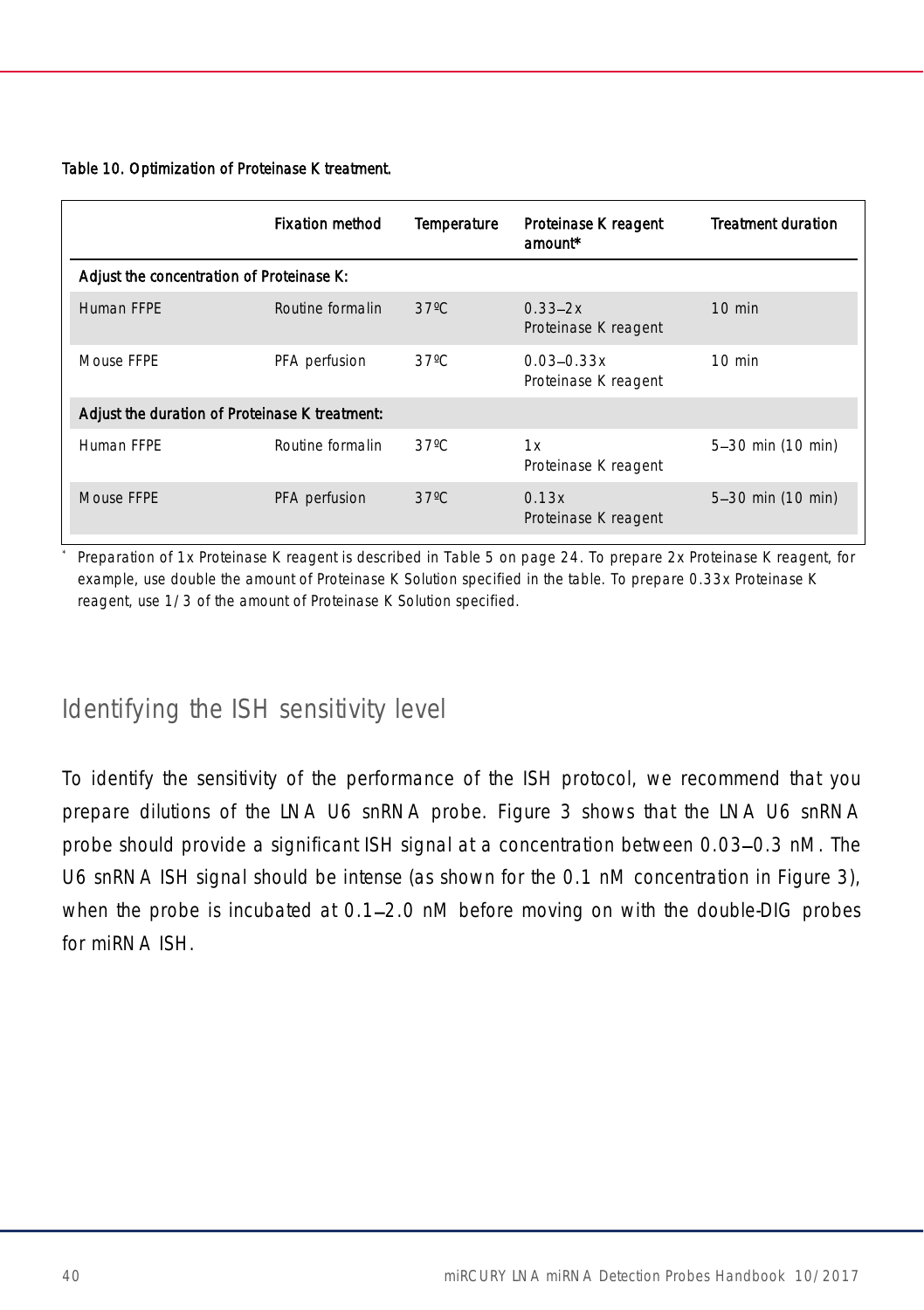

<span id="page-40-1"></span>Figure 3. Optimization of the detection signal for the U6 snRNA positive control probe. On consecutive sections from FFPE tissue sample from normal human colon, the hybridization conditions are optimized by applying increasing concentrations of the U6 snRNA positive control probe.

Once the optimal hybridization conditions are determined for the LNA U6 snRNA probe, we recommend that you use the suggested starting concentrations in [Table 11](#page-40-0) for the double-DIG labeled miRCURY LNA miRNA Detection Probes, which are also supplied in the miRNA ISH Optimization Kits. The optimal hybridization temperature is in the 50-60°C range).

<span id="page-40-0"></span>Table 11. miRCURY LNA miRNA Detection probe, suggested concentrations.\* Typical positive miRNA controls are also available in the miRCURY LNA miRNA ISH Optimization Kits.

| Probe name     | Concentration, nM | RNA T <sub>n</sub> |
|----------------|-------------------|--------------------|
| hsa-miR-1-3p   | 20                | $81^{\circ}$ C     |
| hsa-miR-21-5p  | $20 - 40$         | $83^{\circ}$ C     |
| hsa-miR-122-5p | 40                | $85^{\circ}$ C     |
| hsa-miR-124-3p | 40                | $90^{\circ}$ C     |
| hsa-miR-126-3p | 40                | $84^{\circ}$ C     |
| hsa-miR-145-5p | 20                | $84^{\circ}$ C     |
| hsa-miR-205-5p | $20 - 40$         | $87^{\circ}$ C     |
| hsa-miR-223-3p | 40                | $83^{\circ}$ C     |

The optimization range for double-DIG or double-FAM labeled LNA probes could be between 20-80 nM.

\*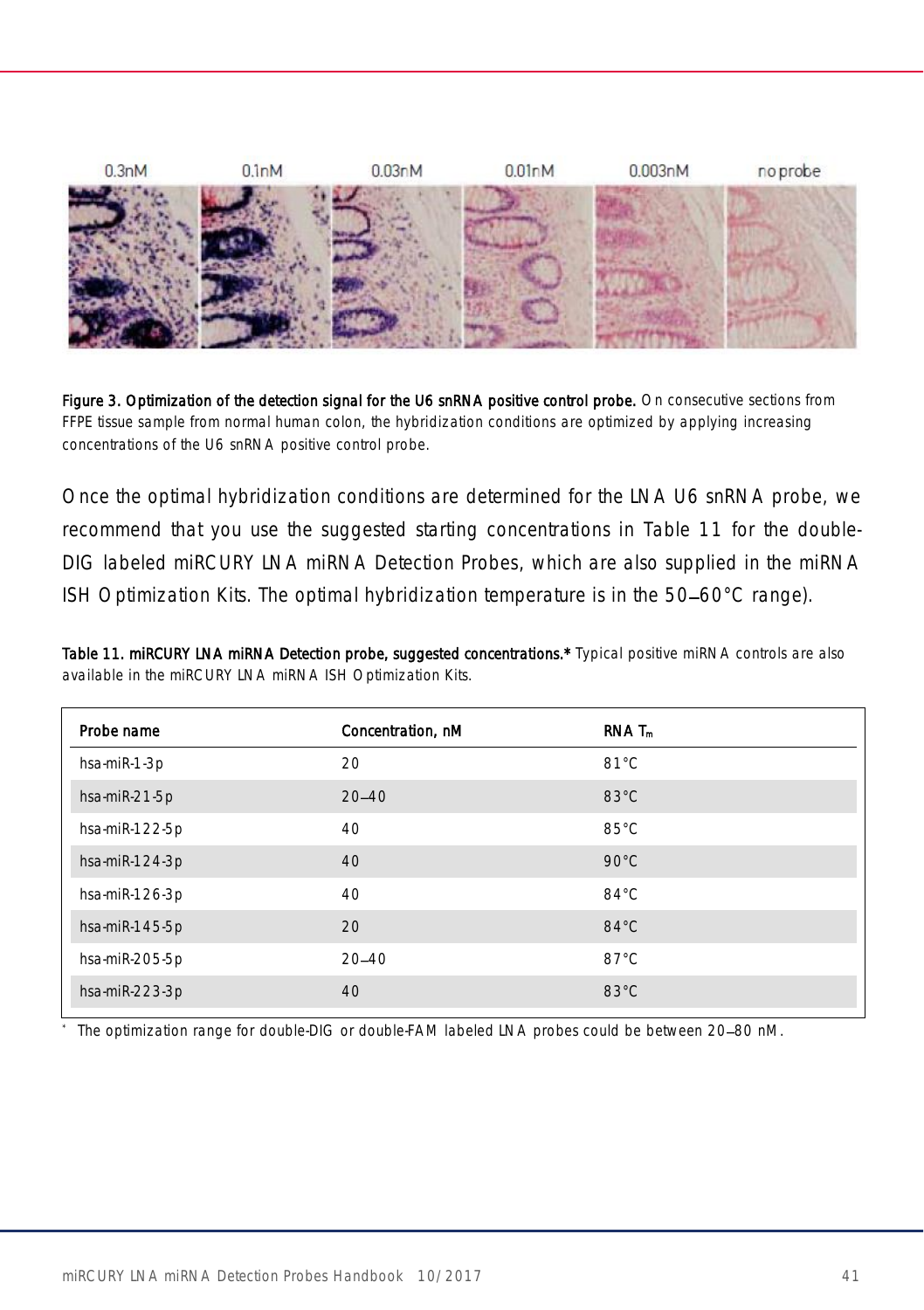# <span id="page-41-0"></span>Identifying the optimal hybridization temperature

Optimal performance of an ISH probe is related to its signal-to-noise ratio. Oligonucleotide probes, and especially LNA containing probes, can potentially hybridize to highly similar sequences if the hybridization temperature is too low. The LNA probes typically result in a high signal-to-noise ratio at around 55°C using the One-Day miRNA ISH Protocol. The positive control LNA probes supplied with the miRNA ISH Optimization Kits typically result in a high signal-to-noise ratio at 55°C using the One-Day miRNA ISH Protocol. The LNA probes also hybridize at 60°C, but generally provide weaker signals. At 50°C, the LNA probes give stronger signals, but the risk of cross-hybridization to highly similar sequences (in RNA transcripts or the genome) will increase at low hybridization temperatures. As a rule-ofthumb, hybridization should be performed at 30 $^{\circ}$ C below the given RNA  $T_m$  (or 20 $^{\circ}$ C below  $DNA T<sub>m</sub>$ ).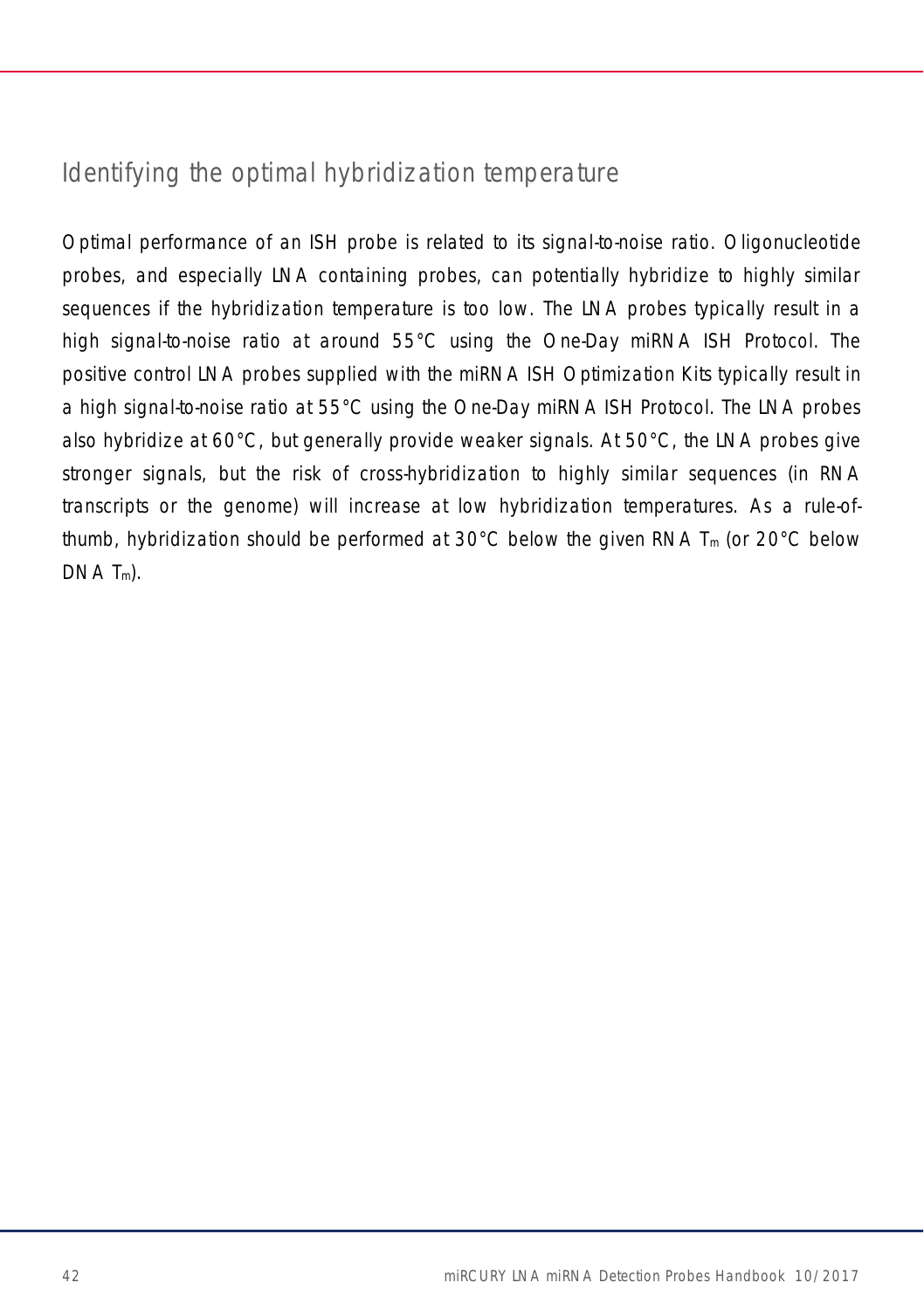#### References

- 1. Gould, B.R., Damgaard, T. and Nielsen, B.S. (2017) Chromogenic In Situ Hybridization Methods for microRNA Biomarker Monitoring of Drug Safety and Efficacy. Methods Mol Biol. 1641: 399-412.
- 2. Jørgensen, S., Baker, A., Møller, S. and Nielsen, B.S. (2010) Robust One-day In Situ Hybridization Protocol for Detection of microRNA in Paraffin Samples Using LNA Probes. Methods. **52:**375-381.
- 3. Knudsen, K.N. et al. (2015) microRNA-17 is the Most Up-Regulated Member of the miR-17-92 Cluster During Early Colon Cancer Evolution. PLoS One. 10, e0140503.
- 4. Nielsen, B.S., Møller, T. and Holmstrøm, K. (2014) Chromogen Detection of microRNA in Frozen Clinical Tissue Samples Using LNA Probe Technology. Book chapter in "In Situ Hybridization Protocols" in the Methods in Molecular Biology series 1211:77-84.
- 5. Nielsen, B.S. and Holmstrøm, K. (2013) Combined microRNA In Situ Hybridization and Immunohistochemical Detection of Protein Markers. Book chapter in "Target Identification and Validation in Drug Discovery" in the Methods in Molecular Biology series 986:353-365.
- 6. Sempere, L.F. et al (2010) Fluorescence-Based Codetection with Protein Markers Reveals Distinct Cellular Compartments for Altered microRNA Expression in Solid Tumors. Clin Cancer Res. **16:**4246-4255.
- 7. Suckow, M.A., Danneman, P. and Brayton, C. The Laboratory Mouse. CRC Press, ISBN 0849303222.
- 8. Ward, J.M., Mahler, J.F. and Maronpot, R.R. Pathology of Genetically Engineered Mice. Iowa State University Press, ISBN 0813825210.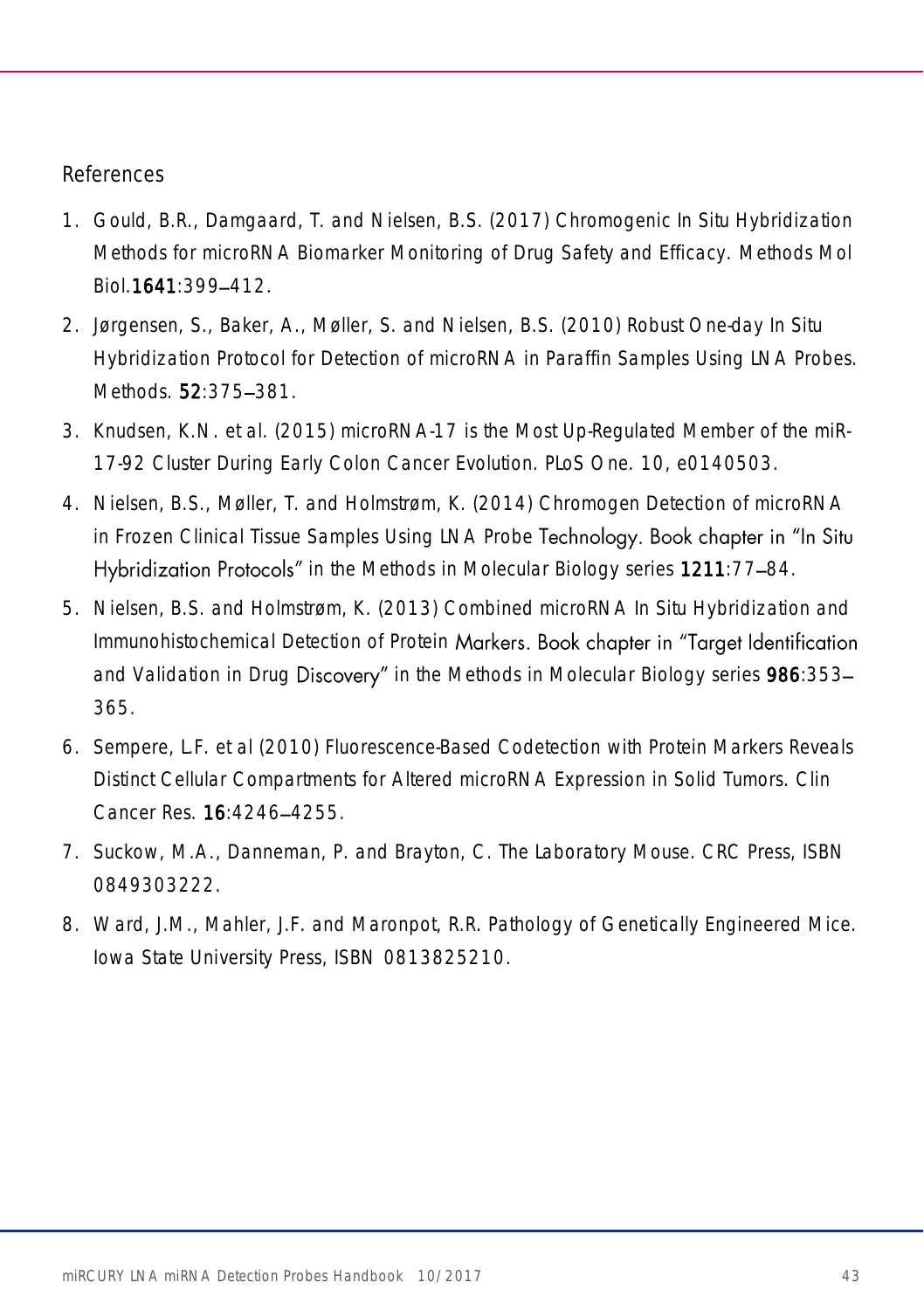# <span id="page-43-0"></span>Ordering Information

| Product                                                                   | Contents                                                                                                                                                                                                  | Cat. no. |
|---------------------------------------------------------------------------|-----------------------------------------------------------------------------------------------------------------------------------------------------------------------------------------------------------|----------|
| miRCURY INA miRNA<br>Detection Probe (1 nmol)                             | 1 nmol oligonucleotide, dried down in<br>tube format                                                                                                                                                      | 339111   |
| miRCURY LNA miRNA<br>Detection Probe (10 nmol)                            | 10 nmol oligonucleotide, dried down in<br>tube format                                                                                                                                                     | 339112   |
| miRCURY LNA miRNA<br>Custom Detection Probe<br>$(1 \text{ nmol})$         | 1 nmol oligonucleotide, dried down in<br>tube format                                                                                                                                                      | 339115   |
| miRCURY LNA miRNA<br><b>Custom Detection Probe</b><br>$(10 \text{ nmol})$ | 10 nmol oligonucleotide, dried down in<br>tube format                                                                                                                                                     | 339116   |
| miRCURY INA miRNA ISH<br>Buffer Set (FFPE)                                | 2x Formamide-free miRNA ISH buffer<br>(25 ml), 1.25 ml Proteinase K Solution; for<br>1000 slides                                                                                                          | 339450   |
| miRCURY LNA miRNA ISH<br><b>Buffer and Control</b>                        | Scramble miRNA Negative Control Probe<br>(double DIG), U6 snRNA Positive Control<br>Probe (5' DIG), 2x Formamide-free<br>miRNA ISH buffer (25 ml), 1.25 ml<br>Proteinase K Solution; for 400 slides       | 339459   |
| <b>Related products</b>                                                   |                                                                                                                                                                                                           |          |
| miRCURY LNA miRNA ISH<br>Optimization Kit (FFPE) 1                        | hsa-miR-1-3p LNA probe (double DIG),<br>Scramble LNA Negative Control Probe<br>(double DIG), U6 LNA Positive Control<br>Probe (5' DIG), 2x Hybridization Buffer,<br>Proteinase K Solution; for 400 slides | 339451   |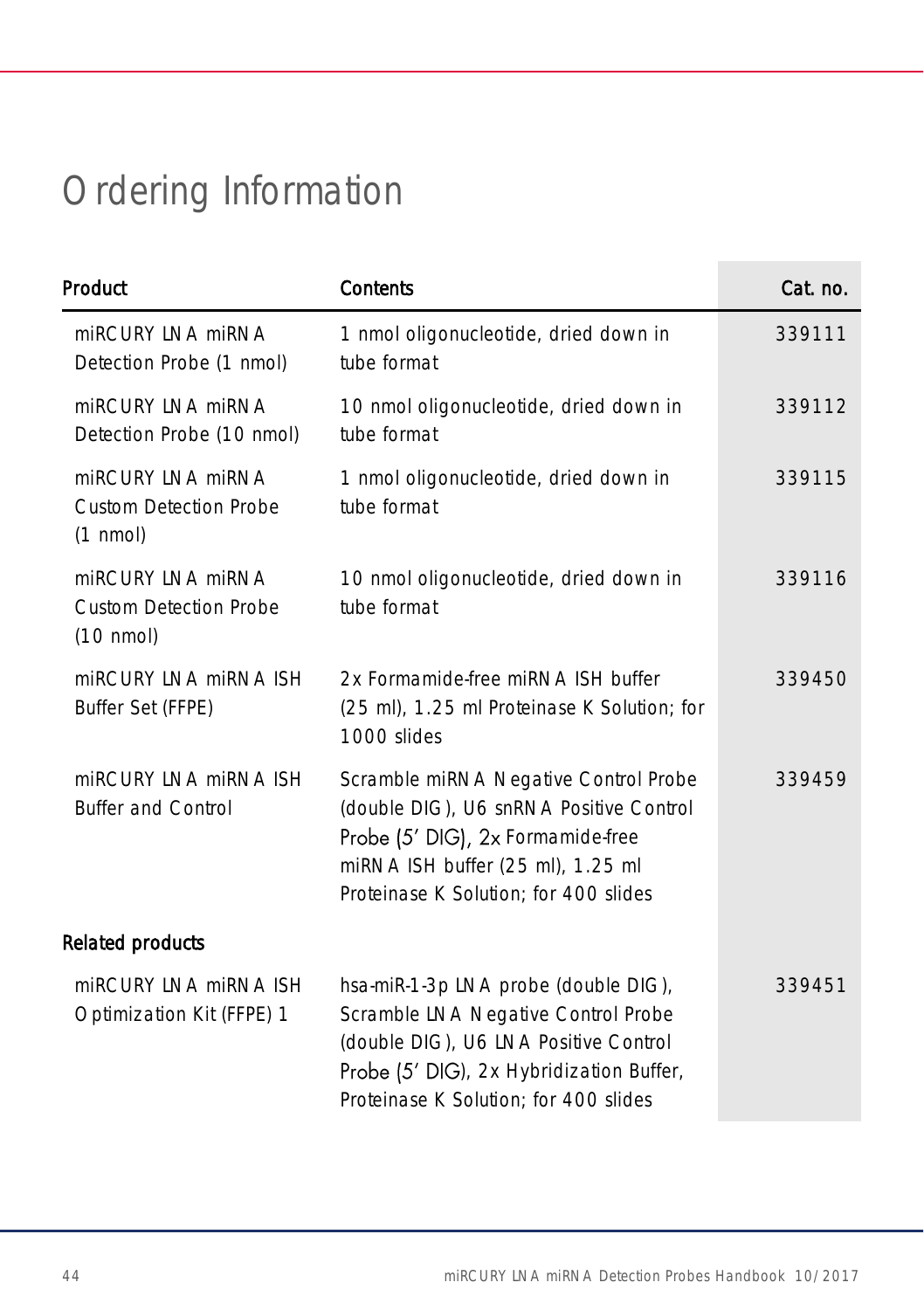| Product                                            | Contents                                                                                                                                                                                                    | Cat. no. |
|----------------------------------------------------|-------------------------------------------------------------------------------------------------------------------------------------------------------------------------------------------------------------|----------|
| miRCURY LNA miRNA ISH<br>Optimization Kit (FFPE) 2 | hsa-miR-21-5p LNA probe (double DIG),<br>Scramble LNA Negative Control Probe<br>(double DIG), U6 LNA Positive Control<br>Probe (5' DIG), 2x Hybridization Buffer,<br>Proteinase K Solution; for 400 slides  | 339452   |
| miRCURY LNA miRNA ISH<br>Optimization Kit (FFPE) 3 | hsa-miR-122-5p LNA probe (double DIG),<br>Scramble LNA Negative Control Probe<br>(double DIG), U6 LNA Positive Control<br>Probe (5' DIG), 2x Hybridization Buffer,<br>Proteinase K Solution; for 400 slides | 339453   |
| miRCURY LNA miRNA ISH<br>Optimization Kit (FFPE) 4 | hsa-miR-124-3p LNA probe (double DIG),<br>Scramble LNA Negative Control Probe<br>(double DIG), U6 LNA Positive Control<br>Probe (5' DIG), 2x Hybridization Buffer,<br>Proteinase K Solution; for 400 slides | 339454   |
| miRCURY LNA miRNA ISH<br>Optimization Kit (FFPE) 5 | hsa-miR-126-3p LNA probe (double DIG),<br>Scramble LNA Negative Control Probe<br>(double DIG), U6 LNA Positive Control<br>Probe (5' DIG), 2x Hybridization Buffer,<br>Proteinase K Solution; for 400 slides | 339455   |
| miRCURY LNA miRNA ISH<br>Optimization Kit (FFPE) 7 | hsa-miR-145-5p LNA probe (double DIG),<br>Scramble LNA Negative Control Probe<br>(double DIG), U6 LNA Positive Control<br>Probe (5' DIG), 2x Hybridization Buffer,<br>Proteinase K Solution; for 400 slides | 339457   |
| miRCURY LNA miRNA ISH<br>Optimization Kit (FFPE) 8 | hsa-miR-205-5p LNA probe (double DIG),<br>Scramble LNA Negative Control Probe<br>(double DIG), U6 LNA Positive Control<br>Probe (5' DIG), 2x Hybridization Buffer,<br>Proteinase K Solution; for 400 slides | 339458   |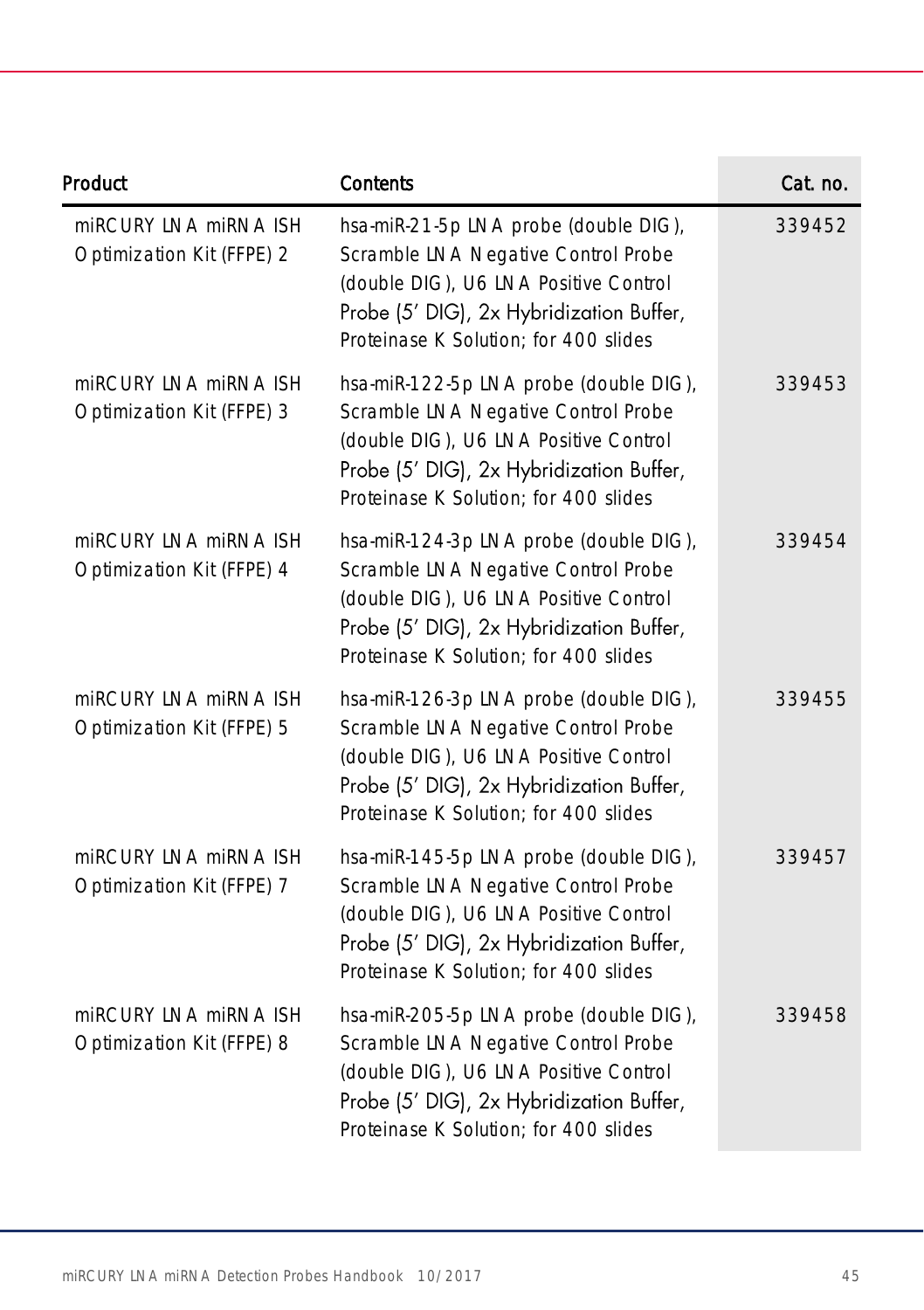| Product                   | Contents                                 | Cat. no. |
|---------------------------|------------------------------------------|----------|
| miRCURY INA miRNA ISH     | hsa-miR-223-3p LNA probe (double DIG),   | 339459   |
| Optimization Kit (FFPE) 9 | Scramble LNA Negative Control Probe      |          |
|                           | (double DIG), U6 LNA Positive Control    |          |
|                           | Probe (5' DIG), 2x Hybridization Buffer, |          |
|                           | Proteinase K Solution; for 400 slides    |          |

For up-to-date licensing information and product-specific disclaimers, see the respective QIAGEN kit handbook or user manual. QIAGEN kit handbooks and user manuals are available at www.qlagen.com or can be requested from QIAGEN Technical Services or your local distributor.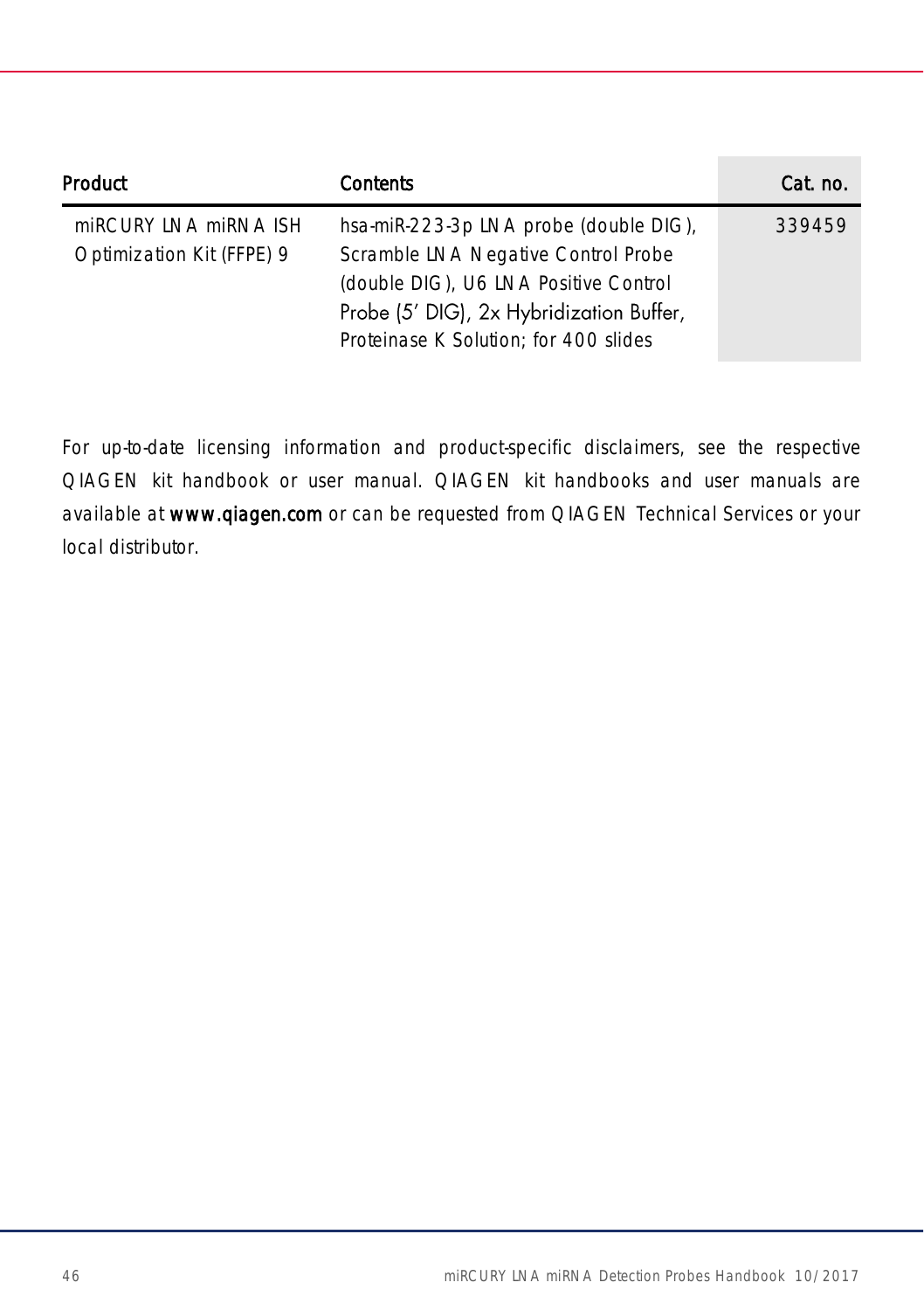#### Limited License Agreement for the miRCURY LNA miRNA Detection Probes

Use of this product signifies the agreement of any purchaser or user of the product to the following terms:

- 1. The product may be used solely in accordance with the protocols provided with the product and this handbook and for use with components contained in the kit only. QIAGEN grants no license under any of its intellectual property to use or incorporate the enclosed components of this kit with any components not included within this kit except as described in the protocols provided with the product, this handbook, and additional protocols available at www.qiagen.com. Some of these additional protocols have been provided by QIAGEN users for QIAGEN users. These protocols have not been thoroughly tested or optimized by QIAGEN. QIAGEN neither guarantees them nor warrants that they do not infringe the rights of third-parties.
- 2. Other than expressly stated licenses, QIAGEN makes no warranty that this kit and/or its use(s) do not infringe the rights of third-parties.
- 3. This kit and its components are licensed for one-time use and may not be reused, refurbished, or resold.
- 4. QIAGEN specifically disclaims any other licenses, expressed or implied other than those expressly stated.
- 5. The purchaser and user of the kit agree not to take or permit anyone else to take any steps that could lead to or facilitate any acts prohibited above. QIAGEN may enforce the prohibitions of this Limited License Agreement in any Court, and shall recover all its investigative and Court costs, including attorney fees, in any action to enforce this Limited License Agreement or any of its intellectual property rights relating to the kit and/or its components.

For updated license terms, see www.qlagen.com

#### Notice to purchaser

Locked-nucleic Acids (LNAs) are protected by US Pat No. 6,268,490, US Pat No. 6,770,748, US Pat No. 6,639,059, US Pat No. 6,734,291 and other applications and patents owned or licensed by Exigon A/S. Products are provided to buyers for research use only. The products in their original or any modified form may be used only for the buyer's internal research purposes and not for commercial, diagnostic, therapeutic, or other use, including contract research. The buyer may not provide products to third parties in their original or any modified form. The purchase of products does not include or carry an implied right or license for the buyer to use such products in their original or any modified form in the provision of services to third parties, and a license must be obtained directly from Exiqon A/S for such uses.

Trademarks: QIAGEN®, Sample to Insight®, LNA®, miRCURY® (QIAGEN Group); Milli-Q® (Millipore Corporation); Eukitt® (O. Kindler GmbH & Co.); RNase Away®,<br>RNaseZap®, Shandon™, SuperFrost™ (Thermo Fisher Scientific); Whatman®

HB-2441-001 © 2017 QIAGEN, all rights reserved.